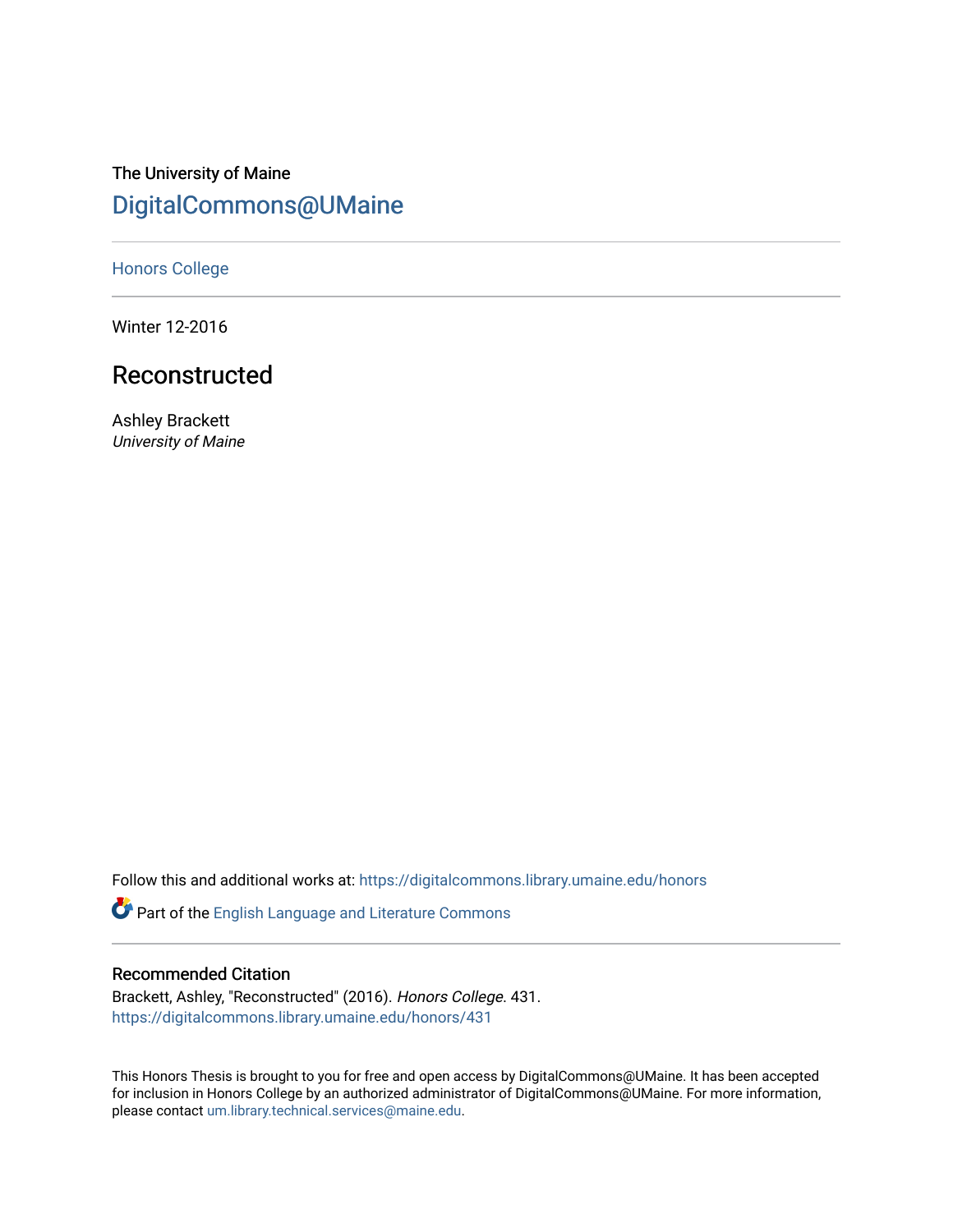### RECONSTRUCTED

by

Ashley Brackett

A Thesis Submitted in Partial Fulfillment of the Requirements for a Degree with Honors (English)

The Honors College

University of Maine

December 2016

Advisory Committee:

David Kress, Associate Professor of English, Advisor Sarah Harlan-Haughey, Assistant Professor of English and Honors Preceptor Deborah Rogers, Professor of English Kirsten Jacobson, Associate Professor of Philosophy Gregory Howard, Assistant Professor of English and Graduate Coordinator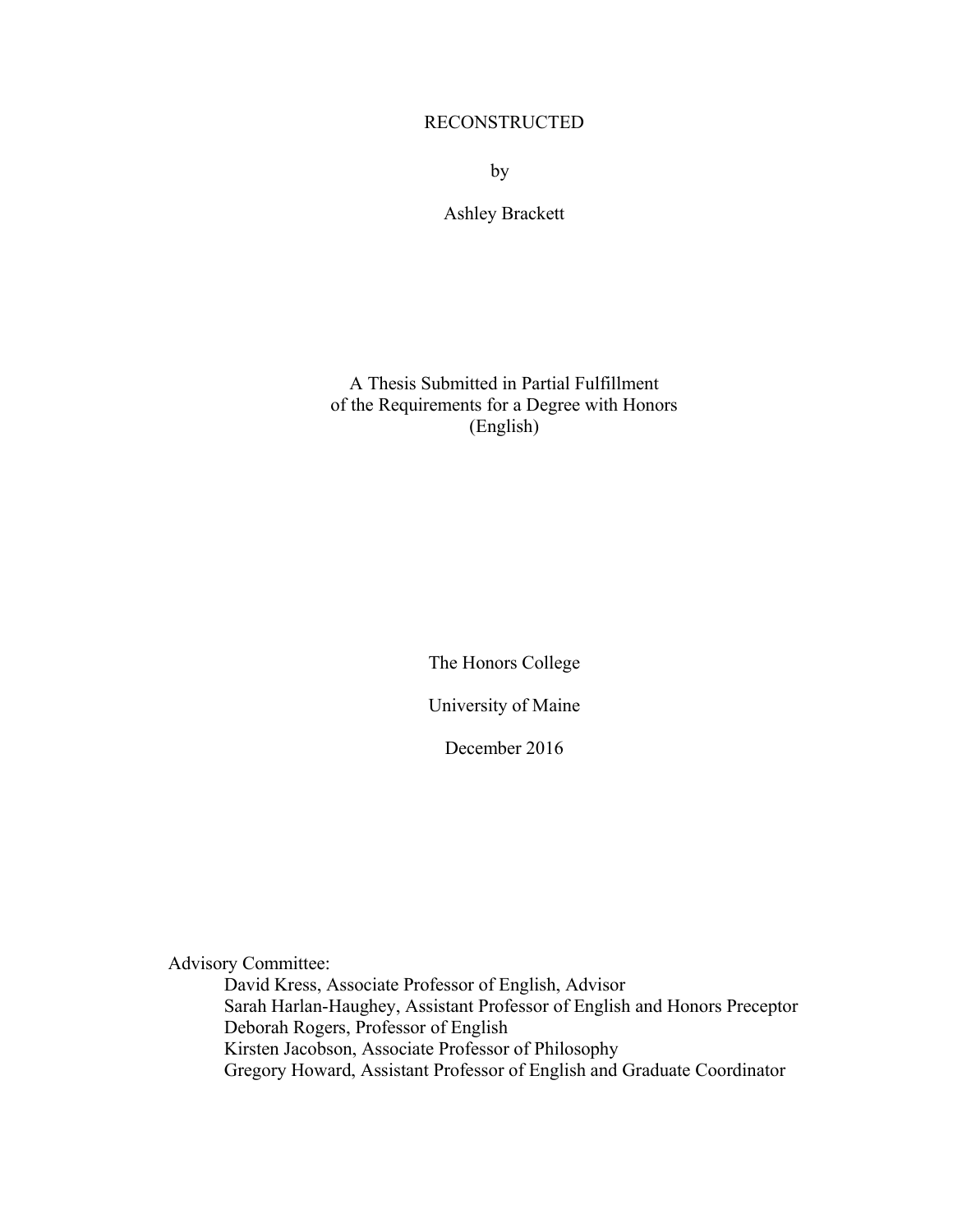© 2016 Ashley Brackett

All Rights Reserved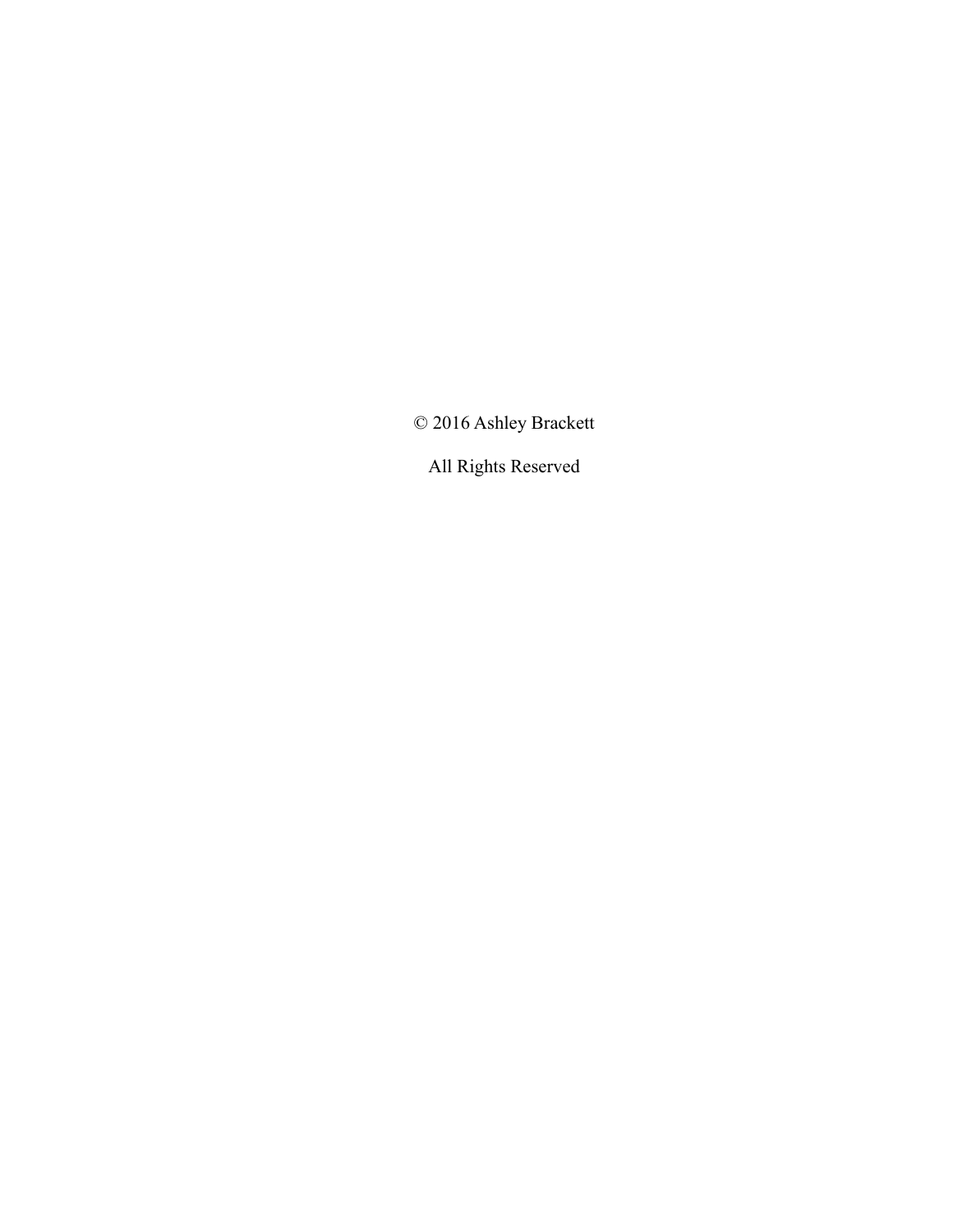#### ABSTRACT

*Reconstructed* takes the opposite approach to the typical cancer narrative. Instead of witnessing the diagnosis and subsequent decline of a character, the reader is presented with a woman seeking to rebuild herself. She begins her journey fearing that her physical changes have altered her identity. She feels distanced from her everyday life and the things she once enjoyed, as if she's merely playing the part of what she used to be. As she begins to heal from this traumatic period in her life, she must face the reality of the situation and redefine what it means to be herself.

The story is told from the perspective of this woman and is conveyed through fragments of her life. Each chapter features a distinct post-treatment moment where she reflects on what has happened and where she may be headed in the future. These moments are characterized by a slowing of narrative time, allowing these often short fragments to be extended and explored thoroughly.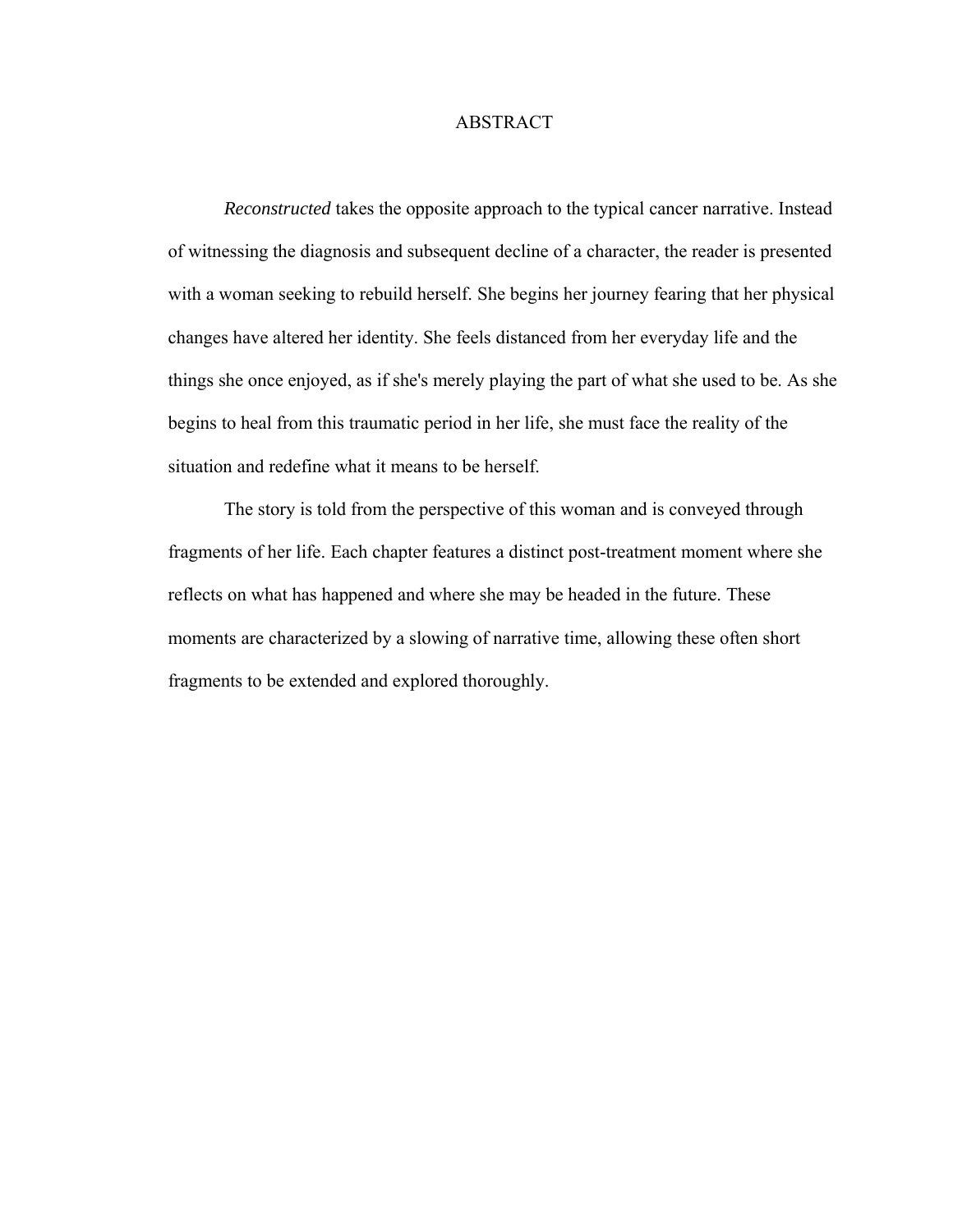### TABLE OF CONTENTS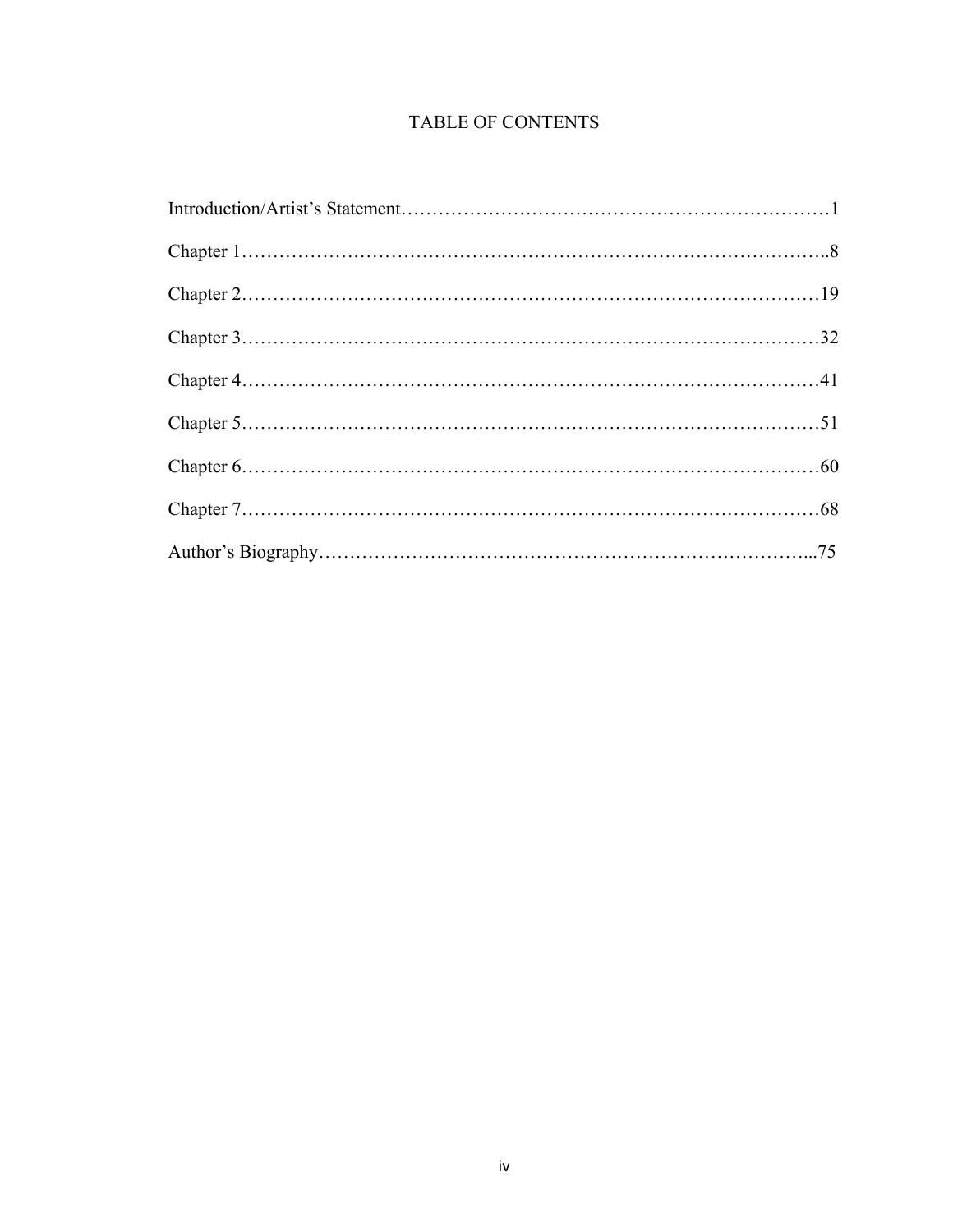#### INTRODUCTION

This novella was inspired by my mother's recent battle with breast cancer. My family and I watched her struggle through the pain and inconvenience of treatment with her head held high and her attitude, good. That is the story that I didn't want to write, as it's been done so many times that it is no longer interesting. It is the story that people come to expect out of a loved one who is diagnosed with the illness. The truly captivating part of the ordeal was seeing my mother attempt to regain her life. During this time, my mother's calm exterior cracked and I caught a glimpse of the exhaustion and frustration lurking beneath the surface. I became vigilant of the way she styled her wig in the morning, or looked at herself when it was taken off. I noticed her become distanced from the activities she had so readily done prior to, and even during, treatment. Almost a year of her life had been spent defined by her illness and it was as if she didn't know what to do after all risks had been eradicated. What did it mean for her to go back to being herself? Did losing her hair and her breasts somehow change who she was?

I decided these were the sorts of questions that I wanted to pursue throughout this story, using my mother as reference for the way this character may react to coming back into reality. I wanted to expose more of the threads of doubt hiding behind the face of a cancer survivor to try and better understand this odd spike of negativity following recovery. In doing this, I added some dark humor at the character's expense to avoid that stereotypical depressing atmosphere. Though there are still many things that I would change about this story, I am pleased with the overall narrative of an individual trying to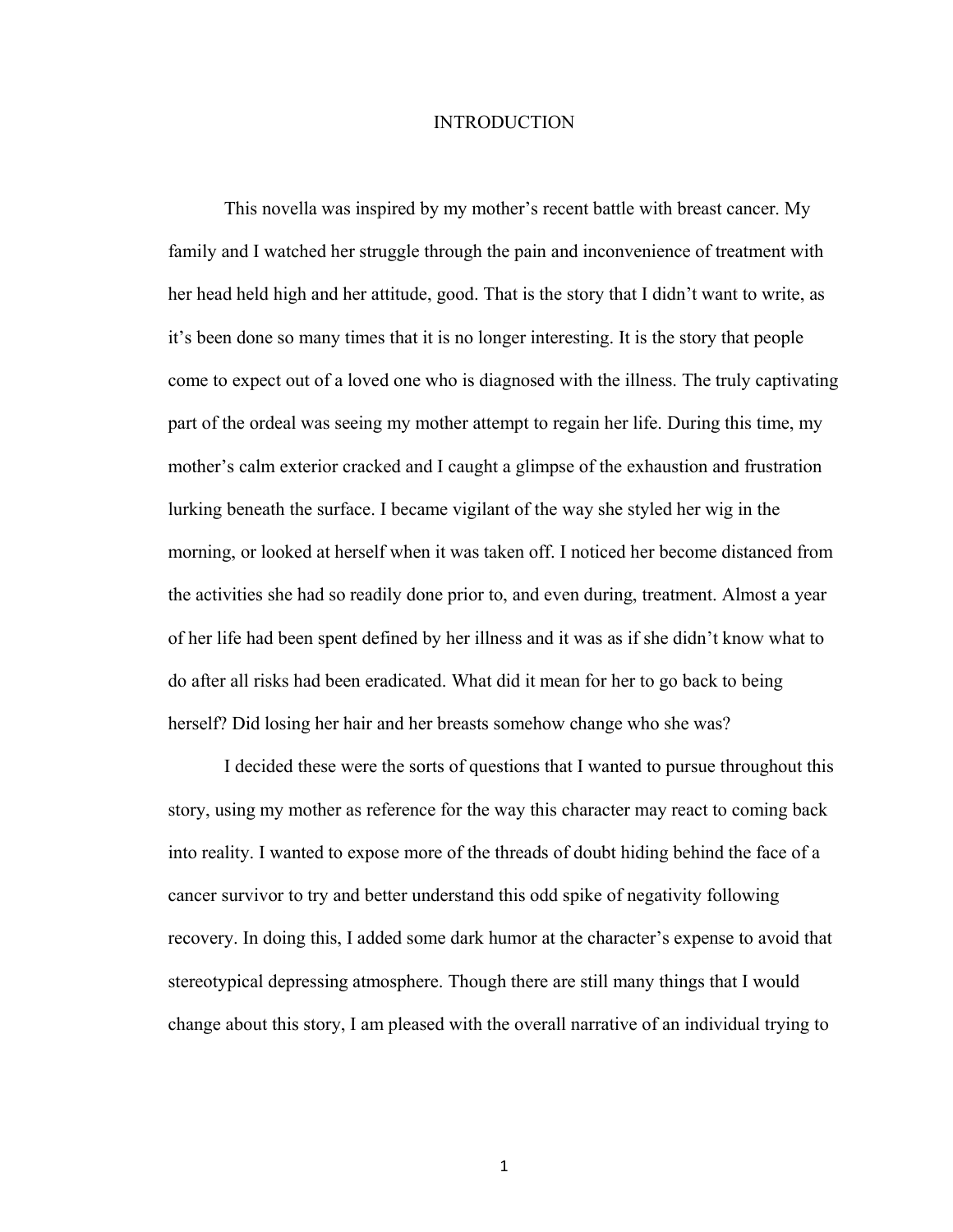reconnect with their previous identity. Moving forward, I think I'd like to draw more on these philosophical questions of identity, making the story more relatable.

In terms of the story, I've also attempted to make the character seem cut off from the outside world (at least initially.) I wanted it to seem almost as if she's looking into a fishbowl and observing the creatures inside, completely sealed off from that. This imagery starts in chapter one where she is not only emotionally separated from everyone, but opts to keep her car window closed, sealing herself inside of her car. Later, when she interacts with her students and frenemy, Derek, she retreats into her own head in an attempt to put up the same sort of barrier.

I decided to drop some elements of the story as time went on. Initially, I had planned to put a heavier focus on womanhood in terms of identity and explore how the loss of the character's breasts tie into that. I found that this was very difficult to write and would be better suited to a much longer version of the story where I could explore subplots. There are still some scraps relating to womanhood that a reader can draw on, but they're vague and need to be refined. I find that taking a more generalized approach to identity allowed my writing to have a greater scope, so I'm still happy with what I've achieved in the final project.

I reused the car window metaphor, with debatable success, at the end of the story to show a budding symbolical openness. Toward the end chapters, I also try to show her associating with people like her mom and grandmother, even though it's all in her mind. These are the first hints at her coming back to reality before she begins to crack her window. In the future, I'd like to show her more concretely inside the fishbowl by having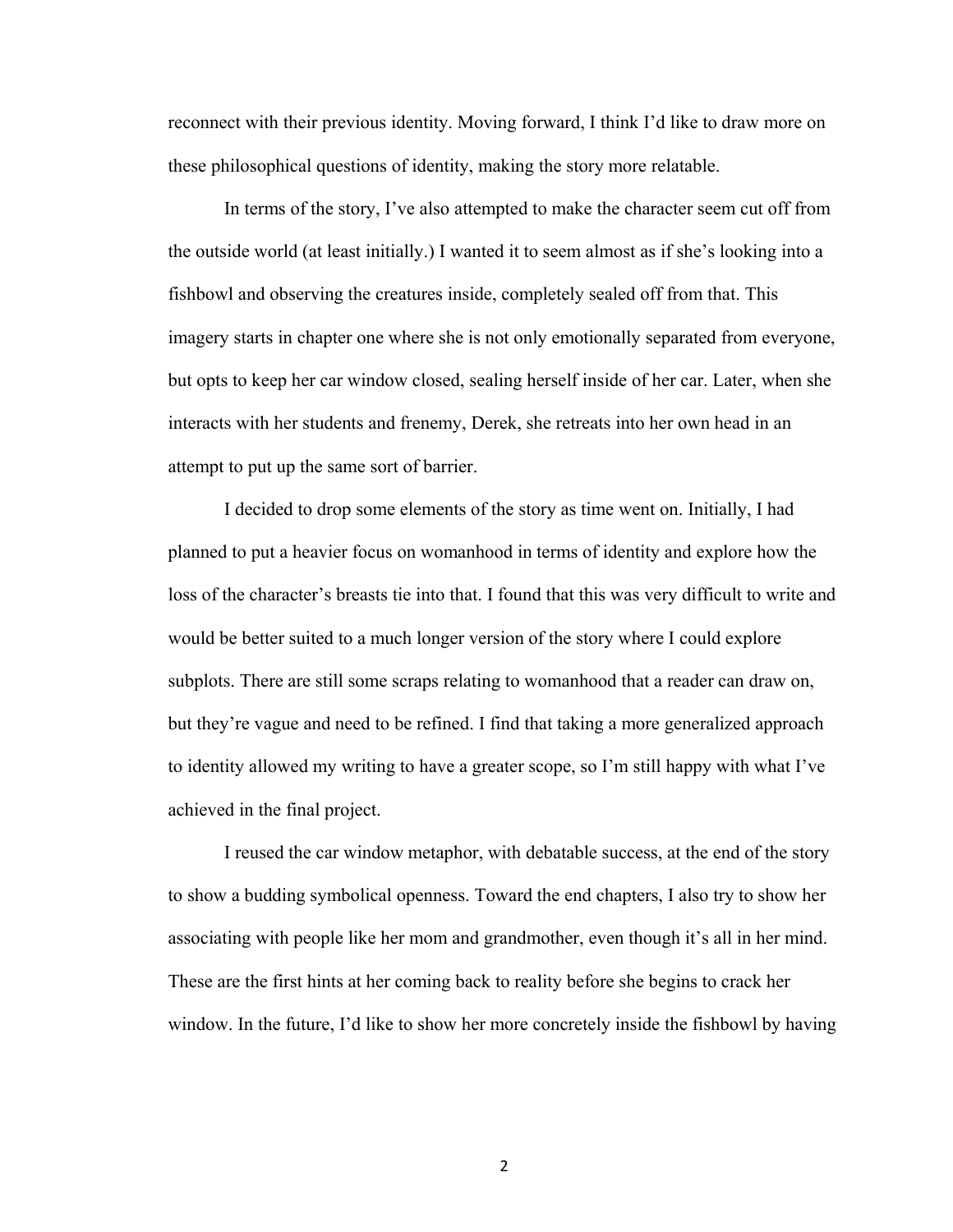her actively interact with her students. Perhaps allowing the story to get completely outside of her head and become purely physical at this point could help.

I feel as though, compared to the storyline, I experimented more in the writing itself. In some ways, it's unfortunate that I tried to do so many new things at once: longer fiction, playing with narrative time, the almost stream of consciousness narration, and avoiding the word 'cancer.' It was frustrating and difficult. I wrote pages and pages for this novella that I later deleted, unsatisfied with the result. However, I'm ultimately glad that I did try something so different from what I'm used to, as I've learned more from writing this story than I have any other. Much of what I've learned is something I would love to try working with again.

The most intriguing technical aspect I played with was narrative time. In the past, I have been known to "rush" a story. They ended up looking more or less like summaries, as I ignored any of the detail that would make them interesting. For *Reconstructed*, I wanted to do the exact opposite of that. So I started off by taking the last leg of a car ride and slowing that down until it became the entirety of my first chapter. This was agonizing. I spent a lot of time staring at words on a screen thinking "what do I do now?" The inclusion of the character's thoughts is what changed this. A person can be lost in their own head for what feels like hours, only to look at the clock and find that a few short minutes have passed. I frequently do this myself, especially in the car. So I decided to slow time by getting into the character's head and mixing their thoughts with the real time fidgeting and action. Adjusting time like this produced a chapter that was so much more compelling than if I had written it at a single, standard pace. I feel that this is one area where my writing was particularly successful.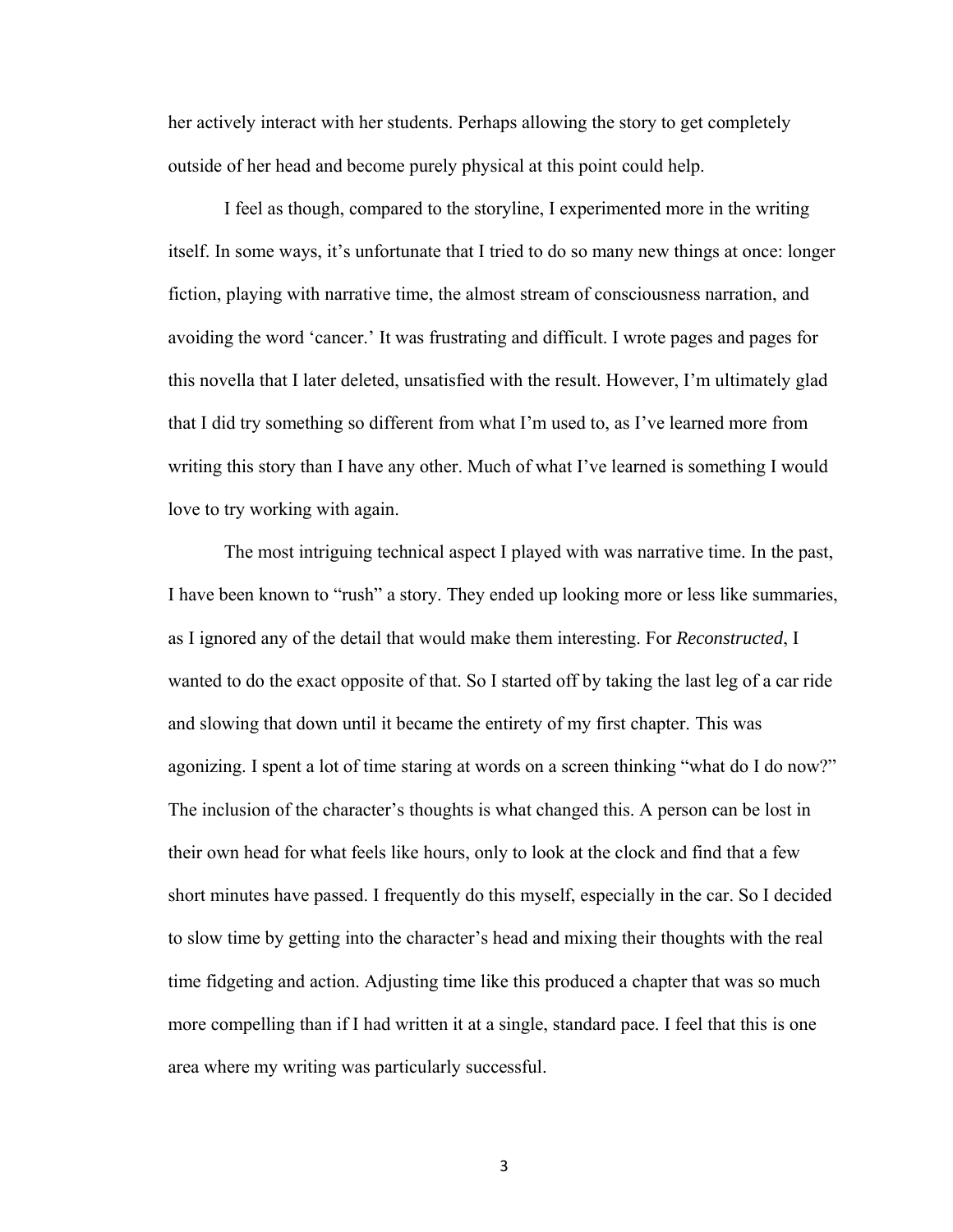After this experience, I would also like to try writing long fiction again. Most of my stories fall between ten and twenty pages, so I'm used to a writing formula that favors rapid development where almost every action matters with regard to the plot. I'm very comfortable with writing stories of this length as a result of practice. I decided to read some novellas in order to get a sense of how to go about making the change, and thought that the process would be simple. Like all fiction, there seemed to be a number of ways to go about telling the story and I thought focusing on my character and her development would be almost identical to the way I do it in short fiction. However, switching to longer fiction like *Reconstructed* was much more difficult that I thought.

I had the most difficulty with three aspects of this change: developing my character, deciding what mattered to the story and figuring out where a chapter ends. The first two aspects are, in many ways, related. In order to develop the character, I needed to mention more than what was directly related to her illness. I needed to show that she had an identity to find to begin with. In order to do this, I needed to include sections of text that were seemingly irrelevant like her love of Arbor Day and tacky knickknacks or how she feels about certain craft projects. Some instances of this were more successful than others, but I nonetheless feel that it is important to hint that her life extends beyond the instances witnessed in each chapter.

Aside from this, I had to determine which arbitrary events in her life were worthy of a chapter. Realistically, I could have found a way to make almost any circumstance work, but at the time of writing I was afraid of choosing something and sticking to it. As if there was a "best" option I was somehow missing out on each and every time I settled on a chapter topic. Though these moments also happen in short fiction, I was caught off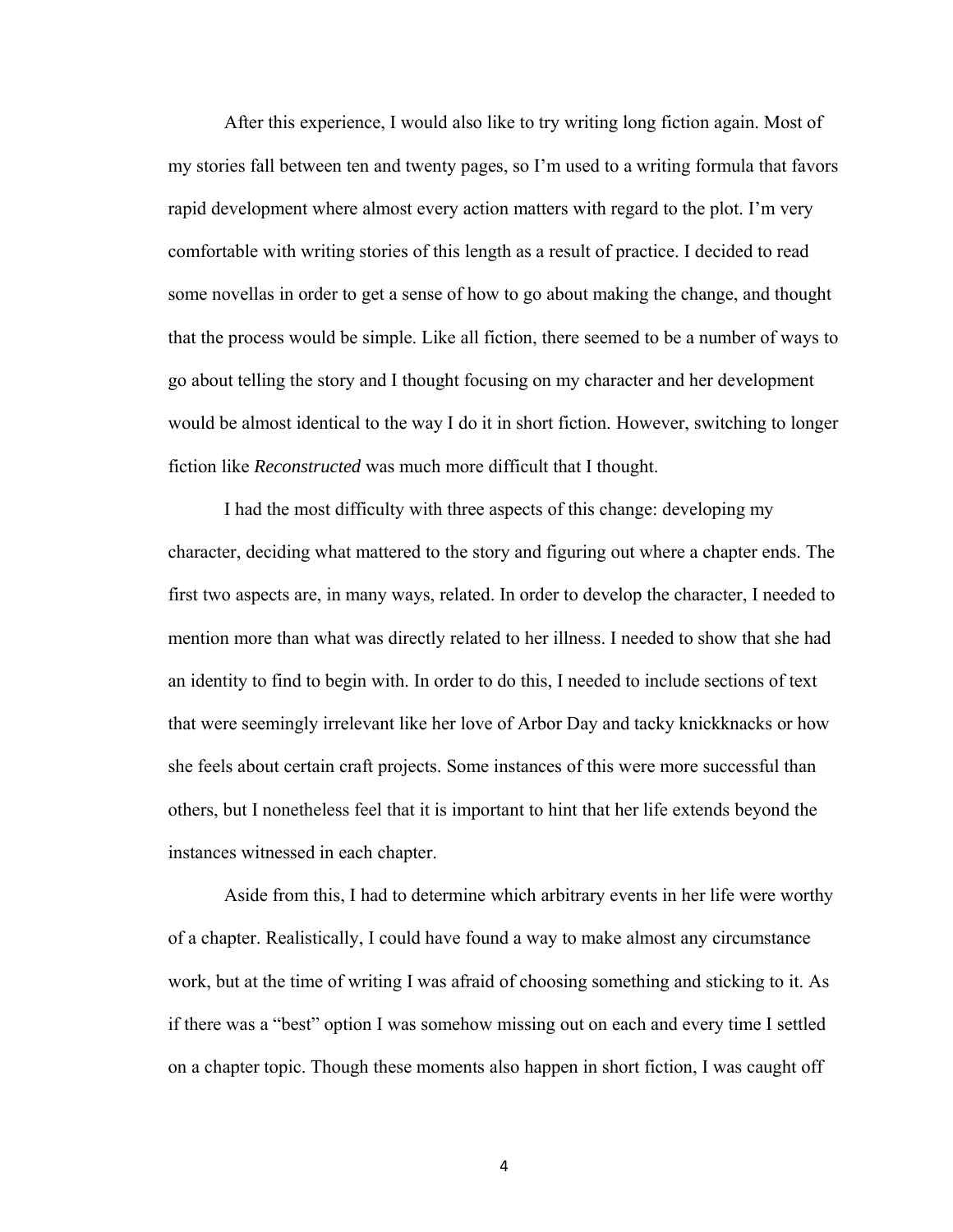guard by just how many choices I had to make in a longer piece. Once I forced myself to let the other options go and continued writing, I began to lose my strange attachment to them and the act of writing flowed more naturally. Though I'll never enjoy this decisionmaking, I'm glad that I have learned to work through it and believe that I will be able to do so in future works.

The last aspect I had difficulty with was where to end each chapter. Though I knew what I wanted to convey through each, I had a hard time deciding when I was done and what the end should look like. In fact, I found it easier to write the ending for the story as a whole than to write the end for each chapter. It's an area that I still need to work on and that I am the least satisfied by. I feel as though it became a little easier after each chapter, but I still need a lot of practice.

In this piece, I also tried another new thing: avoiding the character's name or the word 'cancer.' I have exactly two brief references to the character's name in the entirety of the story: a student refers to the main character as "Miss Caulfield" in chapter two and Derek refers to her as "Colleen" in chapter three. This stems from a mistake I made in the first chapter. As it is weird for someone to think their own name, and I didn't want to mention it too early and sound like an amateur, I put off naming the character and planned to go back to the first chapter at a later date and add it in. However, I forgot to do so and ended up beginning my second chapter before I realized my mistake. Ultimately, I realized that not knowing the character's name didn't impact the story any and I rather liked avoiding it. The only reason I ended up mentioning it later was to make her seem more connected to the outside world and the people she is used to interacting with. Working on this story further, I might even remove those two instances and work on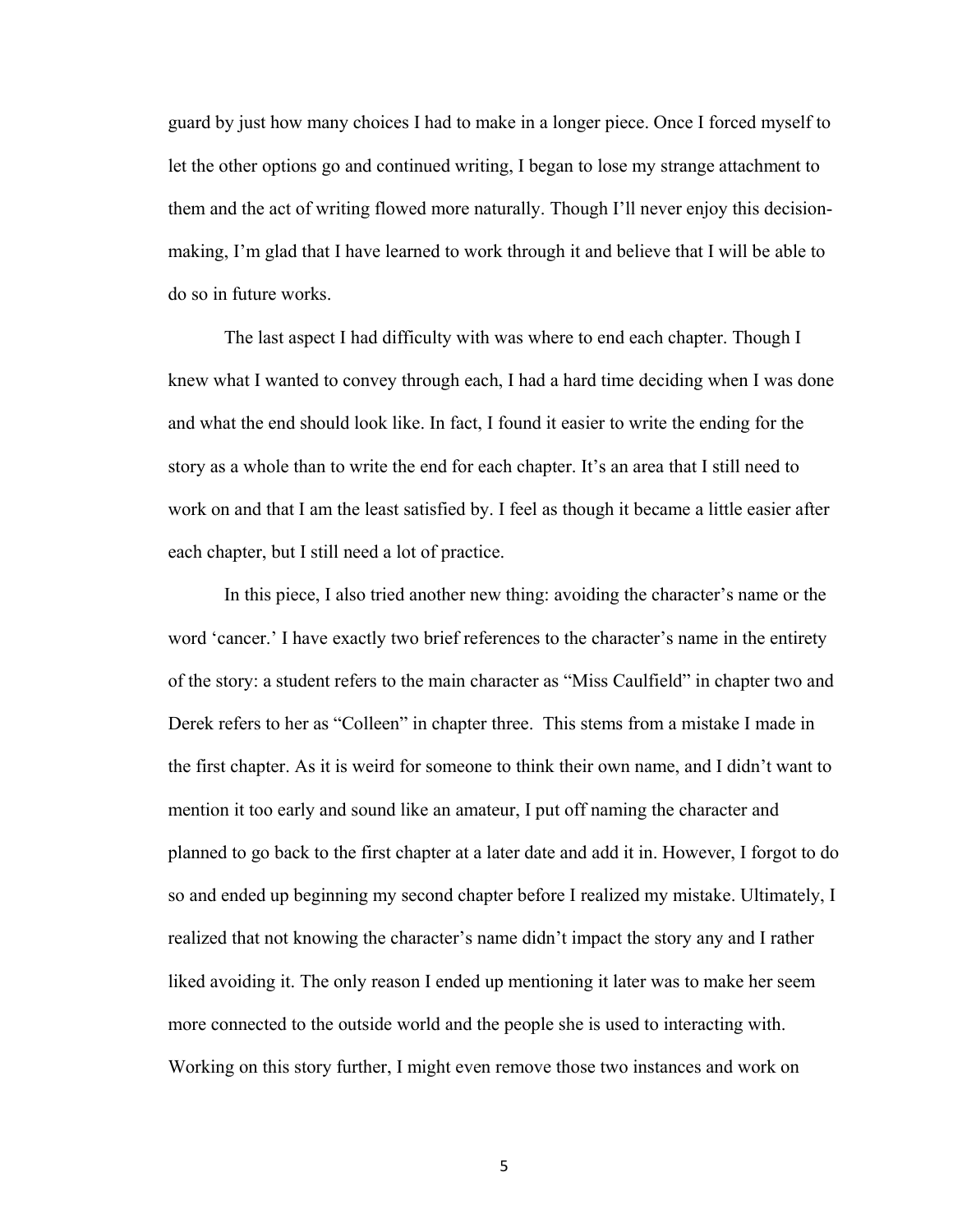developing her personal relations outside of that. I personally like the idea of having a sympathetic character that one can connect to without even knowing their name.

Other than that, I avoided the word 'cancer' like the plague. The word in itself has so many negative connotations that I didn't want to put into the reader's head. I feel that alluding at her illness rather than directly saying it diminishes some of that depressing atmosphere and helped me keep the tone somewhat light despite the circumstances. Like the character's name, it also would have been a little odd for the character to use the word in her own head. Also like the character's name, I find the story more compelling without it. Letting someone read between the lines is always a little risky, as a reader will almost always misinterpret a work, but I feel that it's obvious enough that I can avoid that issue. Knowing what a story is about despite it never telling you is something interesting that I've never actually encountered in a piece of fiction.

The thing I am the least certain about, however, is my narration. It's difficult to get the character to convey or describe what I want her to and still have it seem natural within her own head. There are quite a few instances in this story where she's too cognizant of what's going on and it's a little jarring to read. On one hand, I really love the way that the reader sees everything through her eyes. In one chapter, I discuss her paranoia with regards to the employees at a grocery store. This is a moment that is much more impactful when put into the character's shoes rather than objectively stated by a third person, which is the other point of view I'd consider. I also like that this can set me up to show her as an unreliable narrator, and allow the reader to reach some conclusions about the situation that could have otherwise been revealed by a third person narrator.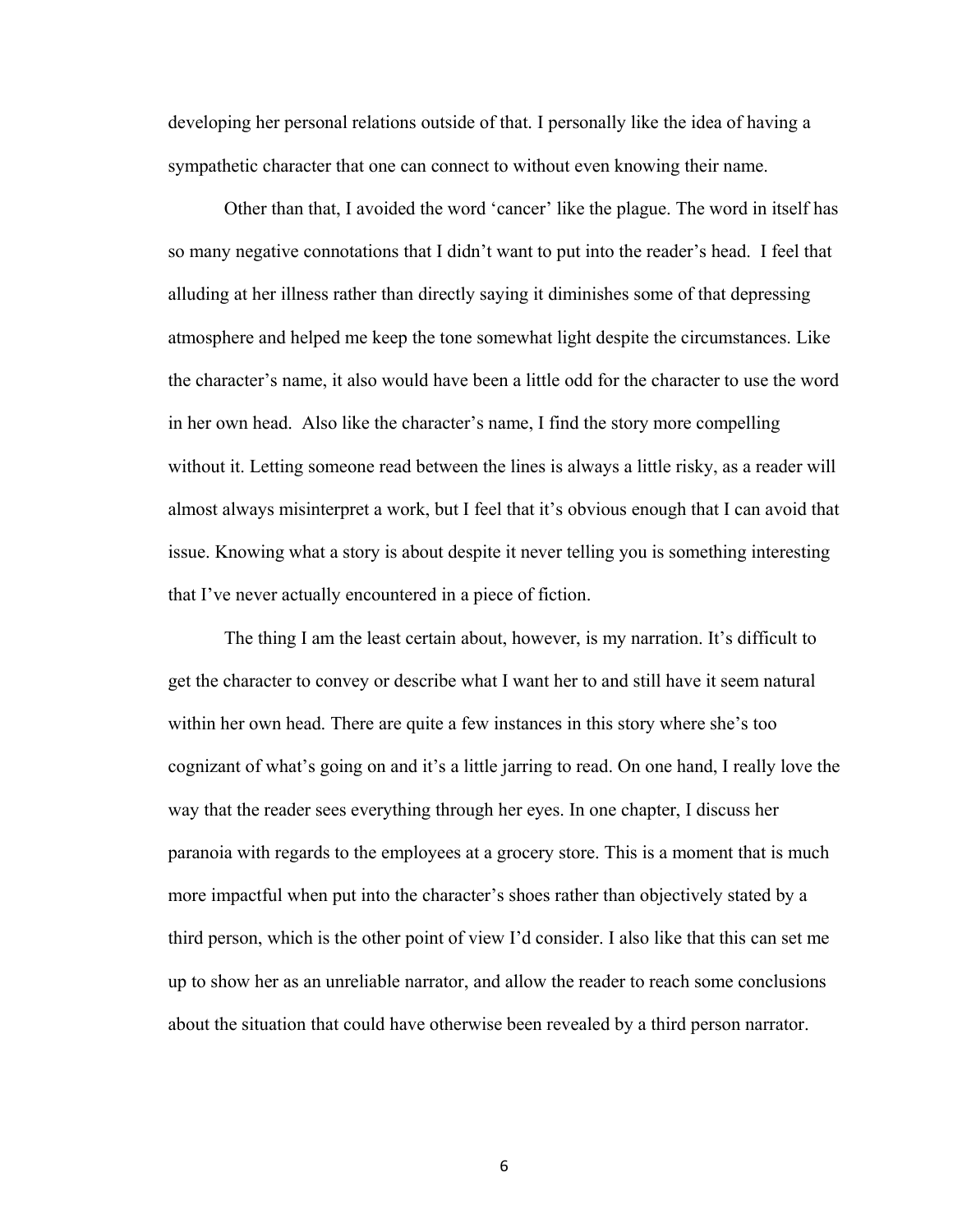Ideally, I'd like to keep the first person narration and alter it so that every sentence seems as though it would naturally be in this character's head. I think there's a level of complexity I could reach using this method that I'd be unable to ever achieve using third person. However, third person is also a simpler form and if I wanted to improve the story quickly, then it would do so. I would like to rewrite this story in the third person and compare and contrast the two to determine which does *Reconstructed* the most justice. Considering what point of view is best to convey my story is something that I had never put much thought into before this project and, as frustrating as it is, I'm glad that I've learned to consider it.

Though I'm still not entirely satisfied with this version of the story, the skills I've obtained throughout this process will be able to help me improve this story and develop others in the future. I've been left tired and frustrated by this writing process, and by the time I finished writing, I didn't think I'd ever want to do it again. But now that some time has passed, I feel reenergized toward fiction writing and I'm excited to work on more diverse projects. There's a weird masochism that comes with writing and this thesis has confirmed that I can't get away from that. Even if this story never becomes anything beyond a thesis, it's profoundly affected me and I will carry it with me for as long as I pursue my goal of being a writer.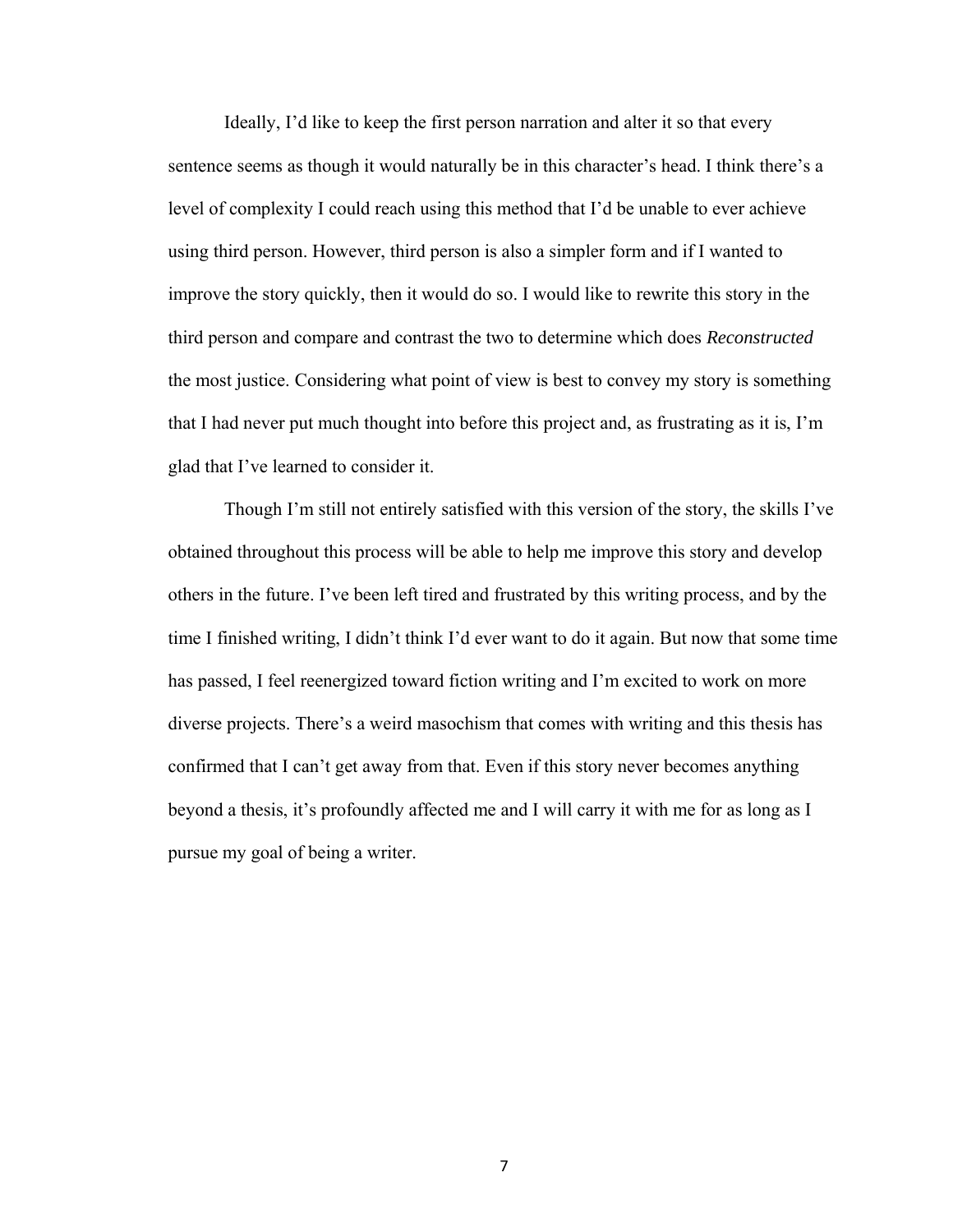#### CHAPTER 1

Disuse has really done a number on this window crank. Keeping the window rolled up and the car airtight seems to help the dust bunnies breed, but it's better this way. Three strips of adhesive and an overtightened elastic don't seem secure enough for the thin lace front to withstand the breeze unleashed by cracking the damn thing open. Though it feels as if the top third of my head will have to pop off for this mop to fly away, I won't take the chance. Even if it was sewn into my scalp, the stitches were superglued down and I had a personal butler to hold my hair into place at all times, I wouldn't reach for that crank. As far as I'm concerned, it is impossible to unroll and I should never try to do it. If I could drive through the Nevada desert in August without airflow all those years ago, I can do it now.

However, the broken air conditioner and black paint don't really help the stuffiness of this death-box. It brings back memories of pimply teenage years spent slaving over pools of darkened peanut oil during those traumatizing July lunch shifts. That familiar moisture surrounds budding follicles, trapping body heat against barren scalp. The fast food wrappers baking in the back seat radiating the scent of miscellaneous fried goods, and the fumes dance around me like the rotten ghost of Colonel Sanders.

It's almost tempting to let just a smidge of fresh air in. To leave just a little hairline crack at the very top of that arching window to escape KFC Hell for just a moment. But my personal FryDaddy is definitely preferable to public embarrassment, and sweating like tied-up rodeo hog is a price I am willing to pay. If hats or bandanas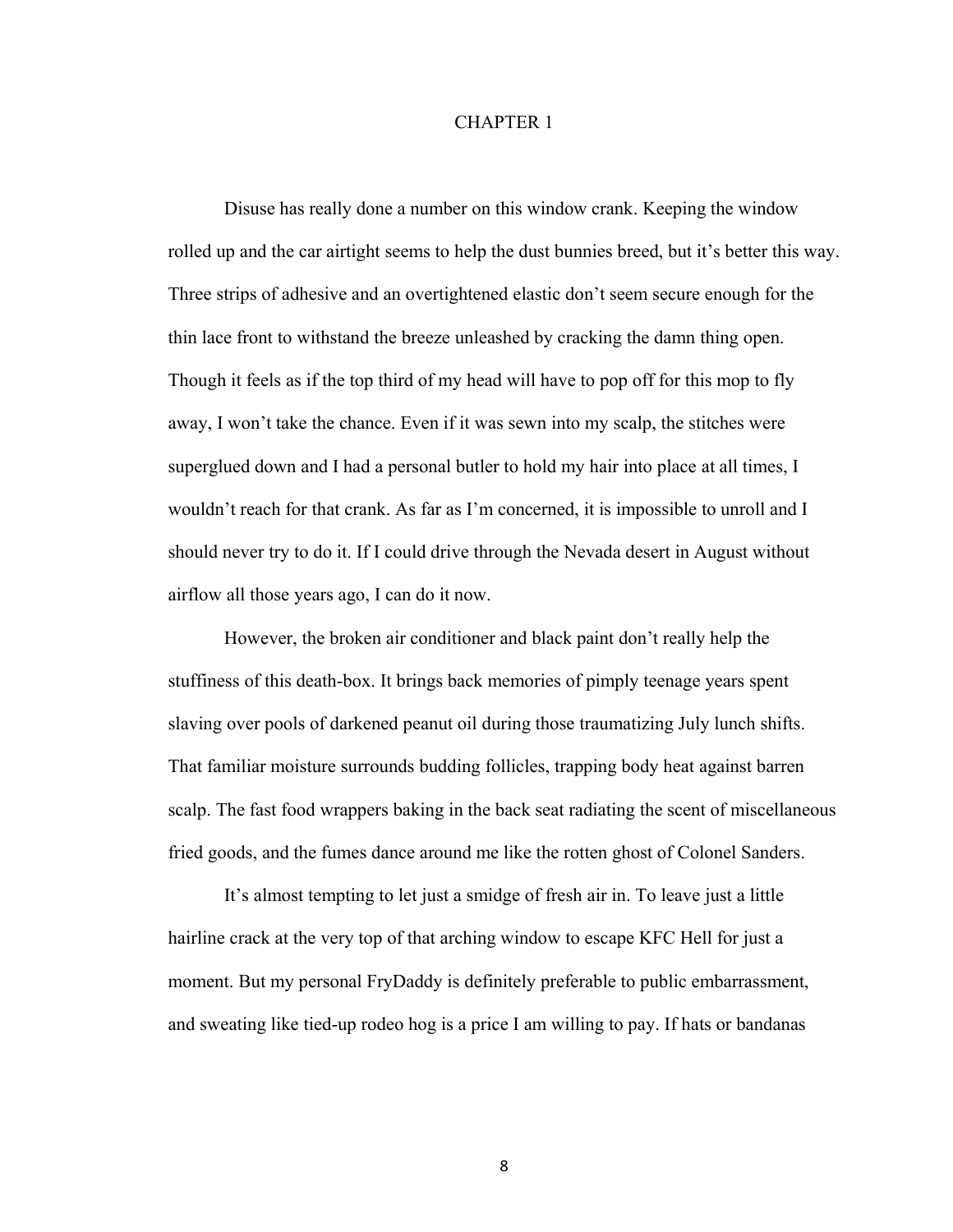were allowed at work, I would trade my haystack for a halo in an instant. Being buffed bald by the wind could be a thing of the past.

There are probably worse things to be ashamed of than my head. Like this car. The driver's seat is super kitsch these days. Black leather interior is trapped underneath pastel leopard print padding that was rescued from a Big Lots discount bin and, lost inside a tube of cushion and faux fur, the belt is tackier than ever. I'm still unsure whether or not this compromises my safety any more than the vehicle itself already does. Instead of work, it looks like I'm about to head off to the world's largest rubber band ball with a few Hawaiian T-shirts and a fanny pack full of camera lenses I don't know how to use. I bet my brother never expected me to embrace his gag gifts like this.

Sometimes, I think I should go whole hog and add some fuzzy dice or cheap beads around the rearview mirror. A couple of cat bobble heads and beanie babies would really help camp it up and make it look intentional. It's hard to stop myself, but buying more garbage would just be a waste of my already limited funds. I only need the bare minimum to prevent silicone from being lodged into my ribcage during a tragic "stuck seatbelt" incident. A wobbling velvet kitten, though endearing, isn't capable of that. However, the odd decorations would have helped draw attention away from the wig melting down the side of my face. Maybe I'll head down the Goodwill after work and look for something. I'd much prefer someone judge my knickknacks than myself.

Even on the backroads, I am always surrounded by other drivers. There are a lot of people in Massachusetts. They extend their necks at four way intersections, their prying eyes assessing everyone. Gazes turn toward my uninspected, unregistered Taurus, slip up the rusted hood and pollen-blanketed windshield and rest on me. Maybe they're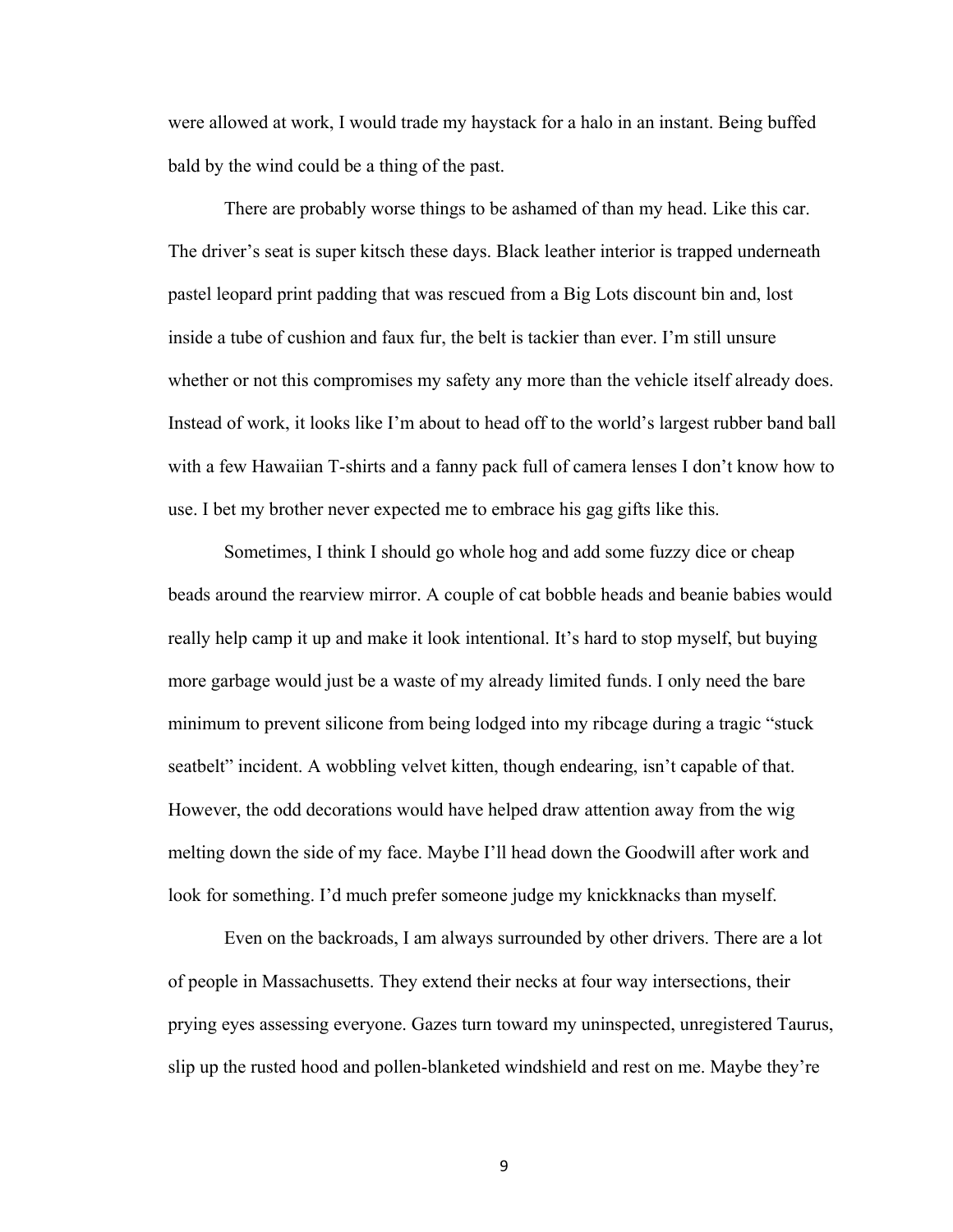busy looking at my obnoxious interior or they may just be zoning out, but they look in my direction every time. I pull down my visor and look in the mirror. In response to their gaze, I fiddle with the wig. I'm careful not to let the entire piece shift at once to reveal a sharp line of slightly stubbly skin. The last intersection in my journey pops up, and I'm relieved to see no one is there. Today, I don't have to dance around with my road-mates.

Not that it's the worst thing in the world. Usually, they look past me and continue their journey to wherever it is they're headed. Probably off to the closest Star Market or Wegmans on a weekly grocery run. Once they've cleared the stop sign, I push the visor back into place and take my turn. If there's more than one other car, I can hear them rev their engine as I drive through, nearly hitting me as they speed by. Almost everyone here is too impatient to wait for more than one car.

After we part ways, they will forget having ever seen the woman and her illegal transportation but I will remember having shared the intersection with them. Most days, I go home and think about every moment that could have revealed what I've become. That's when I analyze these intersection encounters. Was my wonky implant obvious? Did my wig shift? Analyzing every second of the day, thinking about any moment I could have looked *wrong*. I need to make sure that mistakes aren't repeated. I pat my three strips of adhesive and double check that the elastic so tight there are imprints underneath. Every day I get closer to perfecting my disguise.

Everyone who knows says this wig looks very natural. Since it came off of someone else's head and costs an arm and a leg, I would hope so. Insurance paid for almost all of this pricy human hair despite refusing to cover almost everything else I've ever needed. I didn't even know you could get a "cranial/hair prosthesis" prescription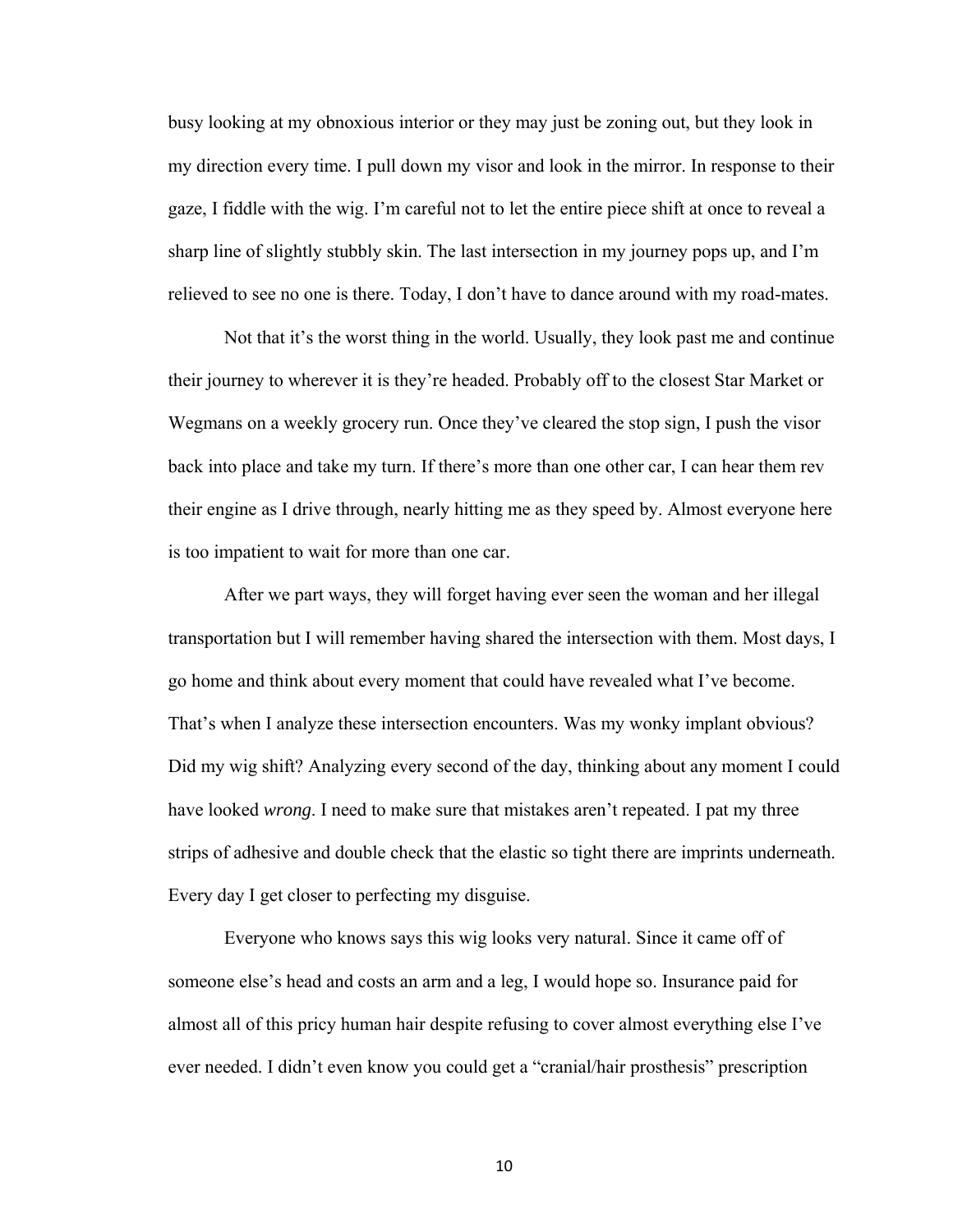and, up until the Great Fallout, there wasn't a need for it. Good job holding onto that prescription, me! Never again will a non-issue turning to a nuclear meltdown over a trash bin full of tissues and tresses. Having at least one of my expenses covered was one of the few pleasant experiences of the summer.

The young woman running the hair replacement clinic was spirited and helpful and so nice. There can't be anyone in the world who loves their job as much as she does. Even I hit a breaking point from time to time. Telling her what I wanted was the easiest part of that whole shebang. She made sure to get the color and length I had requested, even though she had to special order it. And the stylist really helped turn it into something characteristically me. After cutting, bleaching, toning, thinning, examining, blow drying and back seat styling from a nosy coworker, it was identical to how I kept my hair before. She replicated the way bleached sections had been growing out and the exact cut of my bangs. On the mannequin, it looked perfect. I thought I could easy pass as the old me with this Holy Grail.

In the Proton Center, other patients would gush over how lucky I was to keep my hair. Fooled by the intricate illusion, they oohed and ahhed every morning even if they had seen it before. But the hair isn't really mine, and the praise is undeserved. The wig feels wrong. Maybe it's a little too full or, perhaps, a little too textured. Maybe my body is instinctively unsettled by the foreign DNA parading around my skull like it belongs there. Or, most likely, it could be the way I feel like an old man. Particularly, one relying on a combination of Toppik, extra hold hair spray and comb overs to conceal what time and testosterone have taken from him. Regardless, there's something not right about it and the folks at the hospital were definitely full of-- well-intentioned-- bologna.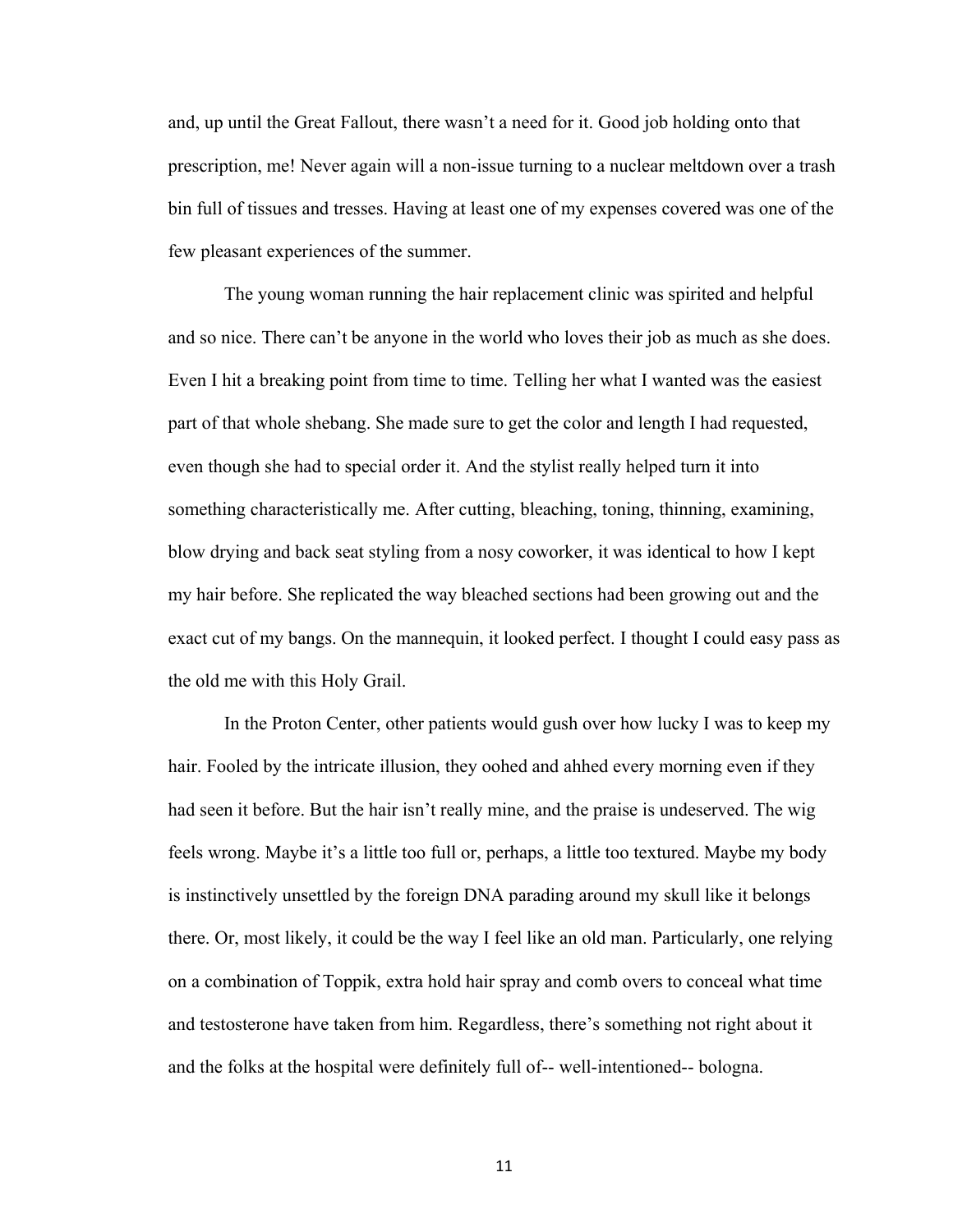I take another turn and find myself back on the main road, with the regular load of traffic. I hope that my eighth graders don't notice any of the changes. They're more perceptive than you'd think. With the smallest amount of luck, they'll see my pink alligator shoulder and write it off as a lingering sunburn from the months I should have spent outside. I missed all three of the estate sales I planned on attending, but they have no way of knowing that. They can assume that I went out and spent all of my money on neat little trinkets to add to my collection and clutter up my apartment. If the redness doesn't fade fast enough, I can switch to long-sleeved shirts for a while and go back to my usual wardrobe when it returns to a healthier shade. If it ever returns to a healthier shade, that is.

I've already thought of a number of other ways to distract them from looking too closely. Weekly pop quizzes and bright holographic stickers from the Dollar Tree are my first line of defense. There's something about a flimsy decal that makes children, and adults, willing to do all of the tedious work they've been shirking. When they have cheesy inspirational phrases and smiley faced on them it's even better.

In case of emergency, I spent the last week putting together a Jeopardy clone containing only questions about Sherman's March to the Sea. In the entire time I have taught the Civil War, no class has actually paid attention to that unit, so it should take quite a while to get through. Blinded by a whirlwind of work, they'll believe that I am the same so-lame-they're-hip teacher that made this year's lesson plans and the same solame-they're-hip teacher that sent them away last June.

My pulse quickens as I see the building begin to peek through gaps in the traffic. It's a large, flat, generic-looking box with the occasional tiny window dotting along the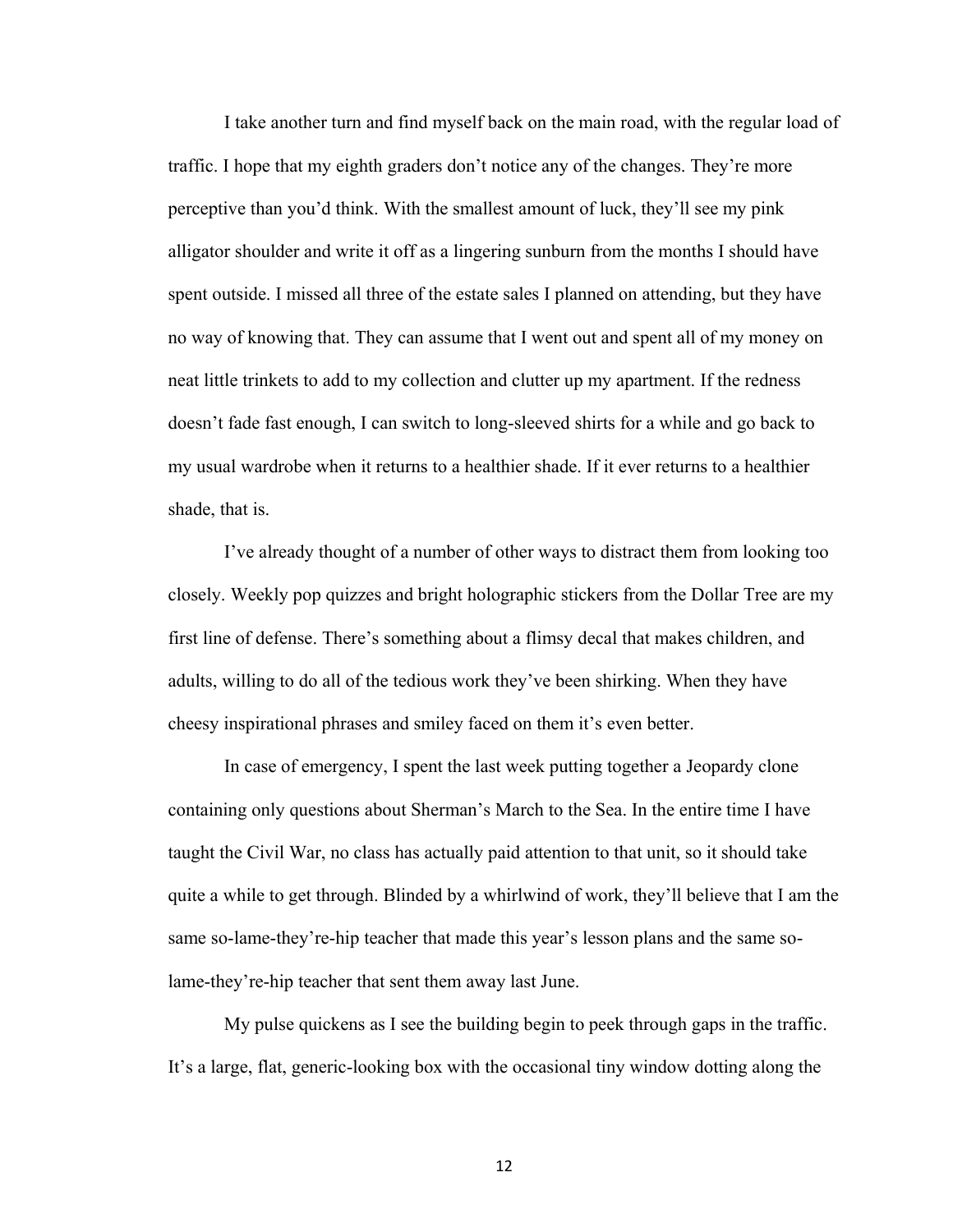side. At first glance, and maybe second or third, you'd probably mistake it for an abandoned Wal-Mart Supercenter. There's something unnerving and distinctly corporate about impeccably square grey-brick buildings. Unkempt English ivy stretches along chipped walls, swallowing up some of the rare windows as it extends itself. In another year or so, it'll probably claim my window, too. The lawn tries to mimic it, but grounds keeping's half-hearted biannual mowing prevents the property from looking too shabby.

The welcome sign isn't terribly noticeable as, at some point in time, a bush decided to overtake it. Conspicuous yellow school buses are the only obvious indicators that this is a school. It's so unassuming that, unless you know what you're looking for, you could easily walk past the school without having ever realized it was there. I wish I could harness that magic: the art of hiding in plain sight. Inside, it feels as though you've disappeared, too. The staff and students exist in our own world with each other. Despite the depressing appearance and terrible gardening, this is one of my favorite places.

I take one last turn into the staff parking lot, making sure to head towards the back of the lot. There's an overgrown shrub in the right corner, which can help block the front of my car from being seen. And to think that I complained about it last year! I still have to get my car inspected and registered and, until then, I really don't need a fine. I have a feeling I will have to park here and lie low for quite a while. Never again will I take nature's gifts for granted and petition for their removal.

The box of paper and office supplies in the passenger seat is begging to be unbuckled and carried inside. There's a place for everything and everything needs to be in its place. As I reach for the seatbelt, I can see single file strings of neon clad tweens bobbing around through the still-sealed window. An unending stream of students is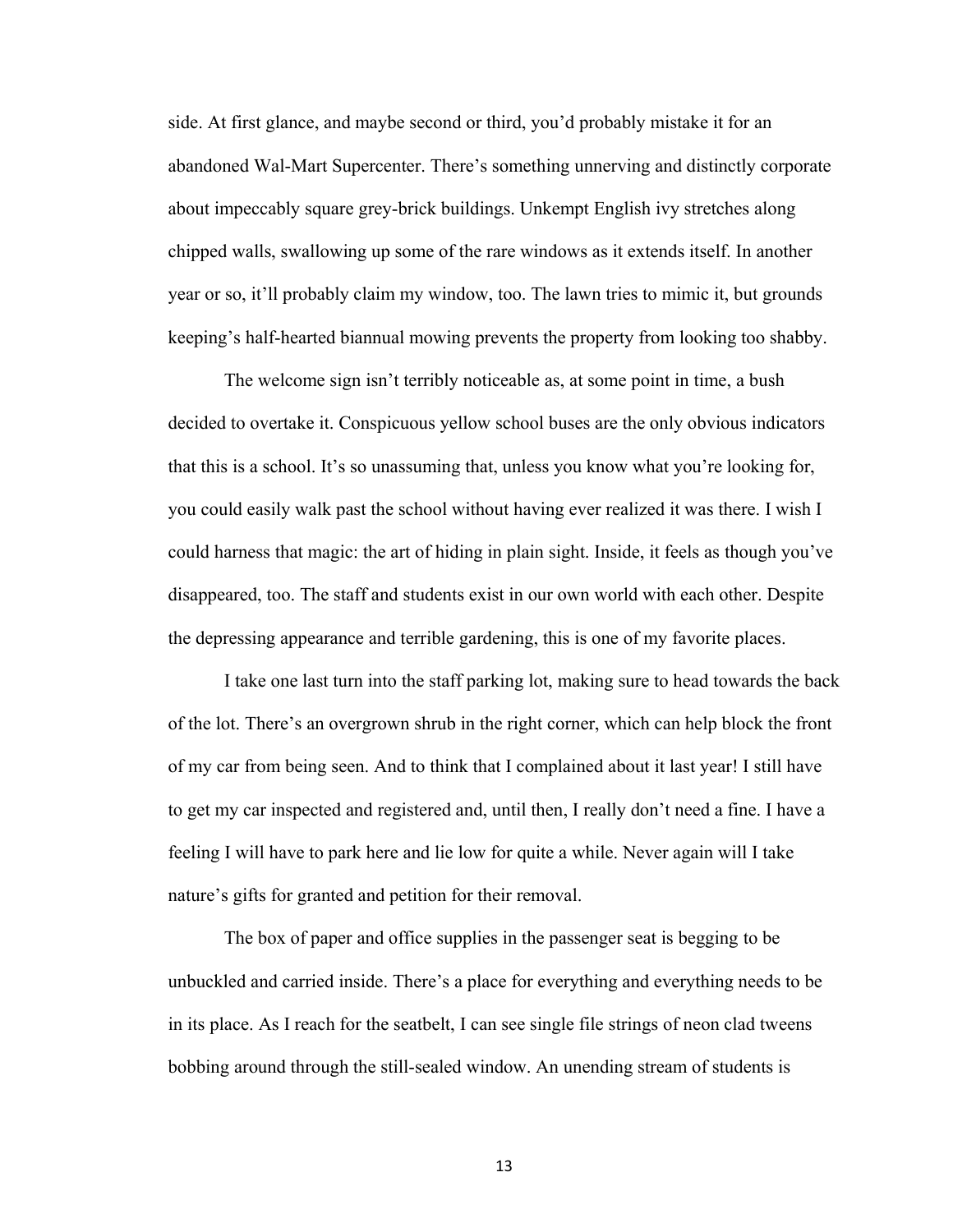hopping out of their parents' minivans and running off as fast as they can to join their friends. At the front door, the single file strings merge temporarily before being bottlenecked back into order as the crowd trickles into the hallways. Students arrive later and later as the year goes on and some just stop coming altogether. This sort of congestion will only return in three hundred and sixty five days when the whole circus starts anew.

I already know that most of my homeroom is inside. Unlike most of the kids their age, they value attendance and punctuality. I rarely need a substitute, but when I do these students are the ones I enlist to make sure everything goes smoothly. Each day they do something more impressive than the last. I look forward to what they have in store for the upcoming months. Most of the other teachers are lying when they say they don't have a favorite student, but my class is too good for me to pick just one. Even as an adult, I'm not as responsible as some of these kiddos.

The less punctual, though certainly not less bright, children are still making their way through. They're easy to spot by the puffy fabric paint on their blindingly green Tshirts. We spent the last day decorating them so that they'd stand out among their peers and I can see a few jealous eyes looking at their improvements. My office supply box has more pink paint stowed inside just in case they need to touch up any flaws. I should have them add more decorations, and maybe collect signatures, just before their graduation. Of the doddling students, two stick out more than the rest. Jayden and Kayla, unsurprisingly, don't even look like they're trying to get in. They've distracted themselves with friends they haven't seen for months, gabbing away like they do in class. Having been locked away for the summer, my ears missed the sound of their ceaseless chatting and strain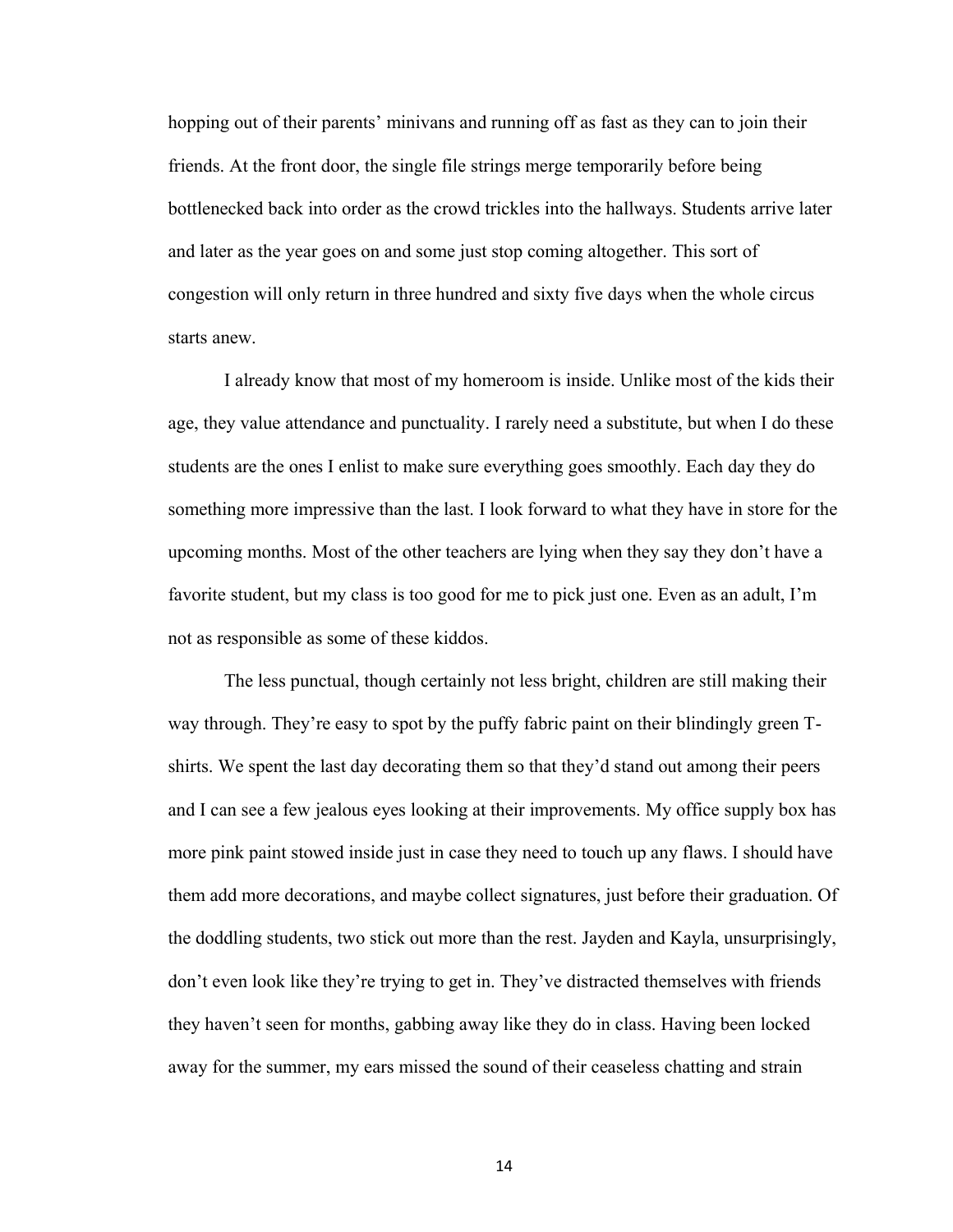themselves just to catch a smidge of their conversation. Of course, I also miss the silly faces they throw at each other when they think I'm not paying attention. Thankfully, none of the kids have changed since I last saw them.

This is my second year with the same batch of students. Soon they will move on to one of the nearby high schools and I'll only see them from time to time in the Wegmans Pop Tart aisle. Next year, there will be no familiar faces and my new students will be recognizable by the color of their undecorated shirts and nothing else. Every time my students move on, I feel as though the next group will never be able to live up to the first. But the old group is gone and I have to continue pushing forward. As time goes on, I become adjusted to the new guys and dote on them just as I did the first. My heart still breaks when they leave, though. Like a parent whose kid has marched off to college and left them in the dust. And half of the teachers dragging themselves to work today are dealing with that grief and starting the healing process. I certainly don't envy them.

The air conditioner, if it can even be called that, cuts out as I jerk the key from the ignition. One of these days, I hope that it will kick back in and regulate temperature instead of just pushing around stale air. I don't have much hope, but it's a nice daydream. The humid weather has caused these threads of some stranger's hair to cement themselves to my clammy five-head. Looking down, I can see that that new clinical strength antiperspirant has already failed me. I guess sweat-free underarms was just another pleasant daydream doomed to crash and burn.

I scratch blindly at the visor until the mirror comes tumbling down and smacks me in the nose. The head situation doesn't seem to be doing too well. Unplastered sections of hair have frizzed up and gravitated toward the sky. Overall, the wig looks like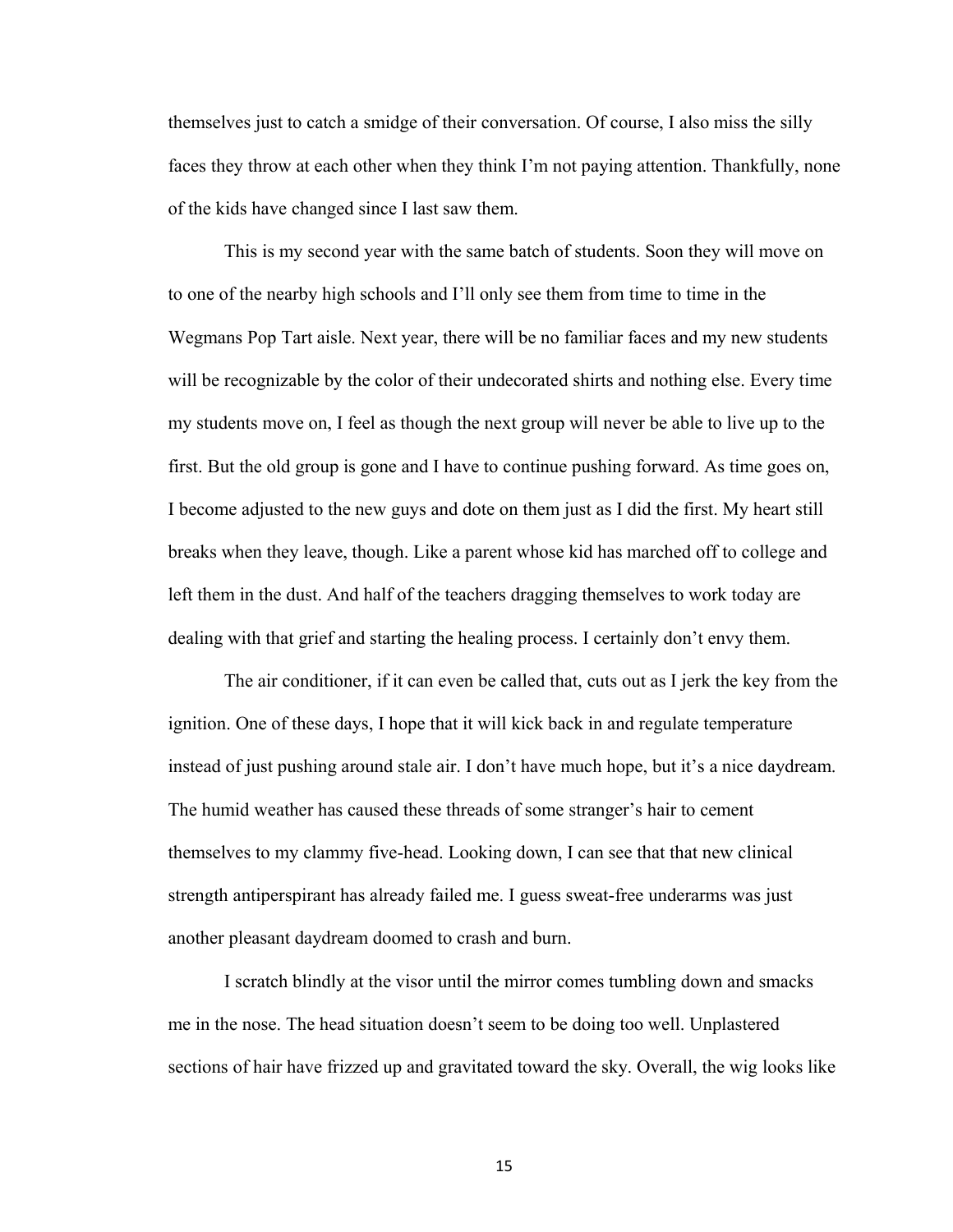the bastard child of a storm cloud and the Bride of Frankenstein. Not my greatest look but, to be honest, I'm pleasantly surprised by my appearance. It's strikingly similar to the first day of school last year, sweaty arms and all. That has to be a good sign. Perhaps the changes aren't as noticeable as I think they are. I suppose that, no matter what I do, I'm eternally destined to look like hot garbage instead of an updated Ms. Frizzle. As long as that is how I normally look, I think I'm okay with it. It's better than looking like a completely different person.

As the last of the straggling students make their way inside, I turn back to collect my unbuckled office supplies from their throne. There are only a few minutes left until classes officially start and, if being tardy on the first day reflects poorly on students, it's even worse for the teachers. Principal Eastridge is the biggest sourpuss the district has ever seen. If anyone is late, student, teacher or custodian, he will find out and he will give you a stern talking-to. After the infamous Field Day incident, everyone knows the man is off his rocker. We take more care to avoid him nowadays and hope that the students never have to see the vein-throbbing, steaming, yet somehow perfectly calm, rants.

I wish I could drive home, pack up all my belongings, cross the Canadian border and make a new life for myself. I could wear flannel and buy a maple farm. It can't be that hard to shill maple candies, syrup and kettle-cooked popcorn. I've always been great at haggling, too. But I know that I can't do that. Not because it's nearly impossible to run a successful business with no prior experience, but because I need to keep moving forward and, after today, it can only get easier. If all else fails, I can always go back to my nightly analyses and correct myself.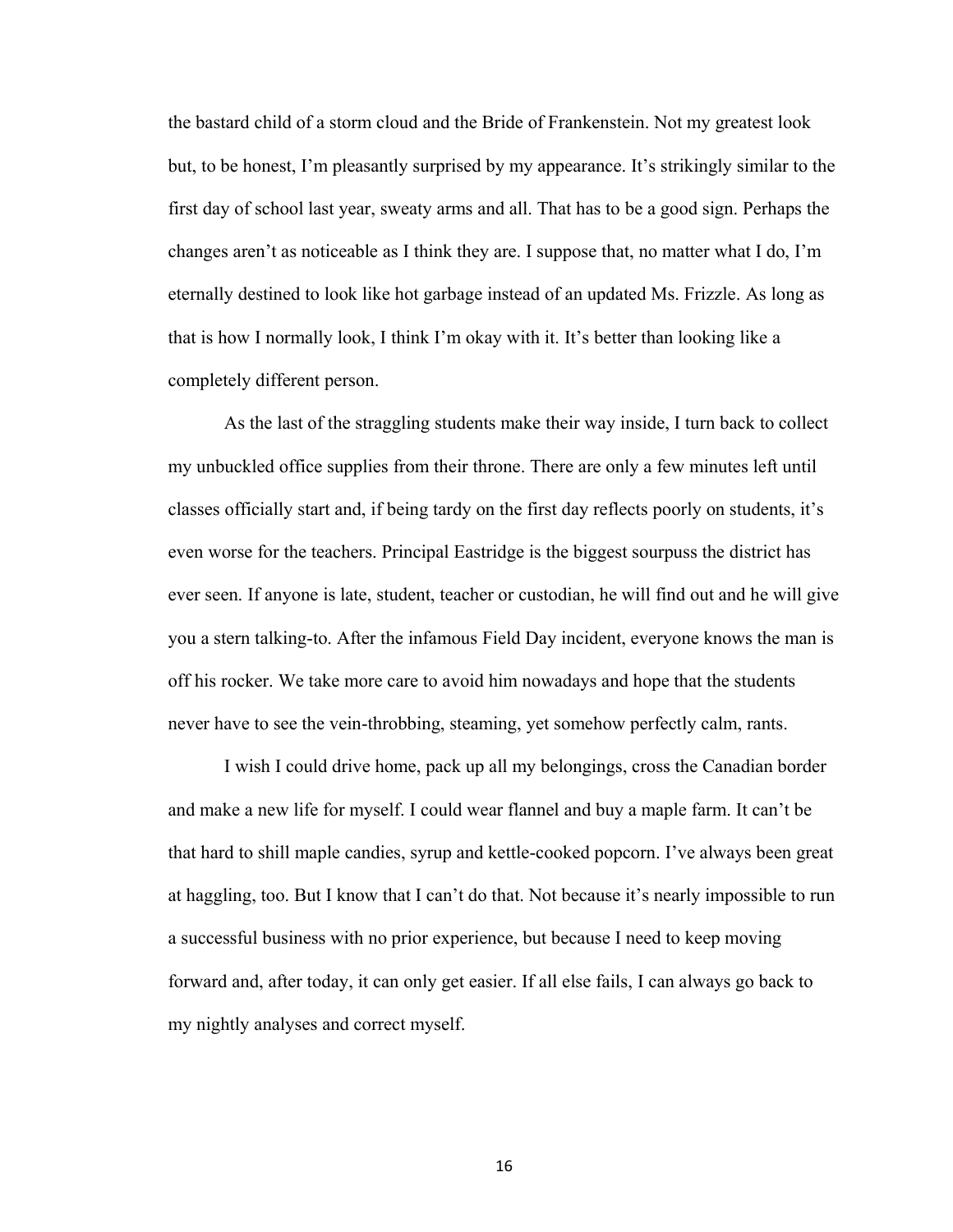The car door pops open with a few robust kicks. It's more than obvious why this flying metal deathtrap has such a hard time passing inspections, but I just can't bring myself to lay it to rest. For extra expired-inspection-sticker-covering security, I grab an old sun shield from the trunk and lay it over the windshield. Once upon a time, I took painstaking care of my personal transport, and now I only take care of it when it'll prevent me from getting a fine. An officer is probably not going to want to tango with the hulking bush, but every extra effort is worth it. I'd be reasonably upset if the car disappeared altogether, but neither my wallet nor my heart can handle a one hundred and fifty dollar ticket. I have enough medical bills as it is, going into cardiac arrest won't help.

The first step toward the building is excruciating, partly because I'm afraid of what my kids will notice, but mostly due to the pain radiating from fingertips to elbow. It's as if my nerves have decided to throw a rave without permission. Lifting heavy objects has never been particularly enjoyable, but it is even less so after that surgeon scooped out my flesh and left me empty. My hollowed arms feel like they're going to give out, drop the box and break my toes. The broken toes are, in all honesty, preferable, but I need to get to work and make money so dropping the box is not an option.

Spaghetti arms and macaroni elbows lug the box onto a shoulder for easier transport. The pain becomes bearable, but doesn't go away entirely. Thankfully, my classroom is on the first floor of the generic building. Judging by the squatting crab walk technique I've been forced to employ, I don't think I could manage to haul this up the stairs by myself. Asking for help is out of the question. I pass by the front office as quickly as possible, ignoring the sour-faced secretaries and Principal Eastridge. Once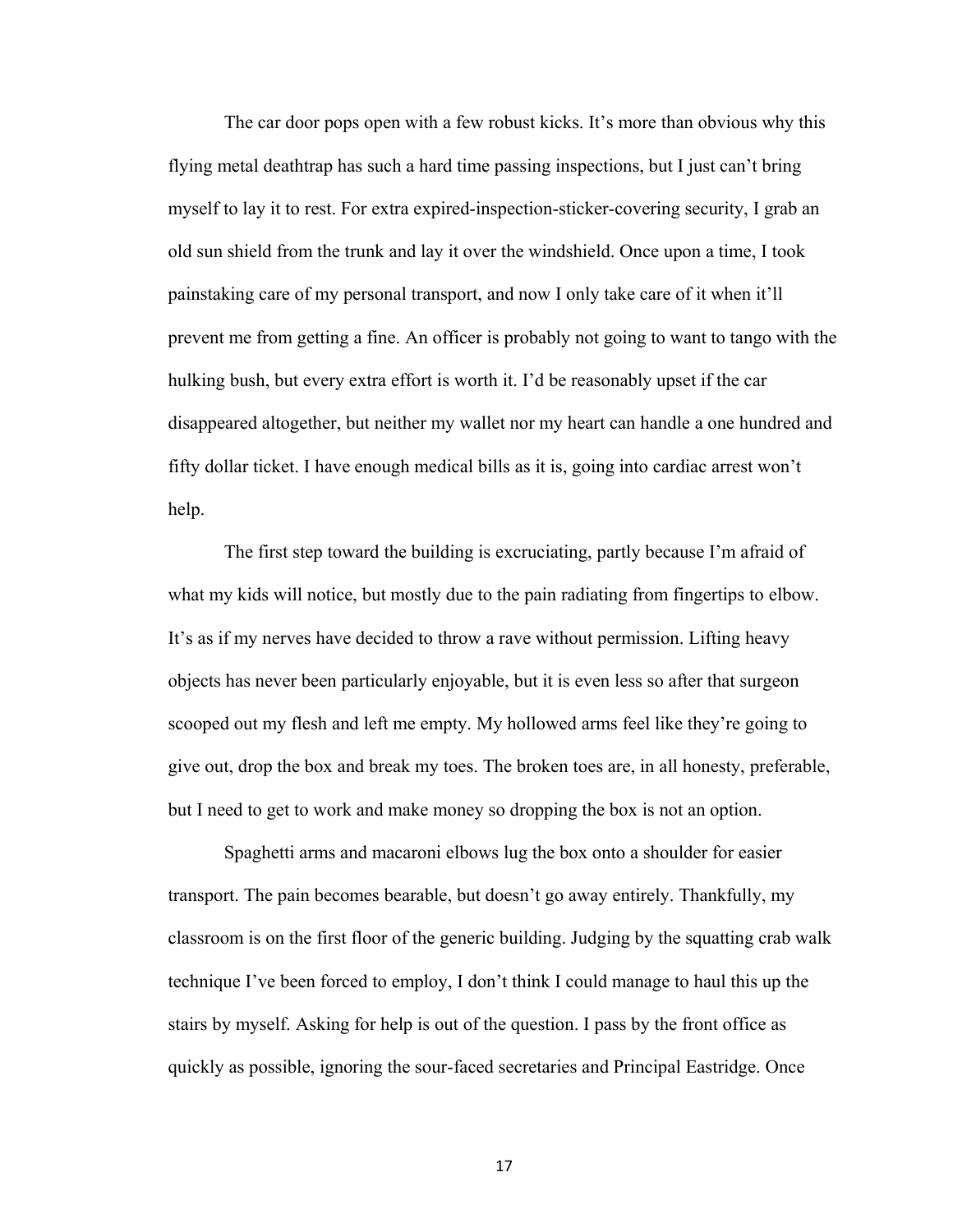they're out of sight, my steps become lighter. There's a growing bounce to my walk and I can feel my feet glide past each other faster and faster. I'm unsure whether I am nervous or excited, but I think I am ready to get back to work. I think I'm ready to see my kids.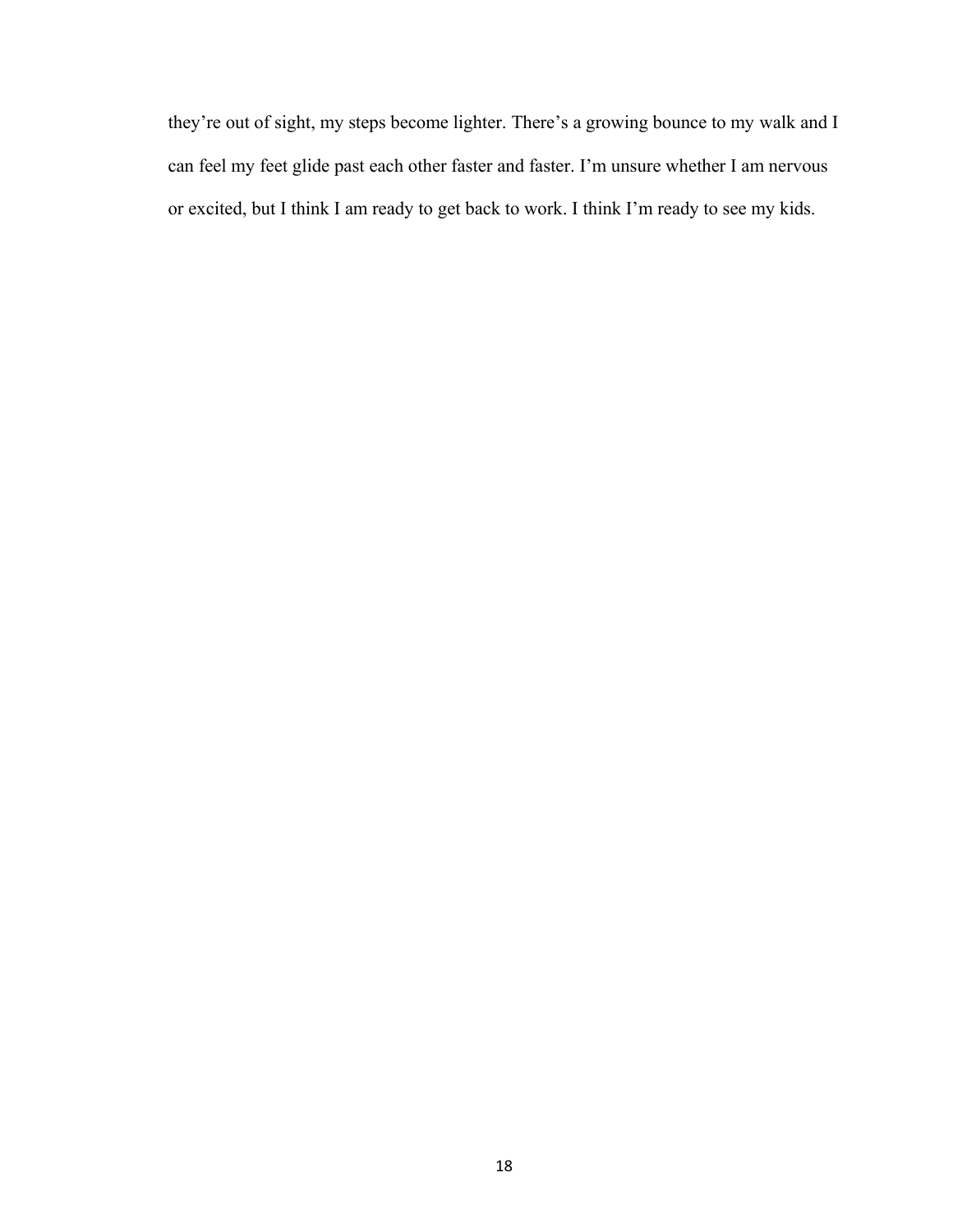#### CHAPTER 2

All schools smell the same. It's a slightly musty aroma, like something you'd find pressed into the pages of a paperback science fiction novel that's been sitting in the back of a secondhand bookstore since the 1950's. That scent hasn't always been so precious to me. In fact, my childhood-self despised it. Since my first days in elementary school, I associated it with that horrifying introduction to kindergarten and learning that Mother wouldn't always be within arm's reach. It was a scent that meant my security blanket was gone and I was on my own in a crowd of children screaming their throats raw. Their hollering made me feel as though I needed to be just as scared as they were. I needed to react in the way I was expected to.

I don't know when this scent became so comforting. In elementary school, it used to make my heart race and my body sweat, but now I take secret pleasure in cracking open my desk drawer and getting blasted with a concentrated dose. Instead of uvulas rocketing violently around unhappy throats, crying because the beehive-haired principal scared the daylights out of them, it brings to mind peaceful planning periods spent placing little green army men on a 2D Gettysburg.

I take one whiff of my drawer and I'm brought back to a different planning period, during my earliest years as a teacher. I've got a fresh mug of coffee and a stack of handmade "get well" cards from the week I took off for strep throat. One of the kids has stuffed a packet of McDonald's apple slices inside his card, and the lump has dented the cover art. I sit down at my desk, the old one on the dark side of the building, and flip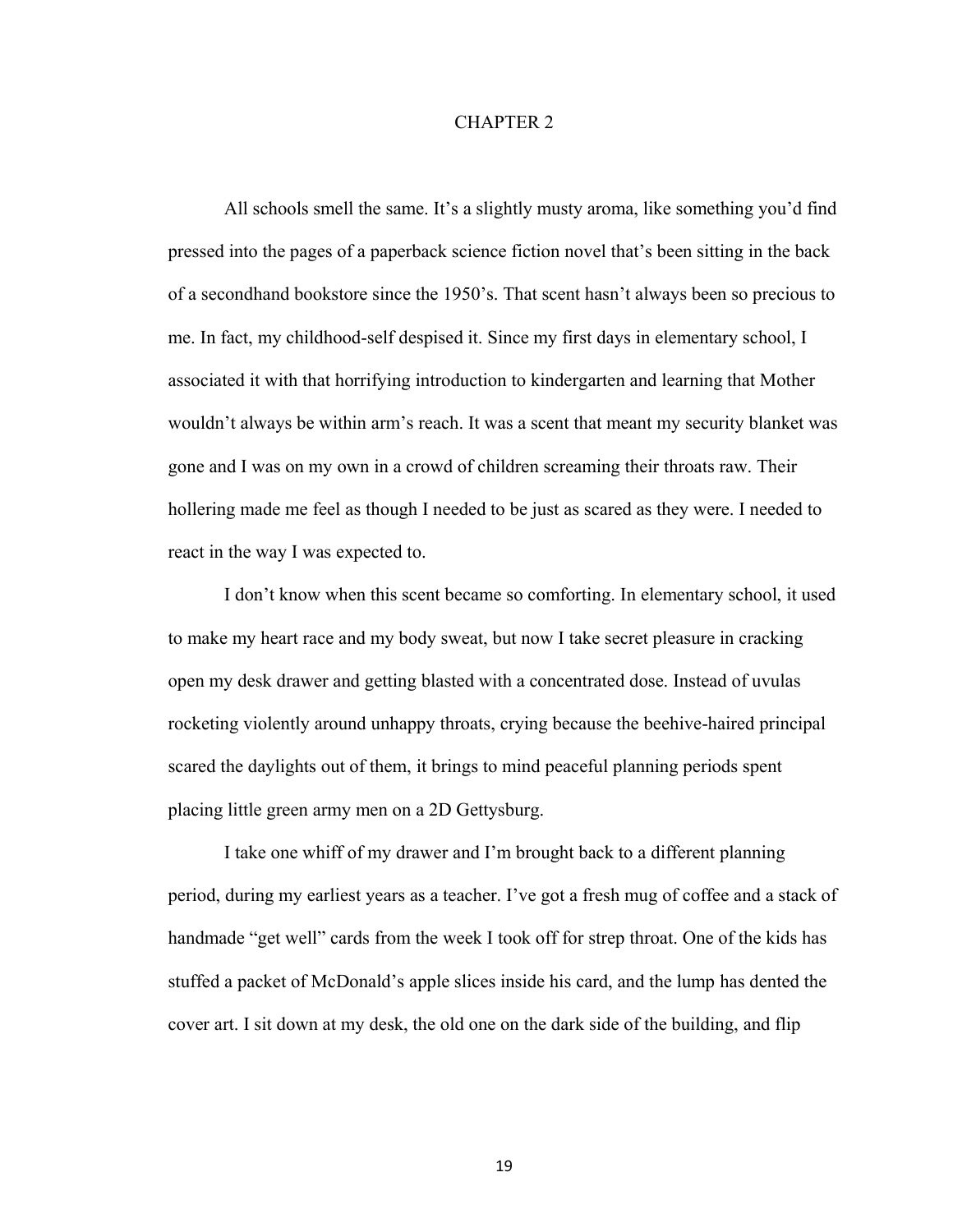through the hefty pile. I'm pretty sure I gave those kids extra credit, though that might have been another bunch.

One more whiff, and I'm out on the playground, leading the seventh graders in a game of Simon Says. Trisha's clunky plastic bangles have given her movement away. She slowly raises her gaze to mine, fully aware that I know. I don't even have to tell her she's out before she plods off to sit with the others. There are two people left now, neither from my class, each struggling to hear commands over the roar of their friends. I trick them both up with a bunny hop, leaving no one to claim victory. I was one hell of a Simon that day.

I decide to stop huffing my drawer like a weirdo and continue to put away my belongings. As I arrange the sheets of paper and stickers inside, I spot my students huddling by the tiny windowsill. It's a popular location for shooting the breeze or, in this case, comparing answers on the summer assignment like last year. I gave them an easy one this time, too.

"Guys! That totally didn't happen until later," Ivy whines. Most of the class manages to contain their dismay, but Jayden openly groans at her antics. The first day of school and the girl is already getting a bit loud. Though I don't think that's really their issue right now.

When I was young, I was a lot like Ivy. She is confident that her answers are always right and tries to help everyone out by imparting her wisdom unto them. In other words, a know-it-all. Unfortunately, she's also almost always wrong and will never own up to any errors. Even when she knows she's made a mistake, she'd rather go down with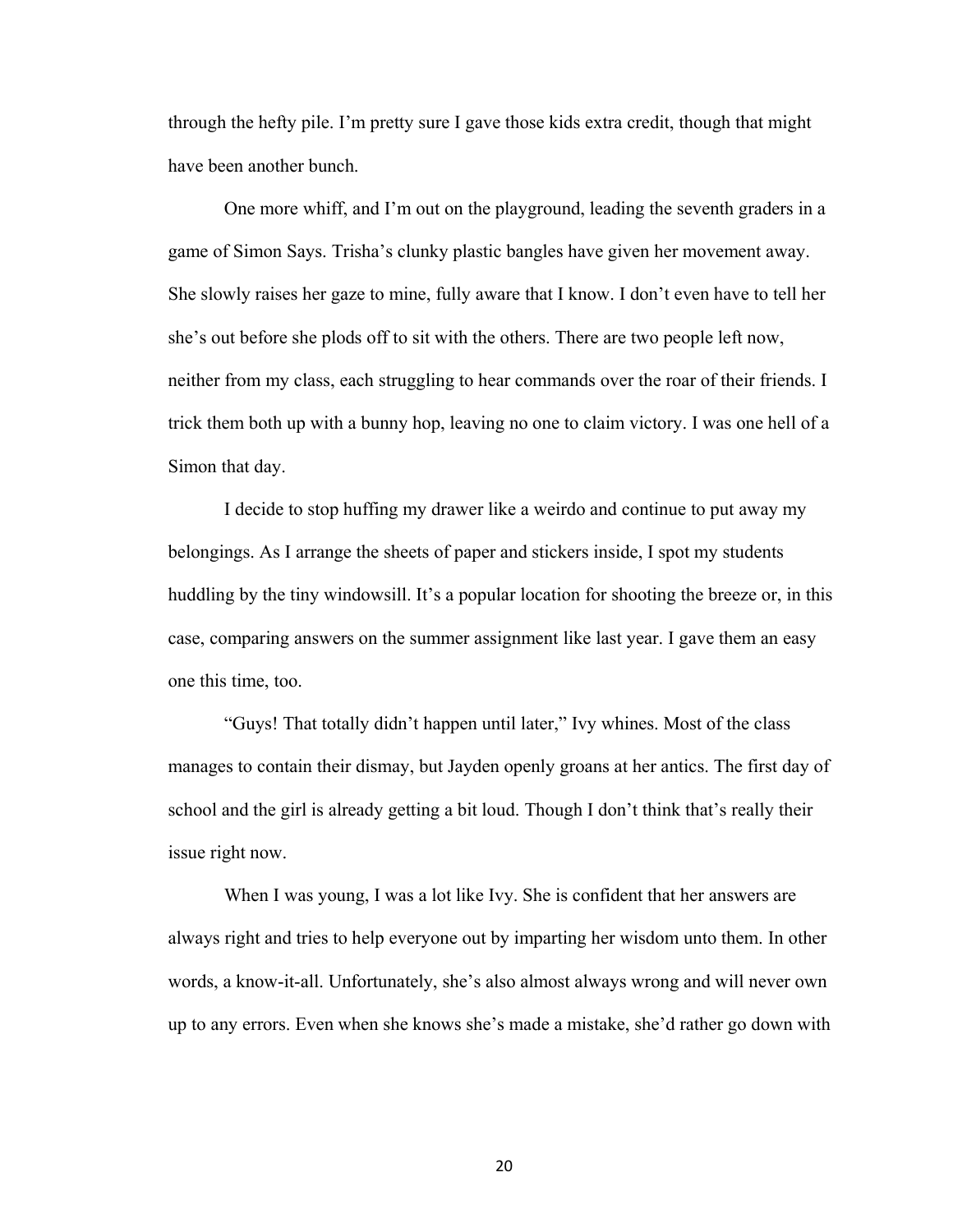her ship than change her mind. It doesn't matter how many people disagree or what they think of her for it. She's unshakeable.

It can be annoying at times, but it's hard to hate someone when you were once just like them. Actually, I was probably even worse. At least once, my math teacher made me stay after school because I wouldn't stop trying to "correct" her on the slope-intercept form. Ivy hasn't brought me to that point just yet. Even though the drawbacks of that undying confidence are pretty obvious, I wish I could be as sure of myself as I was at thirteen.

By the grace of God, no one appears to be swapping events on their cardstock timelines at her insistence. Last year, her convincing certainty had lead everyone astray on their final project and, after having to make them redo it to avoid failing an entire class, I'm glad they're not falling for the same trick again. Not that I blame them for being wishy-washy the first time around. It's not difficult to doubt your own choices when someone else is so content with theirs, and young minds aren't assertive enough to resist the pull. They're just beginning to forge their identities and it's hard to be like Ivy when you barely know yourself. Someday, when they know themselves better, they'll be almost as unshakeable as Ivy. If they're lucky, they'll be able to have that security forever.

I close my drawer and open the next. It doesn't take much to send you back those times of uncertainty. Your television drama transitions into an Arby's commercial, you get a call, and before that commercial ends you have all of these new doubts and your favorite show has been tainted. You try to keep hold of your body as you fall down the rabbit hole, but piece by piece you fall apart until you hit the bottom and there's nothing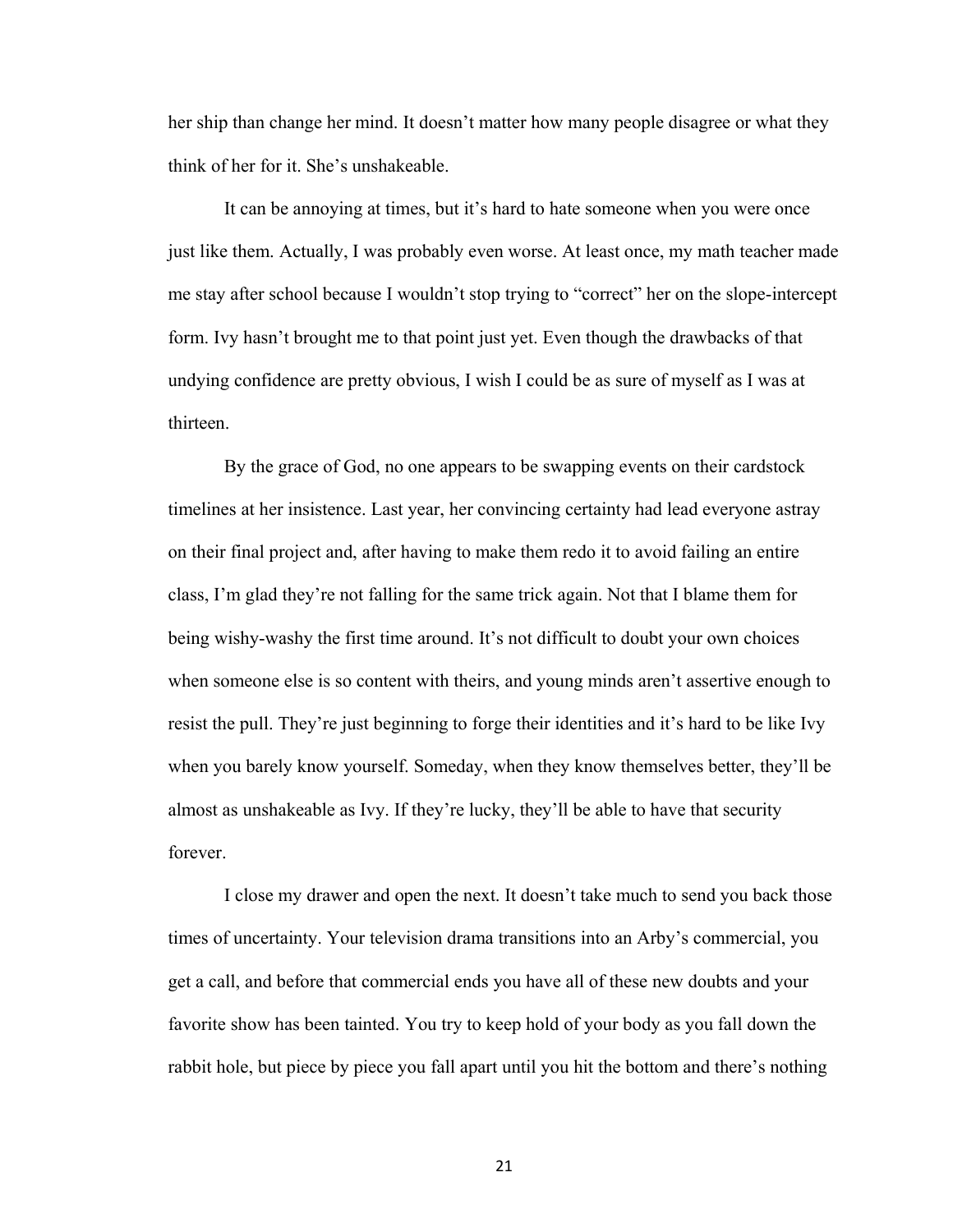left. A surgery, two wonky bags of silicone, some chemo and proton radiation later and your Arby's commercial becomes the highlight of the entire experience. Doctors try to piece you back together with foreign substances and nice words, but you can't leave as you came. You're only half of a woman now. The rest of your parts have been stripped away and tossed into the garbage. How can you know what you are when all that you were has been taken from you? I try to remember how I came to know myself in the first place, as if replicating the process will fix everything.

When I was a preschooler, I knew a little bit about myself. I was a girl just like all the other girls. I had long hair and I wore pastel pink jumpers with flower patterned tights which were always kept clean. At recess, I'd go join the clique of girls playing with Barbie dolls on the pavement.

The bossiest member of the group assigns everyone a character based off of their appearance or how popular they were. On a good day, I would get to be Teresa, but today she declares, "Here. You can be Skipper," and releases the doll from her chubby baby hand. I pretend to be happy and Barbie's boring sister in front of my face, chirping my best impression of the character at the other girls. At the end of the day, I put the doll back in the classroom bin and promise myself I'll get there first next recess. I never got there first.

Every girl wanted to grow up and be a woman like Barbie or Teresa or Midge or Christie, and we tried to emulate their plastic, smiling faces and impossibly small waists. We would all dress the same, act the same, play the same and talk the same to fit the mold of what each of us supposed we ought to be. I had a shallow understanding of myself, but it was something. As long as I followed all the other little girls, I thought that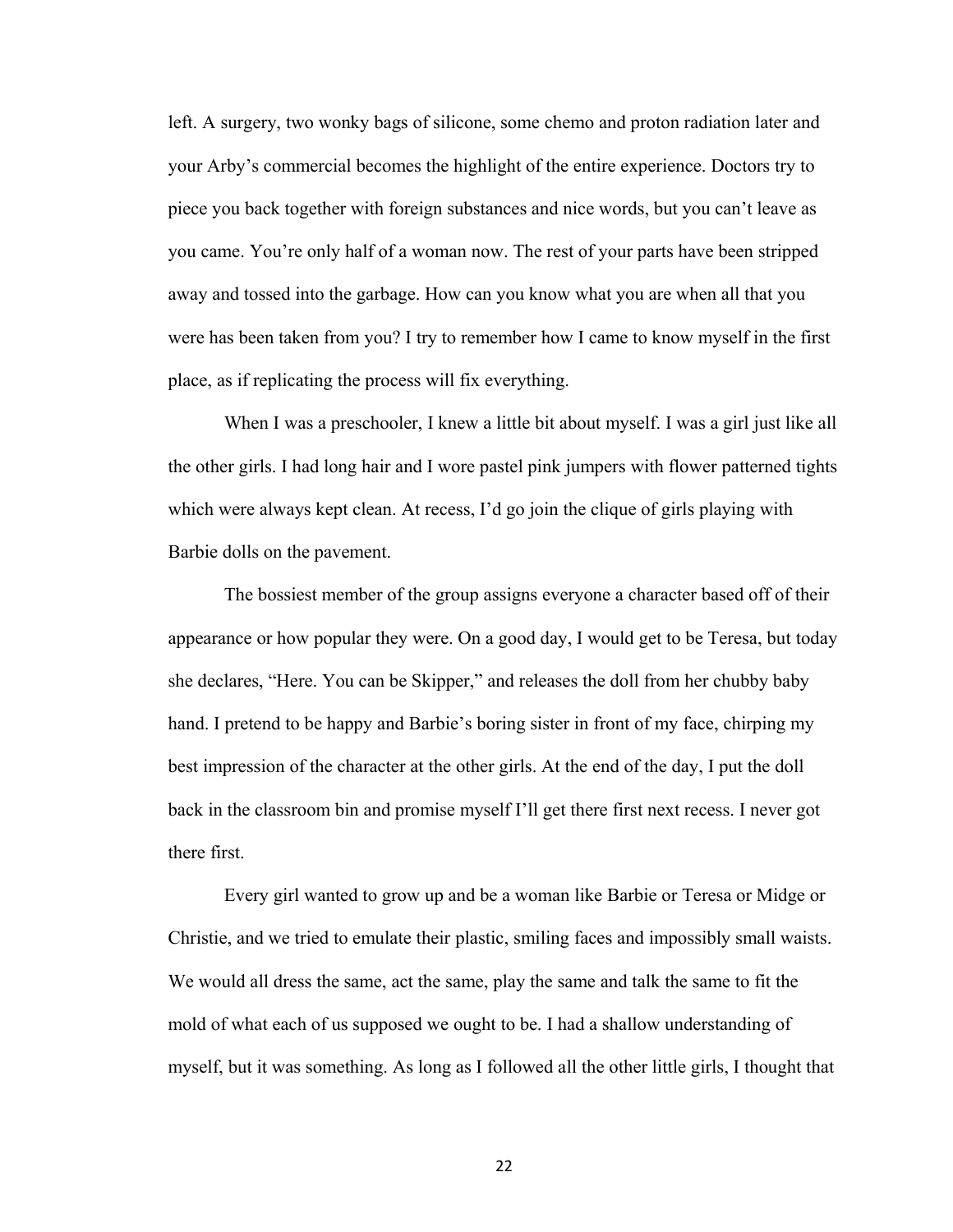I was doing exactly what I needed to. I tried to meet the minimum criteria so that I could grow up to be that plastic figure that everyone liked. I wasn't anything beyond being a girl at that point.

As a gradeschooler, I knew a bit more. I liked arts and crafts and I didn't mind covering my jumper in stiff spots of glue. Dolls were traded for construction paper and scissors, which I used to make up to five hand turkeys a day. Hand-turkey-maker was one of a few hats I wore, and kids would come up asking for them in exchange for a quarter. At some point I had tweaked my design and created hand-peacocks in a bid to get more customers.

With the new customers came new friends, and my friends had become more diverse than they had ever been. There were boys who sat by the art corner and shared their glitter with me and girls that had bobbed hair and chased after the Barbie clique with fistfuls of worms. I didn't feel as though I had to blend in with any of them in particular. There wasn't a "female" schedule to follow, and boys were no longer the epitome of everything I stood against. I was free to leave Skipper behind and finger paint the classroom red without trying to emulate every other little girl. Minimum criteria still had to be met, set forth by the girls who had maintained their ways, but it wasn't important enough to strive for. So I chose to keep making my turkeys and peacocks. I was only vaguely aware of it, but I had an identity beyond the frills and bows. Over the next decade or so, this novel idea was improved.

I didn't fully understand who I was until I was completely done with school and out on my own. Without parents or teachers giving me some idea of what to do, I had to figure out what I really wanted out of life and what I liked to do. And I started going to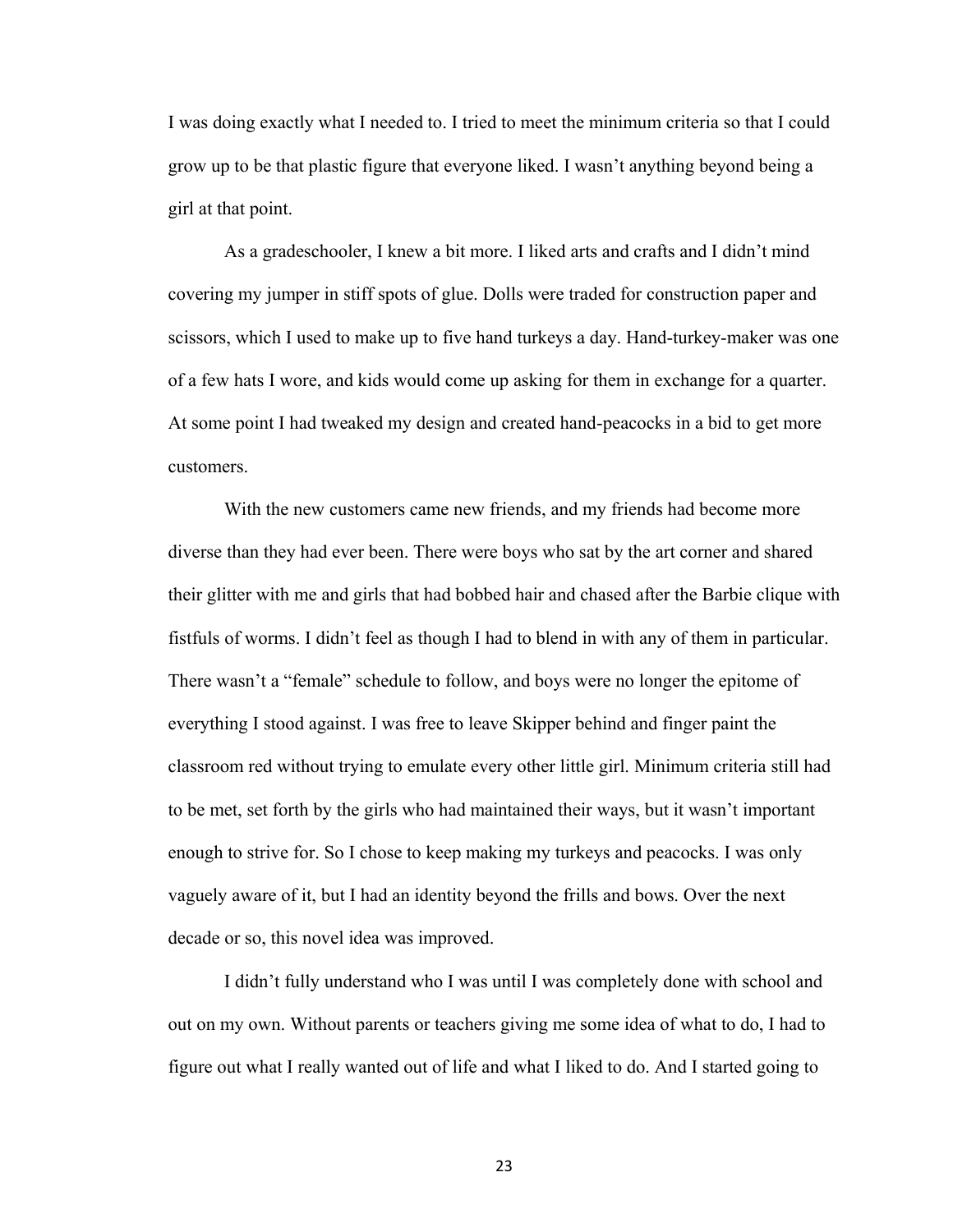estate sales and Goodwills and collecting odds and ends to put together and sell for way too much money on eBay. Pristine jumpers and tights had worn away to hand-me-down t-shirts and blue jeans with holes in the back pockets. I was a weird, slightly frumpy lady who liked old shit, cats and learning and it worked out so well for me. I had completely forgotten the rules to being a woman because I didn't care about being the most feminine dame on the block.

And then all the things I hadn't cared about started to matter again.

The first thing I was given after surgery was a pink tote bag care package. At the time, it was great. I was hungry and there were granola bars inside with little chunks of chocolate and it was everything my drug-addled brain could have wanted. Even though pink isn't my favorite color, the bag was a nice gesture. But it was only the beginning of the brigade of cutesy things that didn't actually help the situation.

Free shirts used to be my jam, but after the fourth or fifth eye-gougingly pink "you go, girl" tee, it starts getting old. I must have stocked two Goodwills with nothing but those ugly shirts in the last few months. I can't imagine anyone actually liking these things. It sets you all the way back to the preschool stage of defining yourself through your gender and favorite color. I didn't spend two weeks leaking duck-sauce-looking fat juices through tubes strung through open wounds to be treated like a child.

That constant barrage of pink and concerns over how I felt about my hair and chest forced me into the mold again. When the nurses lean down into your face and condescendingly ask how you're holding up without your tits, it reinforces the idea that that's what's important. When your mother calls you and asks if you want some strange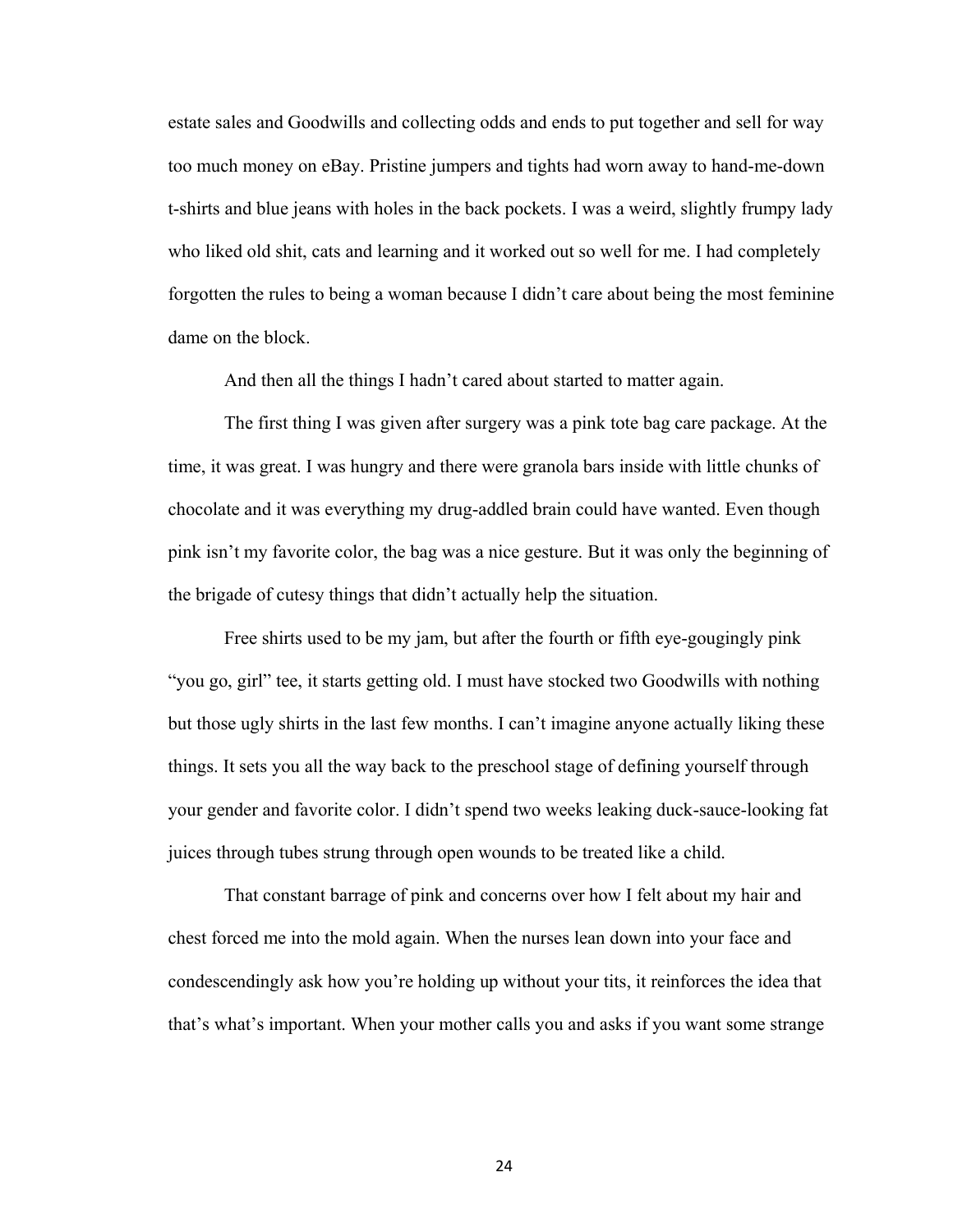folk treatment for hair growth, and you know it's garbage, you shouldn't be tempted to try it "just in case."

I need to figure myself out again but it's frustrating to have to start back at the beginning. Everywhere I turn, people show me their "I Heart Boobies" bracelets and try to reassure me that everything looks "natural." But I don't have long hair. I don't even have the bob that was so popular in elementary school. Fatless, non-functioning impostor breasts lurk beneath my skin to helping me lie to others about what happened.

And, to prevent any future estrogen-related issues, I have been left barren. I don't even want my own children and I am made to feel bad about it. I remember my doctor coming to see me on my last day of inpatient care, sitting at his little computer stool and recommending I see a therapist over it. As if I'm unhappy that a huge risk has been removed from my life forever.

The last drawer slams shut, a victim of my soured thoughts. Here I am, a grumpy, frumpy something-or-other taking in the glow of naïve children and spoiling it with the gusto of an old jaded witch. If there is any doubt that I have changed, this negativity erases it.

Having finished swapping answers, the kids settle into their individual desks. The students always arrange themselves differently in their second year. Several groups of friends will dive for the back corners where they think I can't see them passing notes or hear them crunching on their lunches well before noon. Every now and again there are kids that no one would ever expect to get as close as they do. Their interests or attitudes just seem too different for them to get along. I always think it is a little weird when it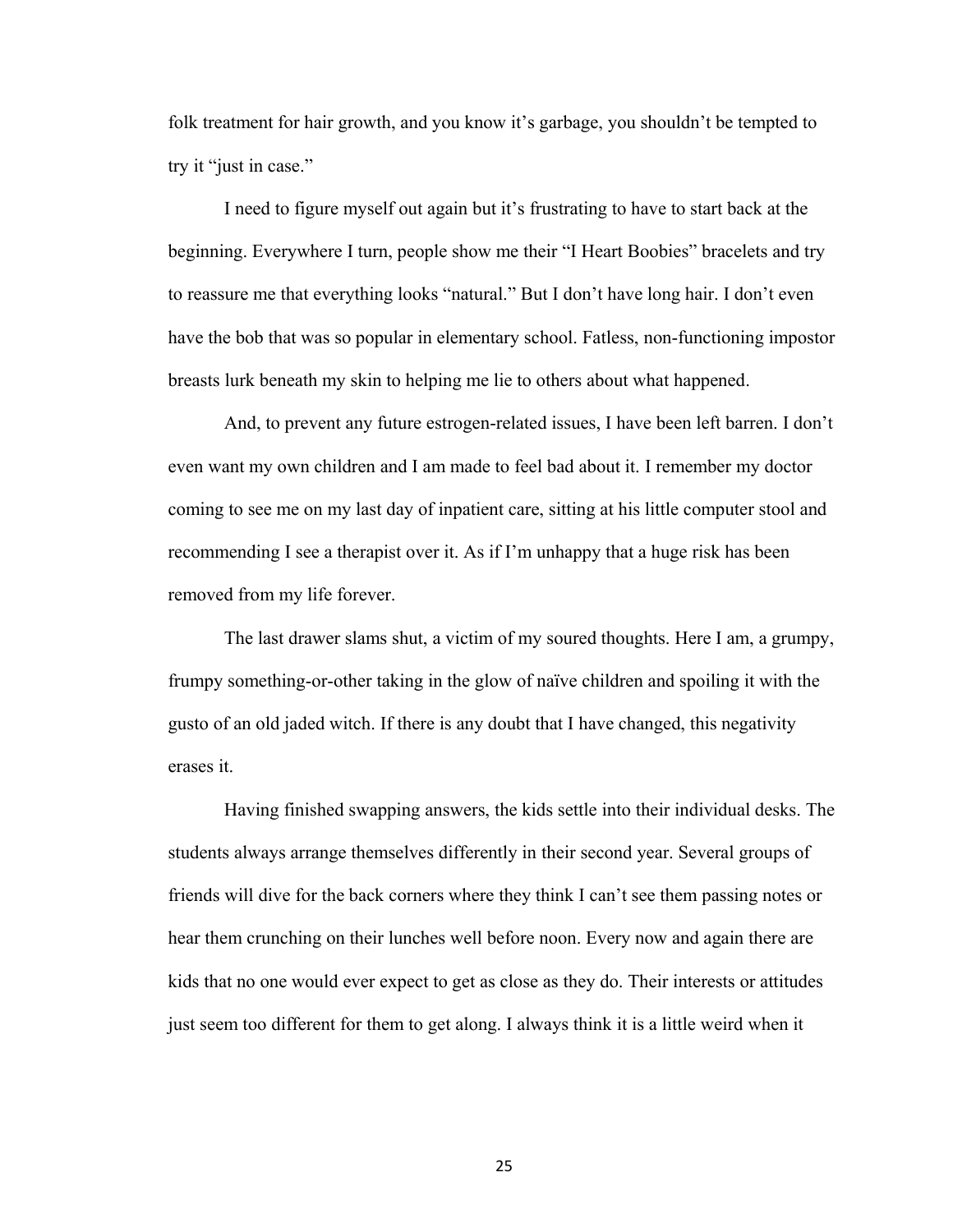happens but then I remember that, at this age, they don't need friends that are carbon copies of themselves.

"Good morning, Miss Caulfield! Did you have a good summer?" Kayla peeps from the middle of her cluster. She always waits until the bell is about to ring to spark up a conversation, as if staving off class for even a minute is the most valuable thing she could do with her life. I barely manage to suppress my smile. I'll pretend I don't know about her hidden agenda.

"It was great," I reply,."I spent every day brainstorming quiz questions. You guys are in for a treat this year." Young faces freeze with eyes so open I can see hamsters turning wheels through their pupils. The urge to smile grows stronger, and the moment my face starts to crack the children have spotted my weakness. They erupt into a chorus of good-humored booing and I respond with an exaggerated curtsey.

Kayla wrinkles her nose at the display, having accepted the response as my final answer. She doesn't like receiving incomplete information. As a talkative person, she's developed into a bit of a gossip. I'm afraid to give her even a hint of the truth, as she might challenge herself to follow my clues. I already picture the hellion digging through my desk when I step out to use the bathroom or badgering me until I accidentally let something slide.

She doesn't pry any further for my summer itinerary, but something is wrong with her gaze. Like all the others, she is facing forward and her eyes are resting on me, but she's focused on something other than my face. My flaky, irradiated shoulder.

"Holy crap. Did you vacation on the surface of the sun?" she spouts without warning. "Your arm looks like Jayden's phone!" Kayla snatches the device from his desk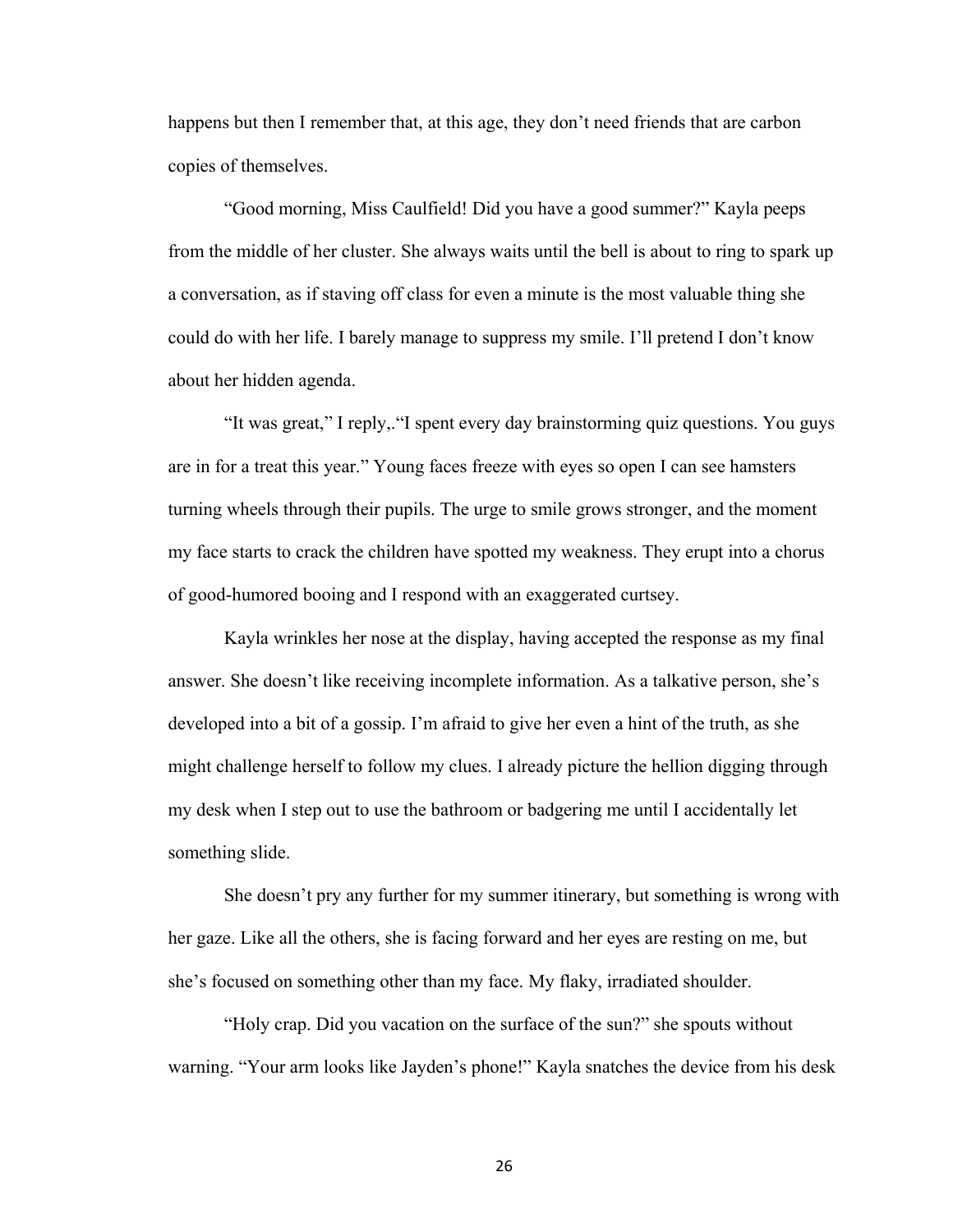and runs toward me to compare the two. Sure enough, the cracked screen perfectly mimics my scales. I need time I don't have to weigh my options for a response. I could deflect the question entirely and chide Jayden for the horrific state of his phone or ignore it entirely and tell everyone to sit down and take out their pencils for class, but either of those options will activate Kayla's "sleuth mode." There's no way to get out of answering the question. My mind runs through a thousand excuses, trying to find the most convincing response.

"I forgot to rub in my sunblock and fell asleep on the beach." To make up for the bad excuse, I try my hardest to sound sincere. This is something I'll go home and beat myself up over tonight. I just know this is going to go bad. I shouldn't have worn a tank top today but it was so hot when I woke up and I knew the car ride was going to be hell with this wig and I thought I could get away with it and I can't believe I was so stu-

"My mom buys me the purple kind so I can always see if I put it on right!" Ivy chimes from the front row. Oh, thank goodness. Someone believes me. Now I'll be able to sleep after I'm done raking myself over the coals. If everyone else has bought the terrible excuse, then my evening will go over even better. I lift my head to see how well the excuse went over with everyone else.

"My parents said the purple one isn't that good," Jayden sneers. "You should ask for a stronger sunblock." Ivy's forehead shrinks and her brows move together. Kayla's ears perk up at the sweet beginnings of an argument. Along with the rest of the class, she shifts her focus away from me and toward the unfolding drama. I'm not supposed to relish in my students bickering, but it's better than being grilled by a thirteen year old. Within seconds, battle lines are drawn and the entire class is fighting like cats and dogs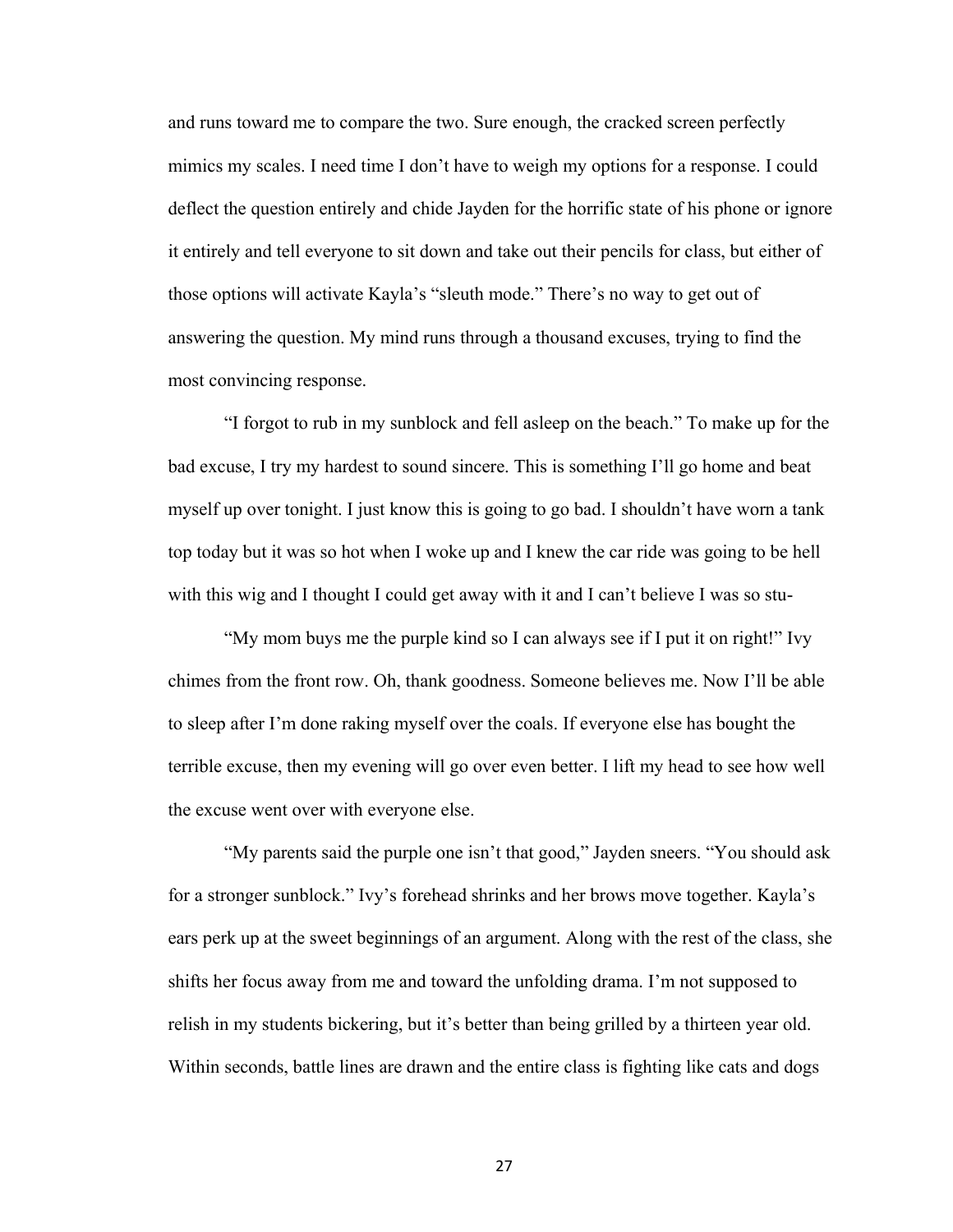over something no human being should ever be this invested in. Slinking back into my seat, I decide to wait to end the war and take the spare time to calm the fitful beating in my chest.

I wonder what they would really say if I told them what had happened. Would I get pitied? Would the entire atmosphere of this room change into something grim and quiet? I'm afraid that there would never be another booing fit or sunblock fight again if they knew. That they would see me as something broken and fragile that can't handle what I used to. If I told them I was no longer the me that they laughed with and learned from it could ruin the bond we've spent so much time developing. With the laughter gone, nothing would be left but serious lessons and clock-watching. I'd have to put away the stickers and the Jeopardy games and settle into the attitude of an old crotchety Catholic school nun who hates fun and puts a long essay question on every exam. What a dreadful thought.

Ivy's kitten heels rattle against freshly waxed tile as she stomps her feet. This is not the first time she's thrown a tantrum in my class. Tiny dents litter the ground by the chalkboard from all of her previous marching. The sound dulls into something like a slow metronome, suspenseful and slightly menacing. The tapping calls me back to this Battle of the Munchkins and reminds me what I am here to do.

"If you'd like to continue this argument," I announce, "you'll have to do it at the end of the period. If I hear anything about sunblock in the next hour then we're all going on a field trip to Principal Eastridge's office." Though my tone would indicate that I'm joking, we all know that the threat is real. Since they're always complaining about his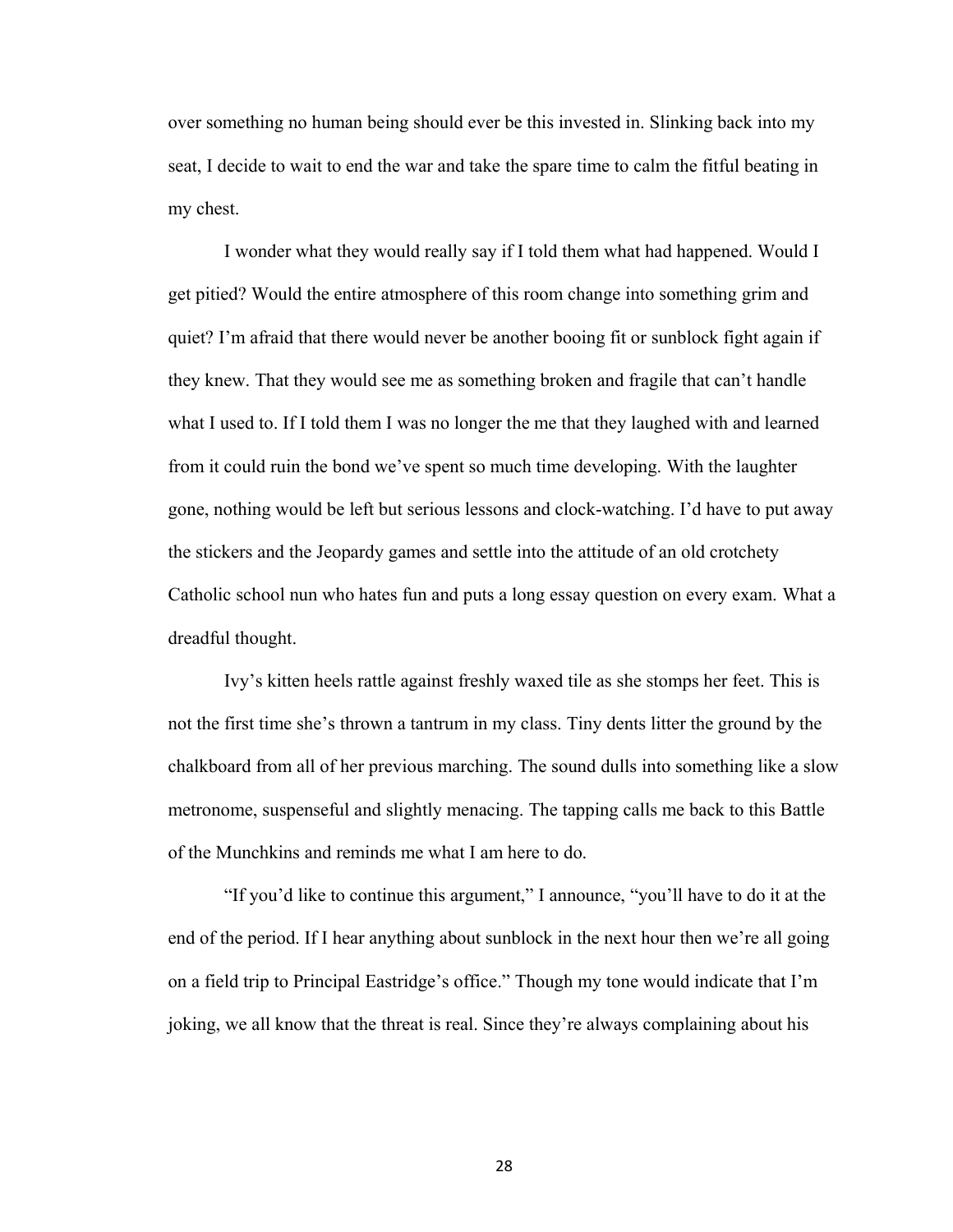nasally voice and spiteful intercom announcements, I figure this would be a great punishment.

Each student shoots me a betrayed look as they shamble back to their seats. They know better than to argue with my decisions. This type of morning is uncommon for my kids. As responsible as they are, they're not used to being yelled at. The dead silence tells me that they're ashamed of themselves. It's a good think I'm not a *complete* pushover. Those puppy eyes almost make you apologize for daring to point out their misbehavior. The last student, a young man who really needs to learn to hustle, rolls into his seat just in time for the bell to unleash its freaky robotic alert. This will be the easiest part of the entire day.

I square away the last item in my supply box and toss the empty crate beneath my desk. It's time to put on my teaching hat. Ear and eyes focus on me and, for once, I'm not worried. It's strange to go from a feeling of foreignness to absolute comfort. But, I suppose, maybe I shouldn't have been so afraid to begin with. No one asked if I had a new haircut or stared at the lopsided disaster like I thought they would. They focused only on the thing that mattered the least about my appearance. Perhaps it's been too long for them to remember exactly how I looked. Red skin is obvious on anybody, but everything else is a lot more subtle. Maybe they think I've always been this way because they've never looked close enough before. I want to believe this, but God knows what else they would have questioned if they had had more time.

The actions are locked into muscle memory after years of standing at this desk and calling the shots. It's nice to know that, despite everything, the school will always be the same. I hand out the standard multicolor health forms for parents, this year's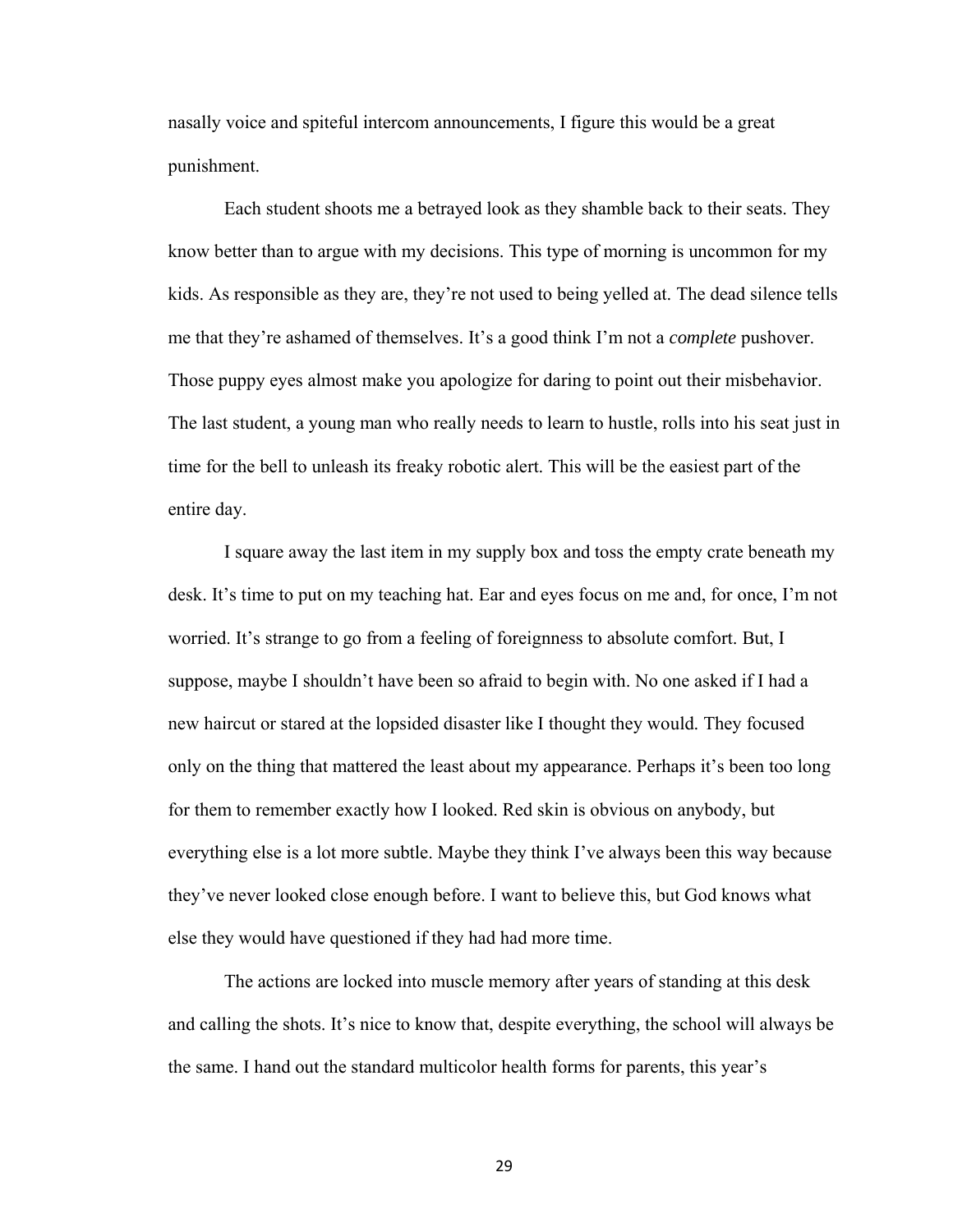textbooks and bright yellow folders and begin the lesson that my former self planned out months in advance. This year starts with learning about all of the presidents and elections. When I teach, we have no time to think about anything other than good ol' American history. Though I'll never have that Ms. Frizzle look, my teaching will always have her magic.

A textbook opens and our grey brick school disappears behind the bushes and shrinks away from the crowded city. The room disappears entirely, and we find ourselves wandering through the pages. I am the guide on this unique duck tour, pointing out the landmarks as we pass by. For each, I make a corny joke and launch into the spiel of why it is so significant. We'll talk to George Washington and fight alongside Andrew "Old Hickory" Jackson later on in the unit. This way of teaching makes it feel as though we're traveling back and viewing our history firsthand. In reality, we are interpreting lines of ink out of a book whose spine has been taped back together and has been outdated for fifty years or more. I have the power to change the lives of these children and make sure that their education isn't stunted by their underfunded school district. They will move on to high school and then college and then life without ever knowing how disadvantaged they were. I've done so much for them and I can do even more if I can get my act together.

And this classroom can help me just as much as I help it. I'm the center of attention in this room, but these kids are looking beyond me, focusing instead on the magic I add to the lesson. Hair length and body parts don't matter to these children. I am not perceived by my appearance but rather my dedication to their learning and passion towards my job. I wonder if I have always been this way. Maybe my worth can be found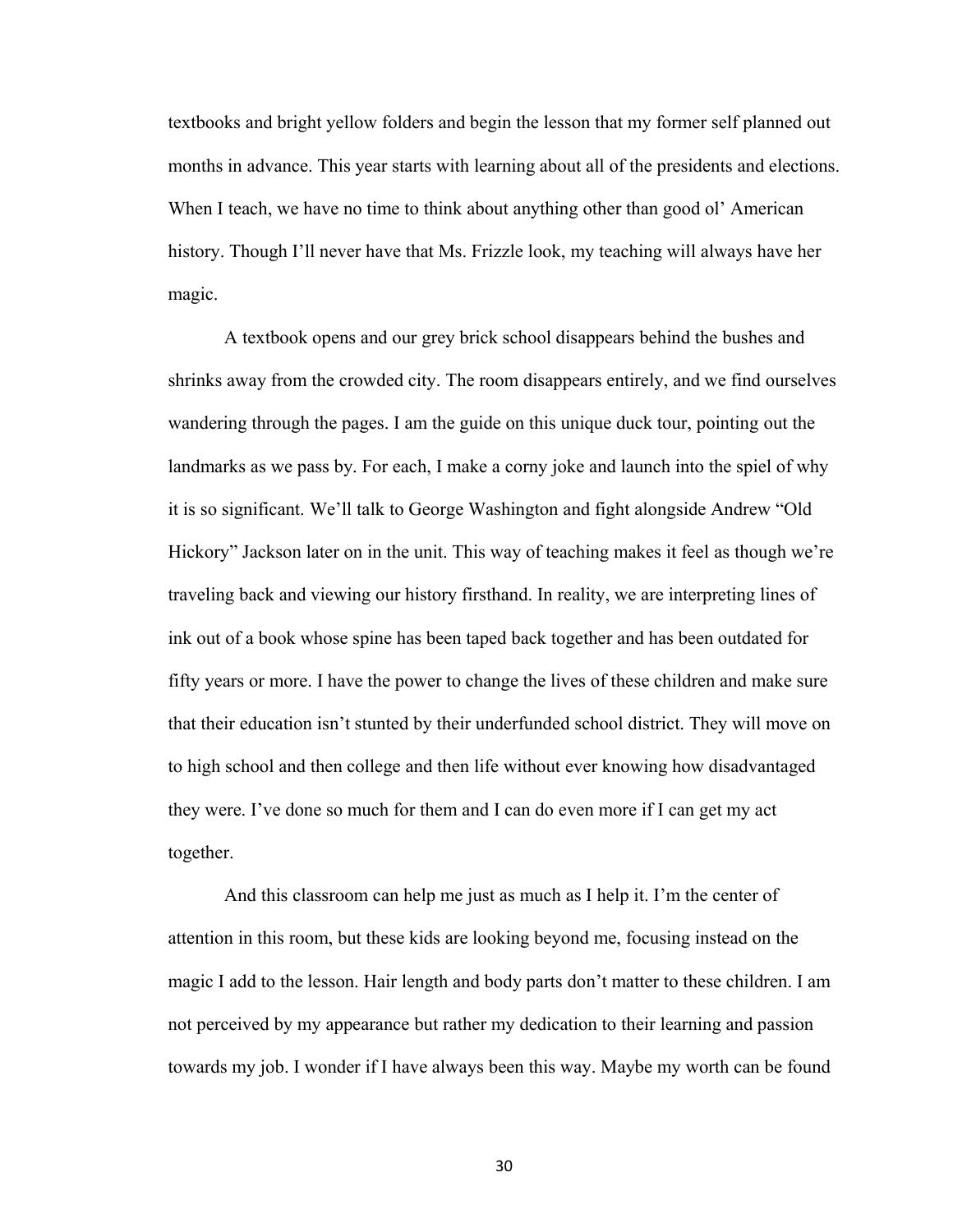hidden amongst or sprinkled within the same things I had before the diagnosis and before surgery.

A small amount of weight is lifted from my shoulders by twenty tiny hands.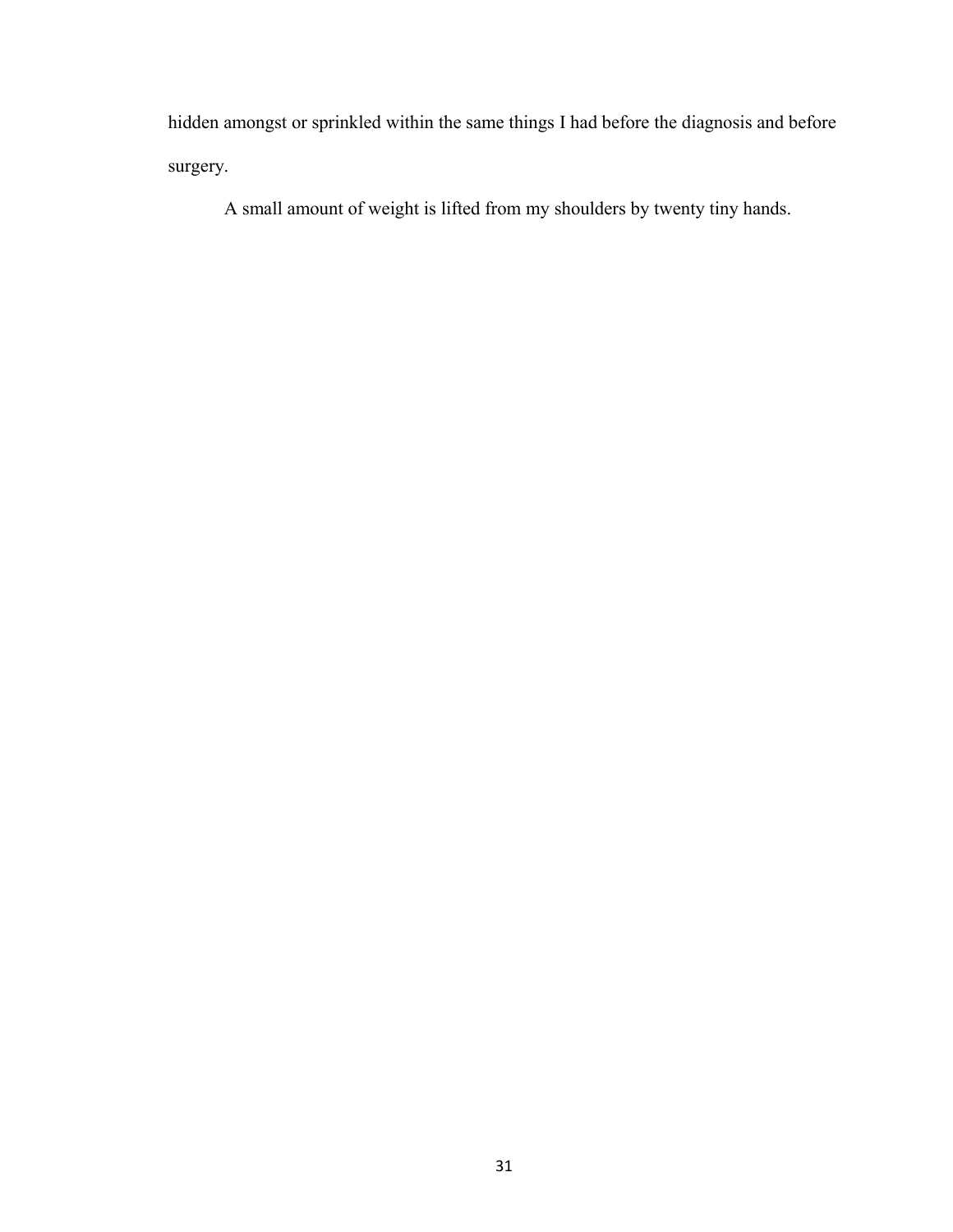## CHAPTER 3

Vases are a rookie mistake. I've three knock off Louis Vuitton handbags tucked beneath one arm, an antique cookie jar in the other hand, and I've just spotted a tattered "Sexy Presidents of the United States" calendar stashed inside the cracked vessel. It's more than a little out of date and water damage has released some of the glue from the binding, but the pictures are too precious to relinquish. The person who squirrelled this delight away is going to be mighty disappointed when they return to their obvious hiding spot.

I flip through the loose pages, admiring the cartoon recreations. October's Baberaham Lincoln smiles back at me as I consider how he'd look pinned to the wall of my home office. Without a second thought, I unscrew the cat-shaped lid from the cookie jar and jam the calendar inside for safe keeping and bustle toward the front door. Vases may be a rookie mistake, but cookie jars are a completely different story. I vaguely recall having seen a deserted tent at the entrance of the property, loaded to the sky with frames of every size and material. Baberaham and his friends will need a new home once I tear them free of their ineffective glue prison. As I round the corner of the aisle, I turn my head to see three older ladies being knocked to the side.

"Excuse me. Pardon me. Coming through. *Move it or lose it, lady!"*

His shrill voice punctures my eardrums before he even comes into view. The man barrels through the displays, rail-thin arms laden with tiny tin horses. His sallow face is warped into its usual expression of satisfaction, the type that's typically seen on a mustache-twirling cartoon villain. It's rare to find career pickers in this neck of the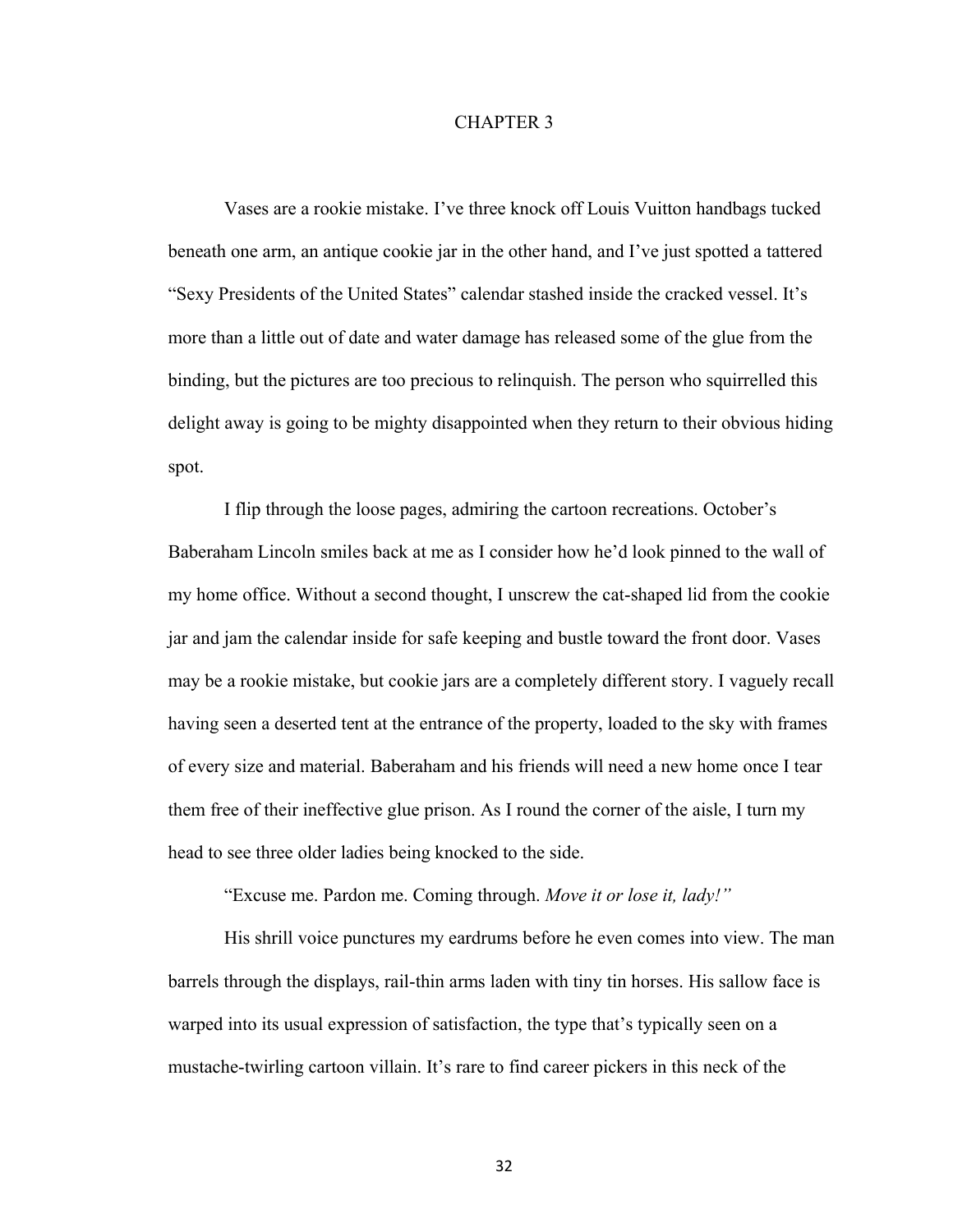woods, so, fortunately, Derek is the only one I have to deal with. Every auction and sale in the state is ruined by His Smarminess. He mostly purchases antique toys, each time swearing that he'll be a billionaire once he sells them. Despite his insistence on being a great appraiser, he never actually makes any money. Even newcomers know better than to trust his opinion by this point.

I don't want to deal with him today. This is the first day in four months that I haven't felt as though my skin is on fire while standing in the sunlight. I haven't been able to enjoy a good sale in quite some time as a result. It would be great to have a nice, peaceful, thrifty day of shopping without Derek huffing hot air out of his raptor nostrils at me and trying to take my stuff.

In fact, I don't want to deal with him *any* day. Ever. Not once from here on out. It's been so long since I've gone out that I forgot this man even existed. I don't want to go out if I know he'll just be polluting the air at all of my favorite places. Especially since I'm his primary target. Though that's mostly my own fault.

It used to be somewhat fun to mess with him. After years of that weasel bidding me up, taking things solely because I wanted them and acting as though he's smarter than everyone else, giving him a taste of his own medicine felt great. The others in attendance seemed to have appreciated it as well.

The first time it was a spur of the moment decision. I'd stopped by a Star Market on my way to a garage sale for a Dr. Pepper. The woman in front of me had four carts full of frozen meals and a million coupons. She's the kind of militantly frugal that I never want to be. I'd had so much time waiting for her to finish that I found myself staring blankly at those reusable grocery bags that are always pushed on customers but never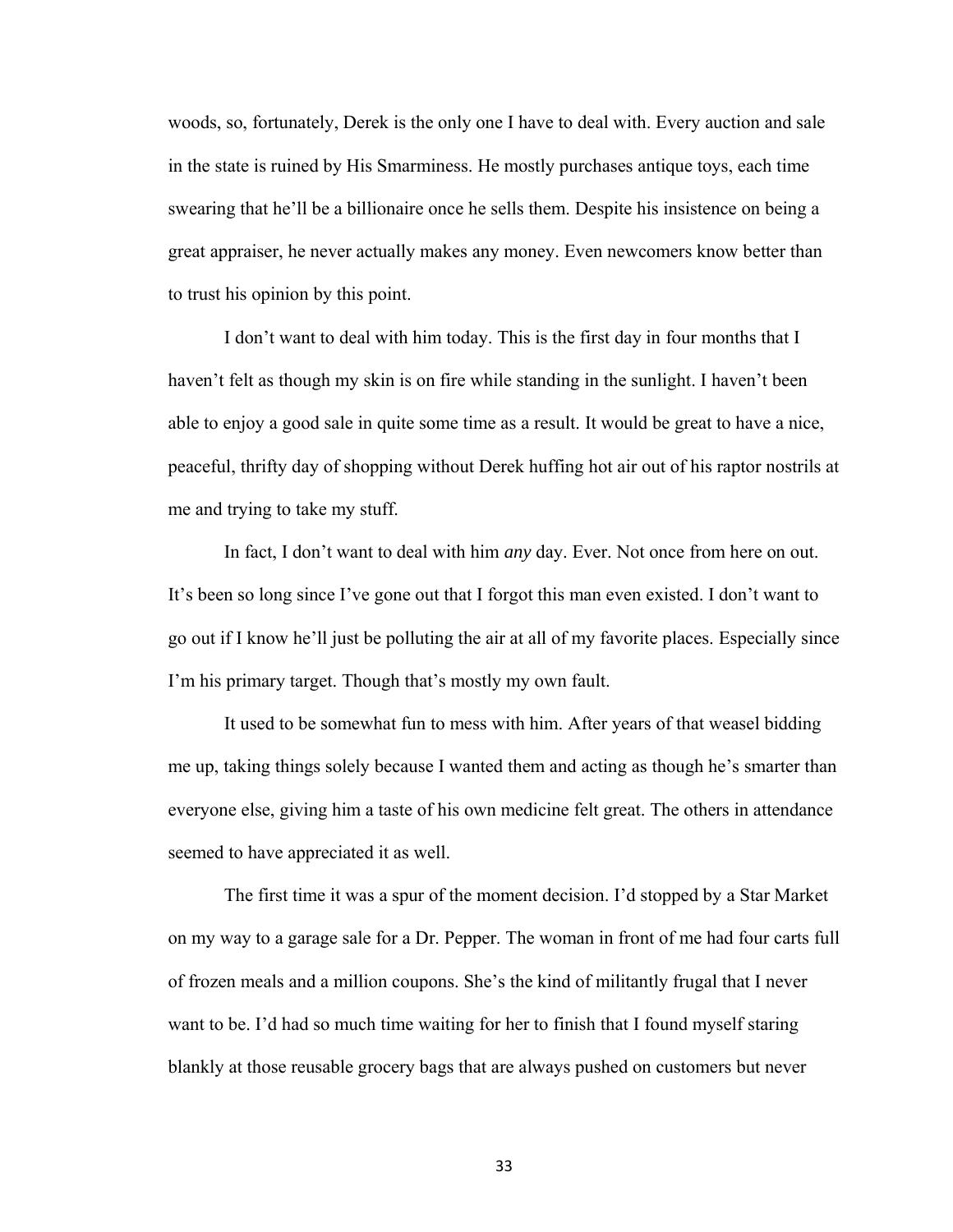actually used. Except for that day. I tossed four of them on the belt, having finally found a use for them. That use wasn't groceries.

Diva Derek used to be fashionably late to every event, which gave me plenty of time to take all of the crappy metal figurines he goes after. I looked at every table, storage bin and checked every conceivable hiding place. After decking myself out like a pack mule, I booked it to the seller to pay for my ill-gotten goods, Derek's signature smirk stretching itself across my wide cheeks.

"Are you really buying all of that?" the vendor asked, shocked. His face was caught somewhere between confusion and absolute delight. His garage sales weren't usually so lucrative, though they did see a lot of traffic.

Though my heart seized at the mere thought of spending so much money at once, the devil on my shoulder was too convincing for me to resist. I told the man that I did, indeed, plan to buy all of the useless old toys he had lying around in his garage and whipped out my wallet. Since my purchase was, admittedly, based entirely on petty revenge, I didn't bother trying to haggle with the man and paid the full amount upfront.

Just as I placed the cash in his hand, I spotted Derek's car lazily pulling up beside the sidewalk. It was during a time when he was still figuring out how to give off an "assertive" vibe, and so he walked with an awkward amount of force. It caused his greasy bowl-cut mop to bounce to the rhythm of each step. That walk deflated the moment he saw me with my bags of robots, horses and policemen. It was like watching a doll slowly come to a halt as its batteries died. He hadn't said a word then, but the atmosphere shifted so sharply that everyone turned away from their browsing to stare at him.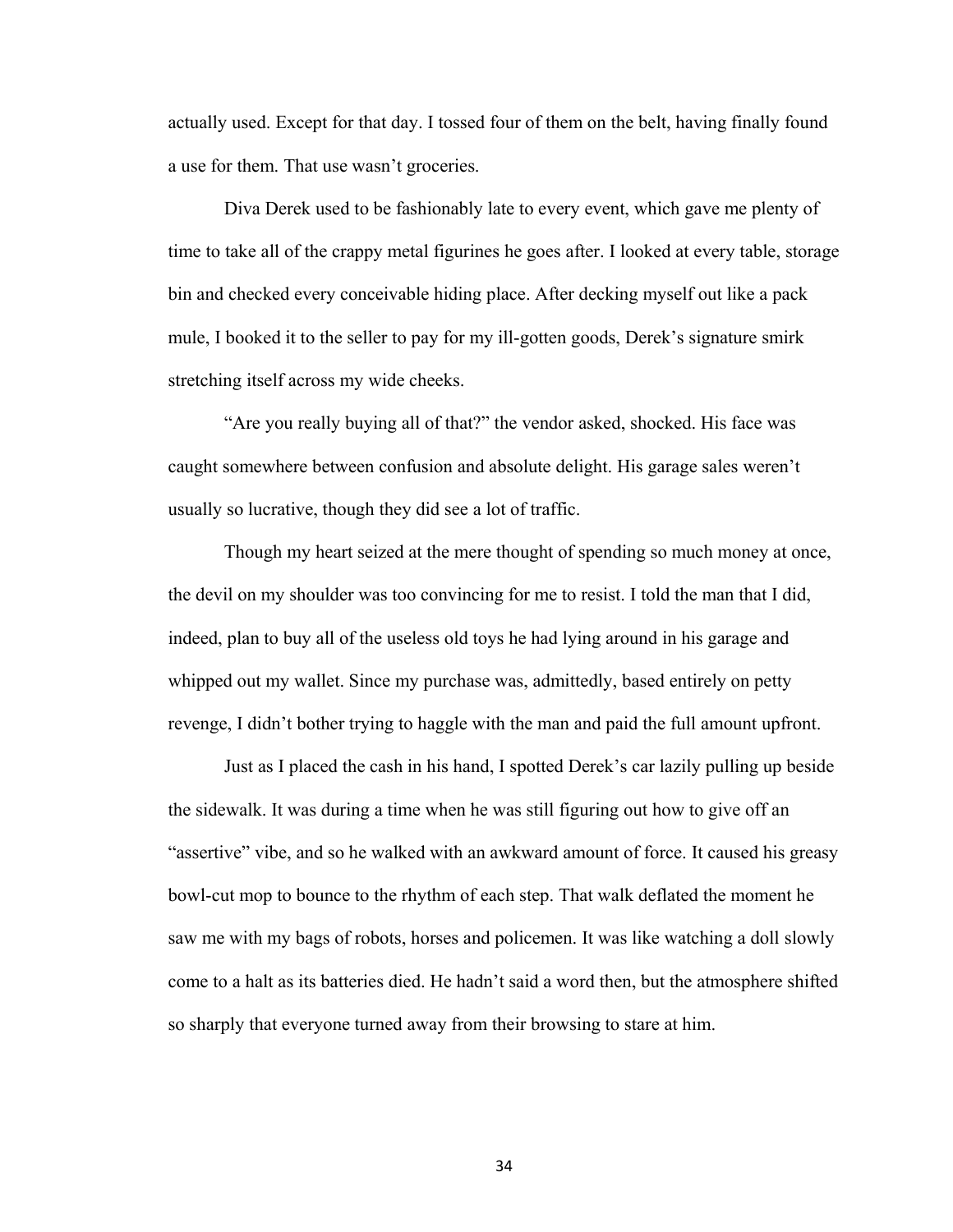The second time I gave it back to him was at a storage unit auction. He thought that he could get turn the tables by bidding me up even higher than usual on any unit I wanted. Of course, the man is so hot headed that it's very easy to trick him into spending a lot of money on something completely worthless. I managed to get him to spend all of his money on the second unit then.

I had actually showed up late and the second unit was the first one I saw. The auctioneer had the lock cut and the door lifted and the only visible item was a molded rug that reeked of cat urine. The scent was so pungent that I didn't think Derek would be stupid enough to take the bait.

But he did. I put up a ten dollar bid and he doubled it. I put up a fifty dollar bid and he doubled *that*. He kept his eyes trained on me, and that was his mistake. He was so wrapped up in warring against me that he forget we were bidding over a piss coated rug. The faster I spit out offers, the more generous he was with his funds. I doubt that he even knew what numbers were flying out of his mouth. I coaxed him into a four thousand dollar bid before dropping it. I should have never bid that high to begin with as, in the off chance he decided to grow a brain, I would have been living off of ramen packets and Kraft cheese slices for a month. Judging by the look on his face after he started digging through his locker, I'd wager that he didn't even have ramen money after that.

He's been trying even harder to catch me off guard since. He shows up to every event and arrives early by an hour or more. He always asks about the layout of a sale so he knows where he wants to go once it opens. He waits for any opportunity he can get to try to get me kicked out of events. He's even tried to bribe auctioneers into denying me entry. None of these tactics have helped him.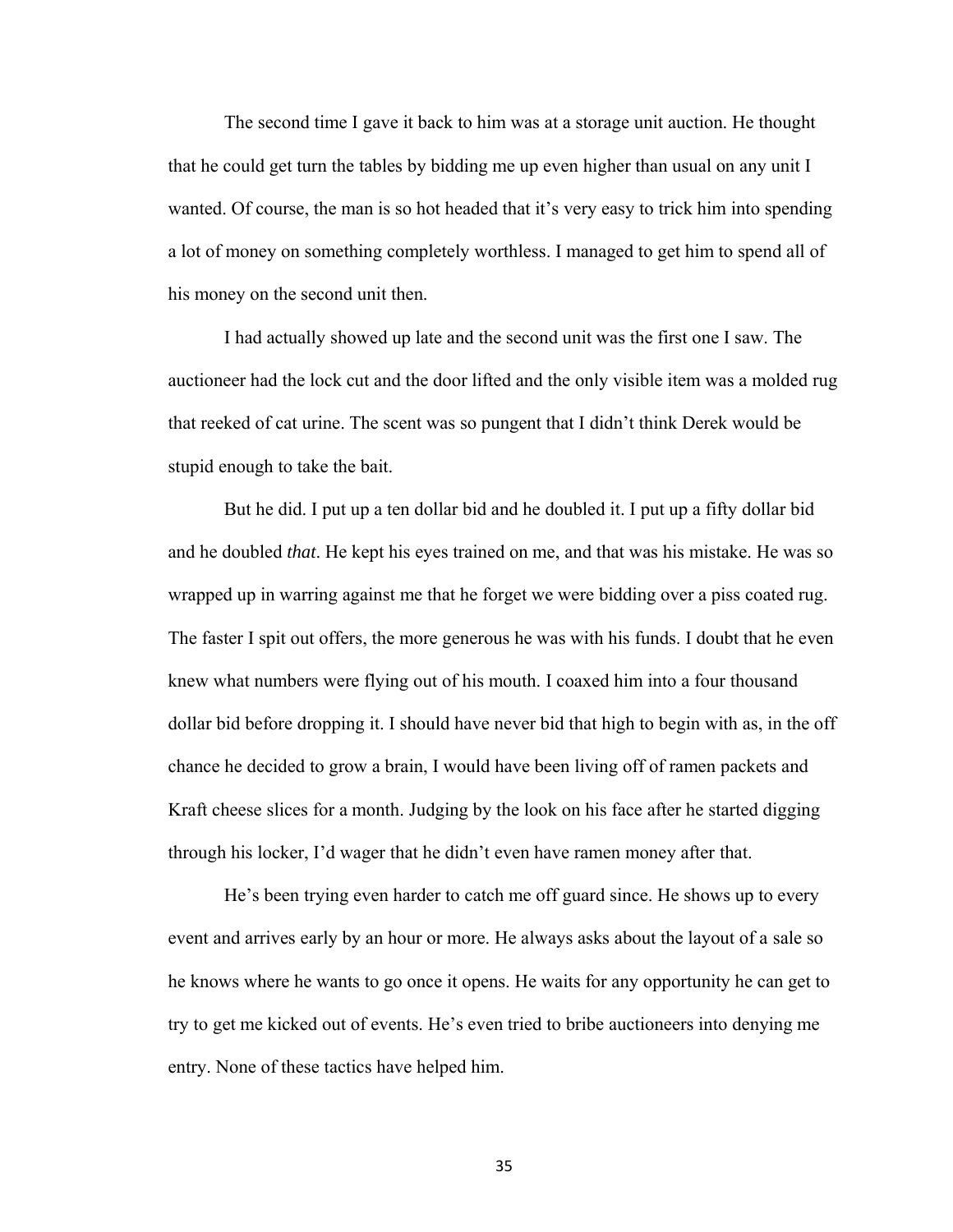If the last few months weren't spent waking up every six hours to pop pills and trying to get my arm to function correctly, I might enjoy battling with my old friend again. But I'd really rather grab my sexy presidents and get going before he tries anything. I don't have the energy to do it anymore. I'm not the same as I used to be and I don't want to risk losing a battle of wits against a bag of rocks. That would only make me feel worse about myself.

I take a step back to let Derek through the door. He seems more concerned with his horses than the people around him, thankfully. I might be able to stop by that picture frame tent after all. A nice black or white set could be painted with bright reds, whites and blues to yield a patriotic background for these fine, upstanding gentlemen. Although, yellow might match the Mount Rushmore photograph hanging on the—

"Colleen, what a surprise! I thought I chased you out town." Derek swivels on his heel at the last moment, blocking the doorway and preventing my exit. I can barely see him over the tower of horses in front of him, yet I know he's giving that stupid smirk. The faux delighted tone reminds me of those cliques of TV housewives that only speak in backhanded compliments and sarcastic well wishes.

I guess the picture frames are out of the question again.

Sorry, Baberaham.

"Not quite, Derek," I respond, faking a smile. He shuffles his armful of horses to reign them back in, his eyes peaking over the top of the mound. They dart around my figure, sizing me up like a chintzy piece of furniture left by the side of the road. If I cared the slightest bit about what he thinks, I might feel self-conscious about my frizzed out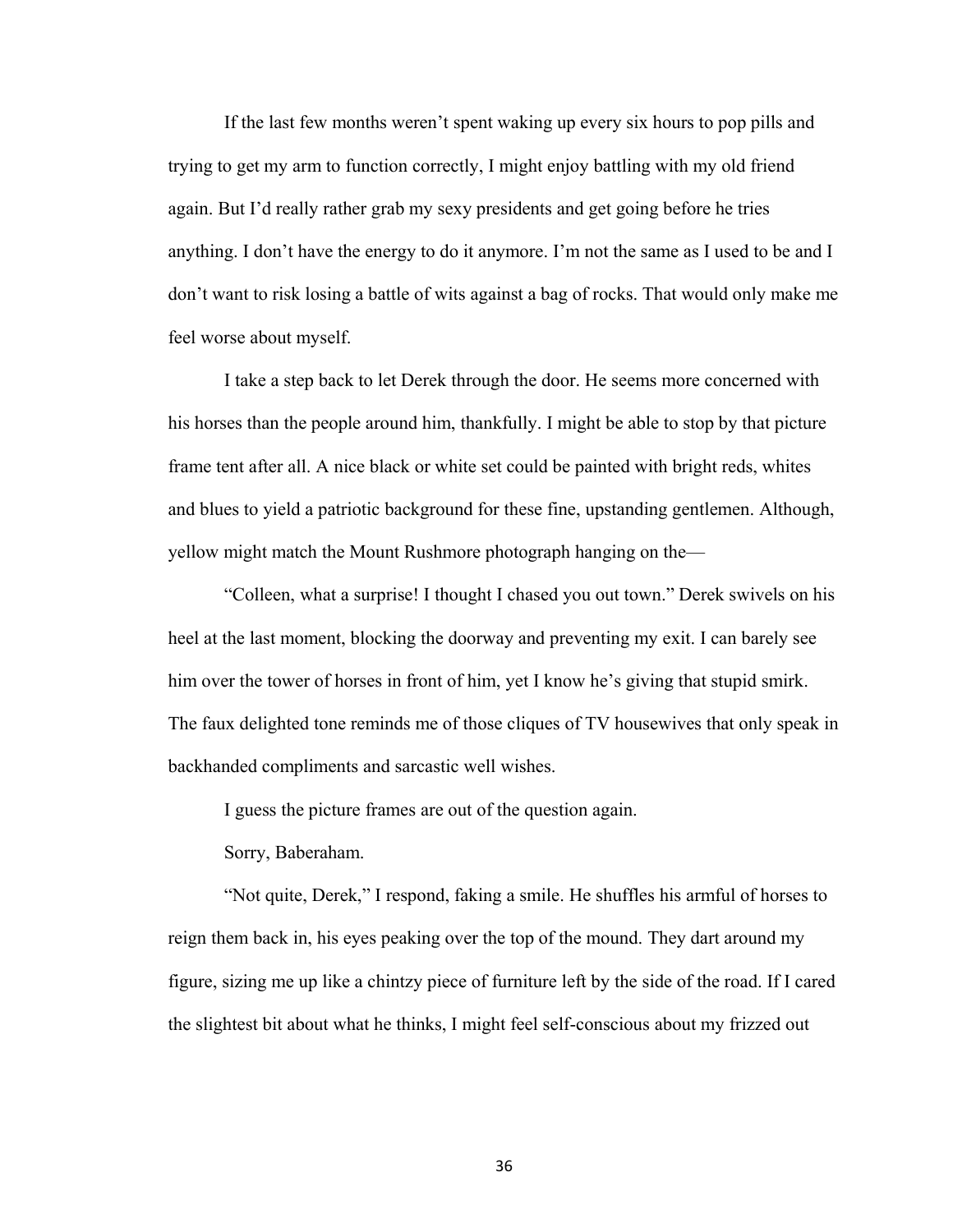wig and altered body. But I don't, so I'm not. He doesn't know anything, the irritating need to stare everyone down just comes naturally to him.

"You look different from the last time I saw you," he remarks. My body freezes involuntarily. It's unlikely that Derek, of all people, is the one person to notice, but my heart and brain are walking opposite paths. If he ever did find out, he'd probably play mind games with me at future events. He'd become more unbearable and condescending, if that's even possible. I take a deep breath in through my mouth and out my nose. This is even less pleasant than I remember, as he is even more annoying than he used to be and I have my own private concerns now. If only I had my face reconstructed with my boobs. I could slip by undetected like all of the passing women who have, fortunately, not received his attention.

"Really? How so?" It's a struggle to keep my voice level. I just want to take my calendar, as nothing could make me leave this gem behind, and go before this turns into something I've been avoiding. He readjusts his horses up again and walks over to me with that awkward walk of his. He paces around me, assessing me from all angles.

Is there something off? I know my wig is on straight, that my overalls cover all of my scars and skin damage, and I've done a fairly good job dressing myself today so I shouldn't look like a ragamuffin. Other than my blotchy face, and sweaty everything else, I don't think anything that out about me today. And a large woman overheating on a hot day isn't anything unusual.

Derek completes two more turns before returning to the door frame. It really would be nice if he could shut up and let me through. This isn't an auction and he cannot take the items I've already decided on purchasing. I simply don't see what he plans to do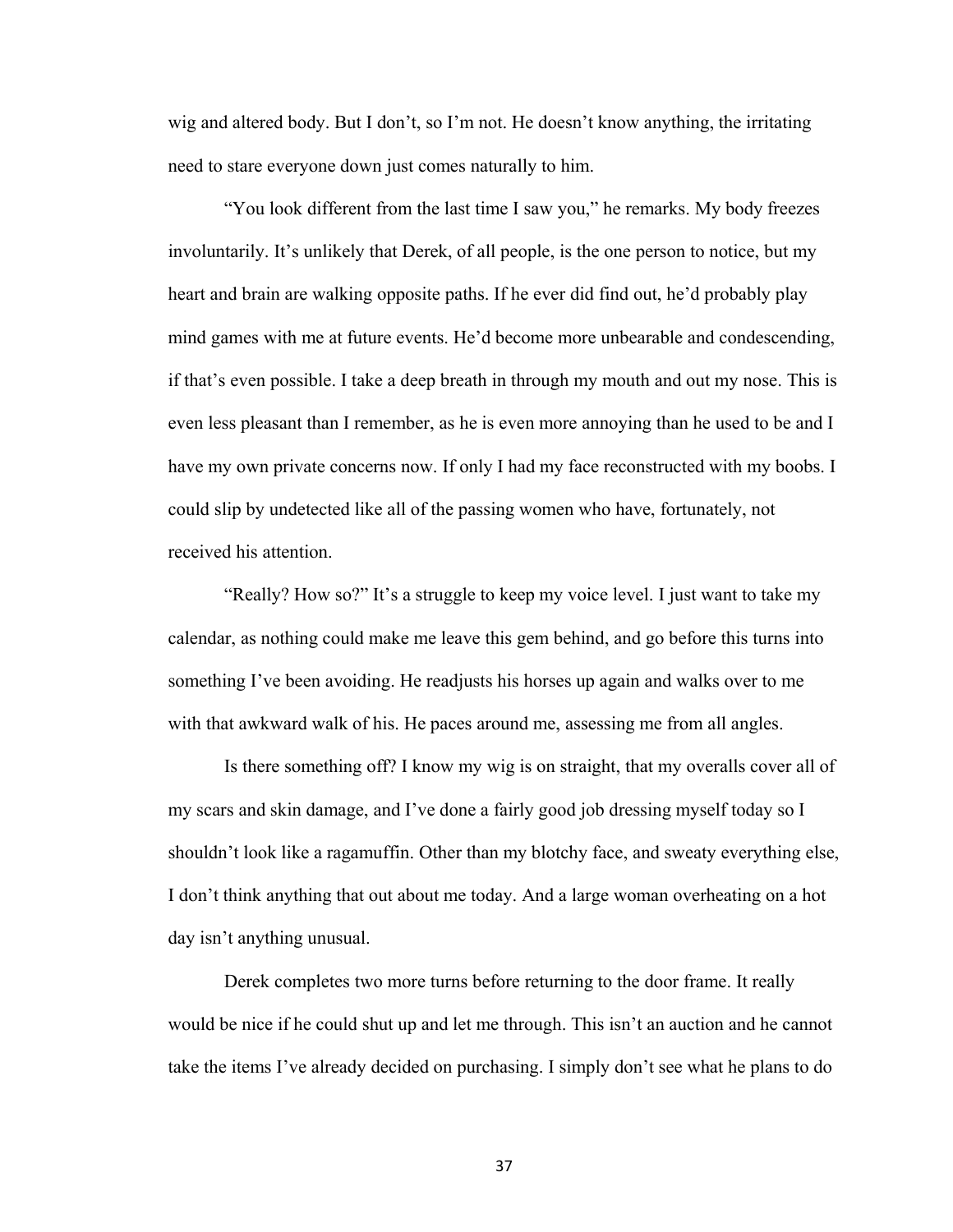considering his sabotage methods will not work here. It's as if he's antagonizing me simply because it makes him happy to do so.

"Did you do something with your hair?" No. It's the same style and color it's always been. Unless he can physically see that it's not my DNA, he has no reason to suspect it's anything but the usual. I roll my eyes and snort, but it's not worth my time to respond. And if I did, it might just encourage him to keep going. I regret having acknowledged his existence to begin with.

"Change shades? Maybe it got a little thicker?" he prods. My heart beat begins to slow, and I no longer feel it pulsing in the tips of my fingers. He really is treating me like an antique on display. Like the clay vase he nitpicked last year to get a better deal. He'll say anything and everything until he finds a complaint that sticks. Even if he has to manufacture his own problems.

"No, nothing's different. If you think I've changed colors, then you might want to get your eyes checked, kiddo. They're important in your business, you know." I've turned the tables on him again. In an entirely different way than I usually do. This time, I am holding him under the magnifying glass and pecking around until I've found a worm. And I've struck gold on my first attempt.

With neither of his hands free, Derek wrinkles his nose to set his spectacles higher on his face. He shifts his eyes away from me, bristling as I take digs at how poorly he does his job. I'm clearly not the only one who remembers all of the money he's lost in the past five years due to bad investments.

"It might be why you picked up that reproduction. Surely you would have seen it from a mile away if your prescription was correct," I point at one of the horses spilling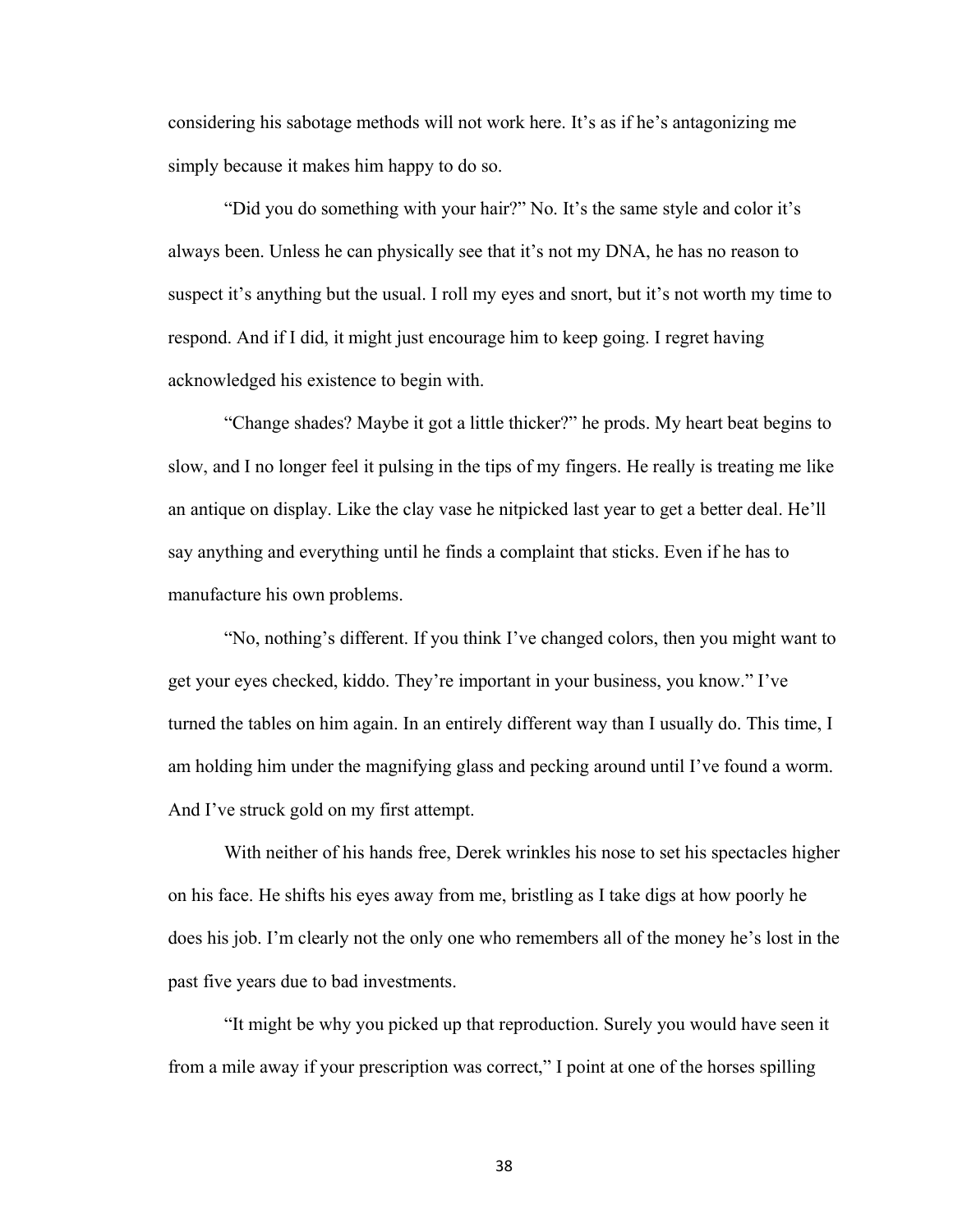out of his hands at random. I don't know if it's actually a reproduction or not. I don't even know if there is anyone who reproduces them to begin with. But for some reason, he trusts my inferior, non-expert assessment over his own, supposedly flawless, appraisal. His brow crinkles together as he returns his gaze back to my face.

"Oh…," he pauses, obviously trying to find an excuse, "I'm glad you reminded me. I took one for my private collection and I want to make sure I get a good discount on it." He gives an insincere chuckle to try and appear careless, struggling to regain his air of authority. The last time I heard an excuse that poor was in preschool. And even my preschool self would be able to see that this man is lying.

Derek tries to grasp its pale blue tail through his fingers, but he can't maneuver past all of the other figurines. One by one, they tumble out of his hands and he struggles to reach the "fake." His smile gets bigger with each failed attempt, his already thin lips disappearing into his cheeks.

"Jesus H." he whines under his breath. It's odd to hear the nasally, high-pitch voice flow out of his mouth in a gruff whisper. I can practically see his blood pressure increase through translucent skin. No matter how many times I witness one of these tantrums, I'll never get used to it. It's more than apparent that he's trying to remain calm but there's just no way to hide the crazy lurking underneath the surface. Anything could set him off at any time and he would always look and sound like this.

The exit is finally cleared as he relocates to relinquish the tin stallions on a drawer-less desk. Its wobbly leg causes the entire surface to rock with the force of each horse landing against it. With his hands free, the merchandise haphazardly slides through his searching fingers, clanking against each other as each item is moved. One foot at a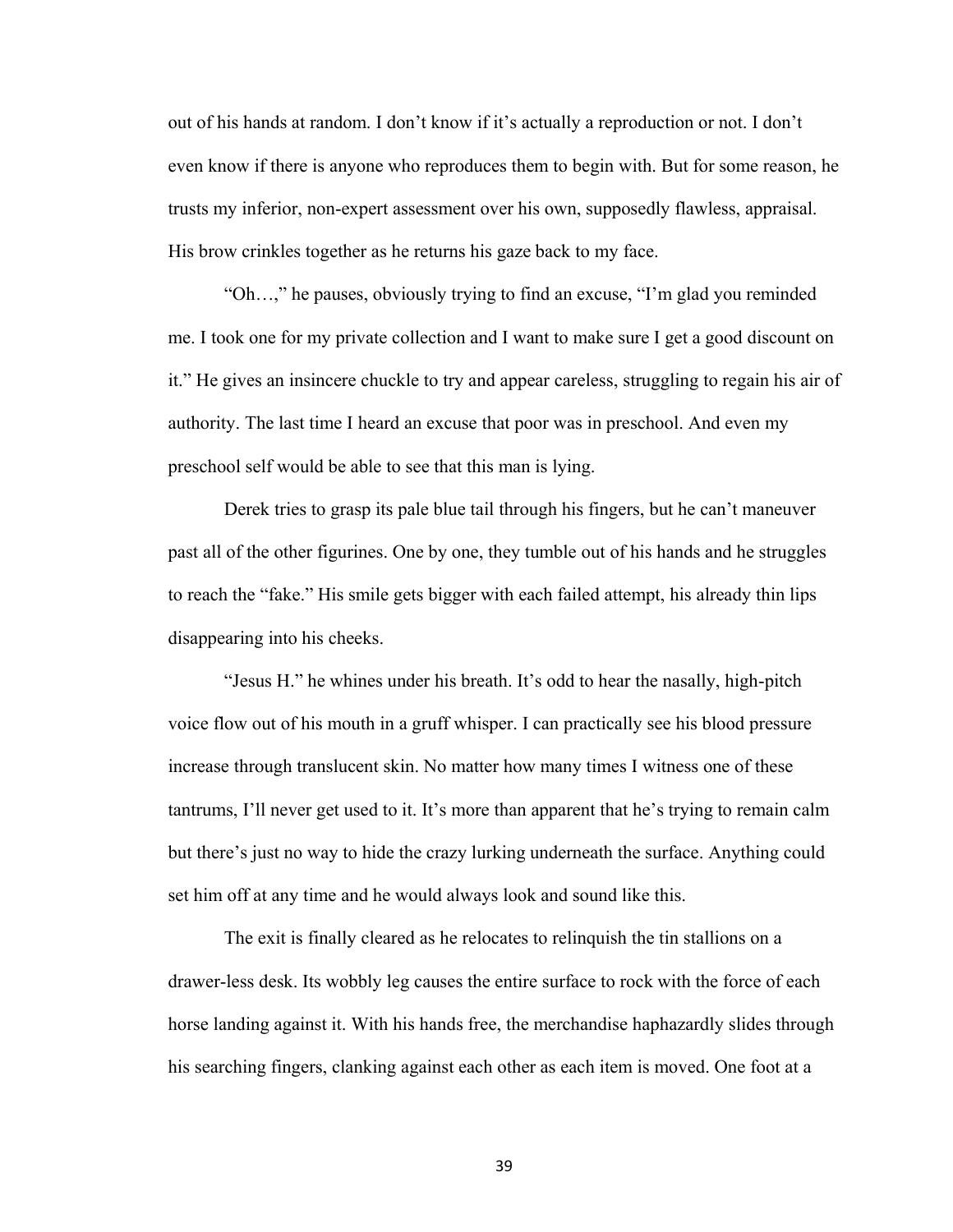time, I creep toward the exit while he paws through his pile, making sure I have my own fake merchandise and my cookie jar. He may have a problem with knock offs, but I will always enjoy getting something practical and fun at a bargain. And I'm going to purchase them and take them home, even if it's the last thing I do.

It looks like I'll always be able to win a battle of wits against Derek. Even if I'm not the same as I used to be, he will, until the end of time, be an easily defeated idiot. Maybe it's not that hard to deal with him when I want to go out. Can't let a grease ball with a superiority complex get in the way of my fun, after all. Perhaps now my evenings will be filled with something other than sitting in my home after work, playing with Liz or grading assignments. My regular hobbies are all still in reach and I cannot let them slip by just because someone is a massive inconvenience for me.

With the sun casting a dry heat across my back, I walk across the vast front yard toward a spot of blue in the distance. As it gets closer, a striped tent comes into sight. Baberaham helps me pick out twelve skinny black frames from a small stack in the back of the cluttered tent. Though it takes a few hours, I've finally collected everything I want. As I leave to pay for my small collection of treasures, the corners of my lips perk up into an unmistakable smile. Should anything crop up or anyone come to bother me, I will be able to handle it. I'm back in the groove.

And my home is going to be full of sexy cartoon presidents.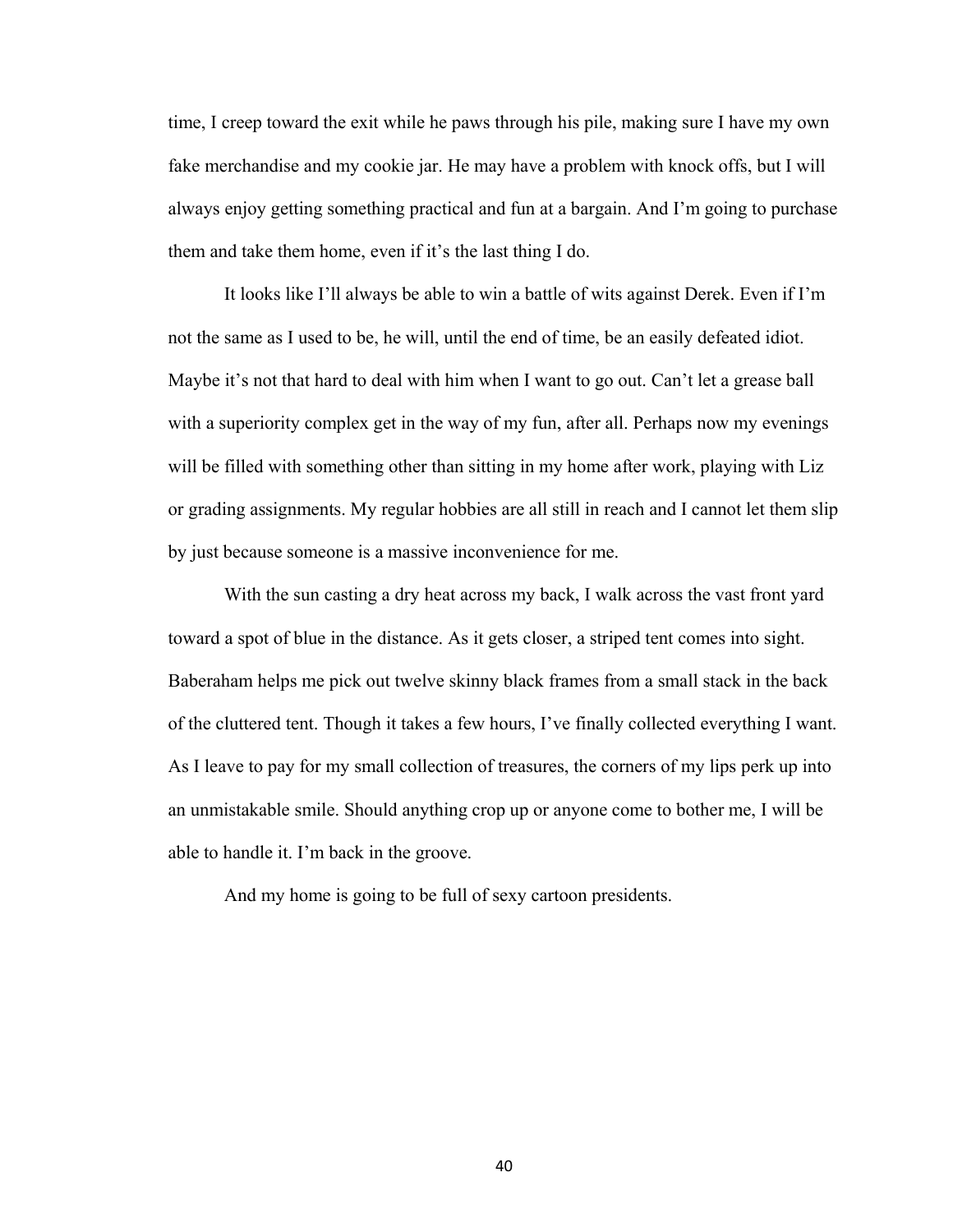## CHAPTER 4

My mother always warned me about those oddballs that go around spreading poop on produce at the grocery store. As far as I remember, she never went into any detail as to how they get away with it. I could only picture mustachioed men in striped burglar costumes conspicuously creeping around the aisles with a box grater in one hand and their weaponized excrement in the other. The image was at least partly inspired by those waiters at Italian restaurants that blanket anything and everything your order in a thick layer of Parmesan snow.

"Filthy. Inside and out," she'd complain as I kicked my tiny baby legs out from the cart. I got to tag along on each of her shopping trips and quickly learned her patterns. She'd grab five or so bottles of that rip off store brand cleaning fluid every month and hose down every carrot or mushroom to cross through our front door. At the time, she had my brother and me convinced that the fluid was magic. Somehow, souped up tap water washed away all of the invisible evils tucked behind skins and rinds.

Ma was a kitchen priest, exorcising demons with a combination of Whole Foods holy water and the Good (Cook) Book. My brother and I were her pupils, collecting pearl onions of wisdom as they rolled under counters. Someday, I aspired to be that busybody, organized, cleaning machine of a domestic goddess that was my mother.

I must have defected somewhere. At five bucks a bottle, that once magical elixir has become little more than a memory stacked between the Galas and Paula Reds. And the broccoli and cauliflower. And the carrots and radishes. And underneath that strange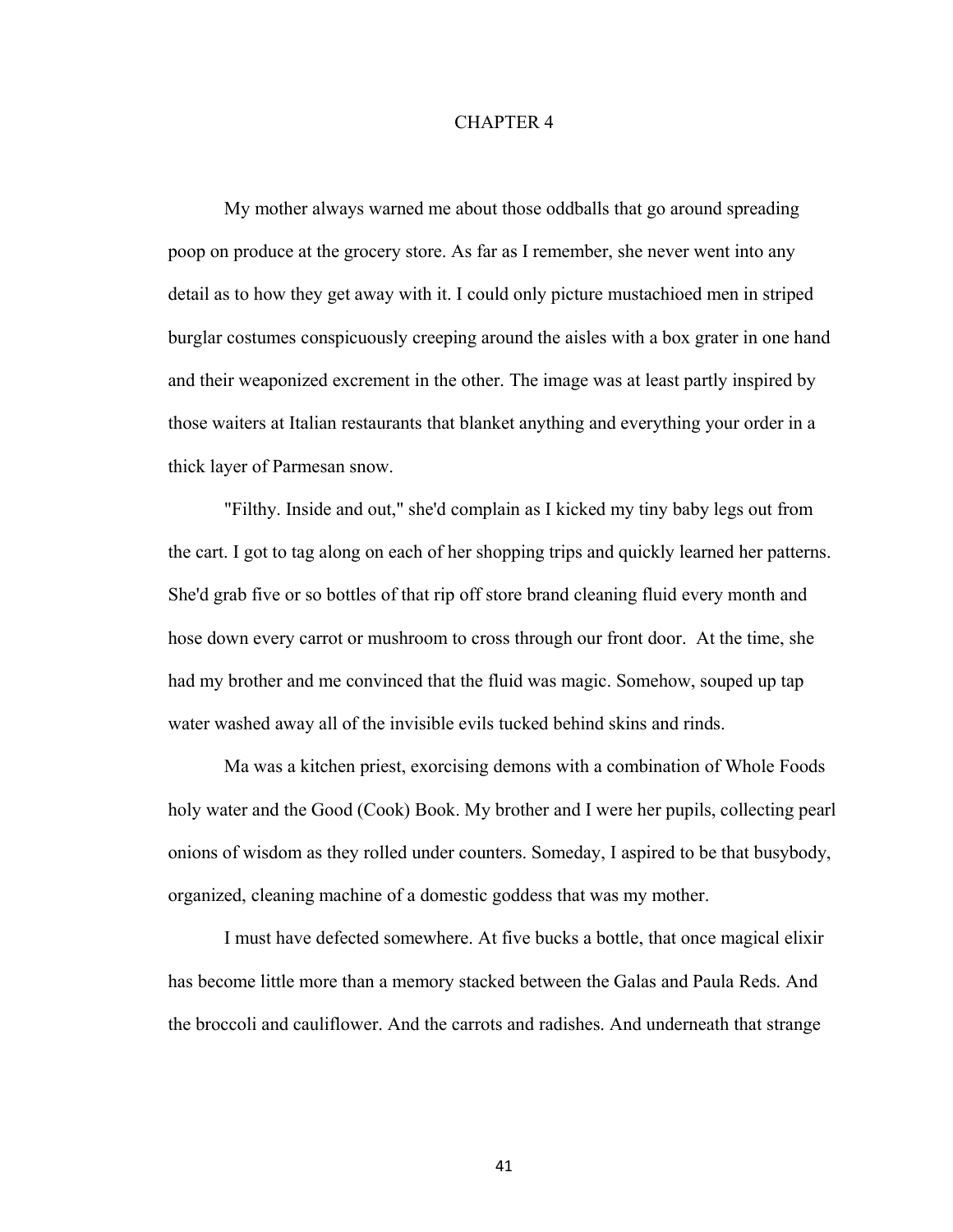little peanut cart no one walks by. These places put a lot of effort into badgering you with something until you buy it.

But they won't get me. I'll go home tonight and my food safety ritual will consist of loading unwashed groceries into my fridge and rubbing them on my shirt as I need them. The romaine is still dewy from its midday misting and that's clean enough for me. If rubbing a plant with extremely diluted bits of other plants is enough to defecalize it, then by God this moldy smelling mist can do the same thing.

Almost nothing is good this time of year anyway. All of my favorite foods have disappeared with the warm weather and now bland imported garbage is all that's left. If I get sick from grimy cherry tomatoes, it can't make them much worse in my eyes. I'd much rather hop on down to the frozen foods and pick up a couple of large meat lover's pizzas. If only Dr. Flynnt hadn't put me on this diet.

A diet I wouldn't even need had they not forcibly funneled ice cream down my throat when I was stuck in their care. I'm lucky that I didn't get also get diabetes from that.

If I had stayed with the Church of the Holy Veggie Wash maybe I'd know how to make this crap taste better. I'd literally-but-not-really murder someone for a big old Pyrex dish of my mom's zucchini and summer squash lasagna right about now and I'd probably maim someone for the long lost recipe. If she were still around, I wouldn't even need to think about my nutrition. She'd have packed three years' worth of meals in my freezer before I had ever been admitted to the hospital to begin with. *And* she would still have let me eat the ice cream on top of it*.*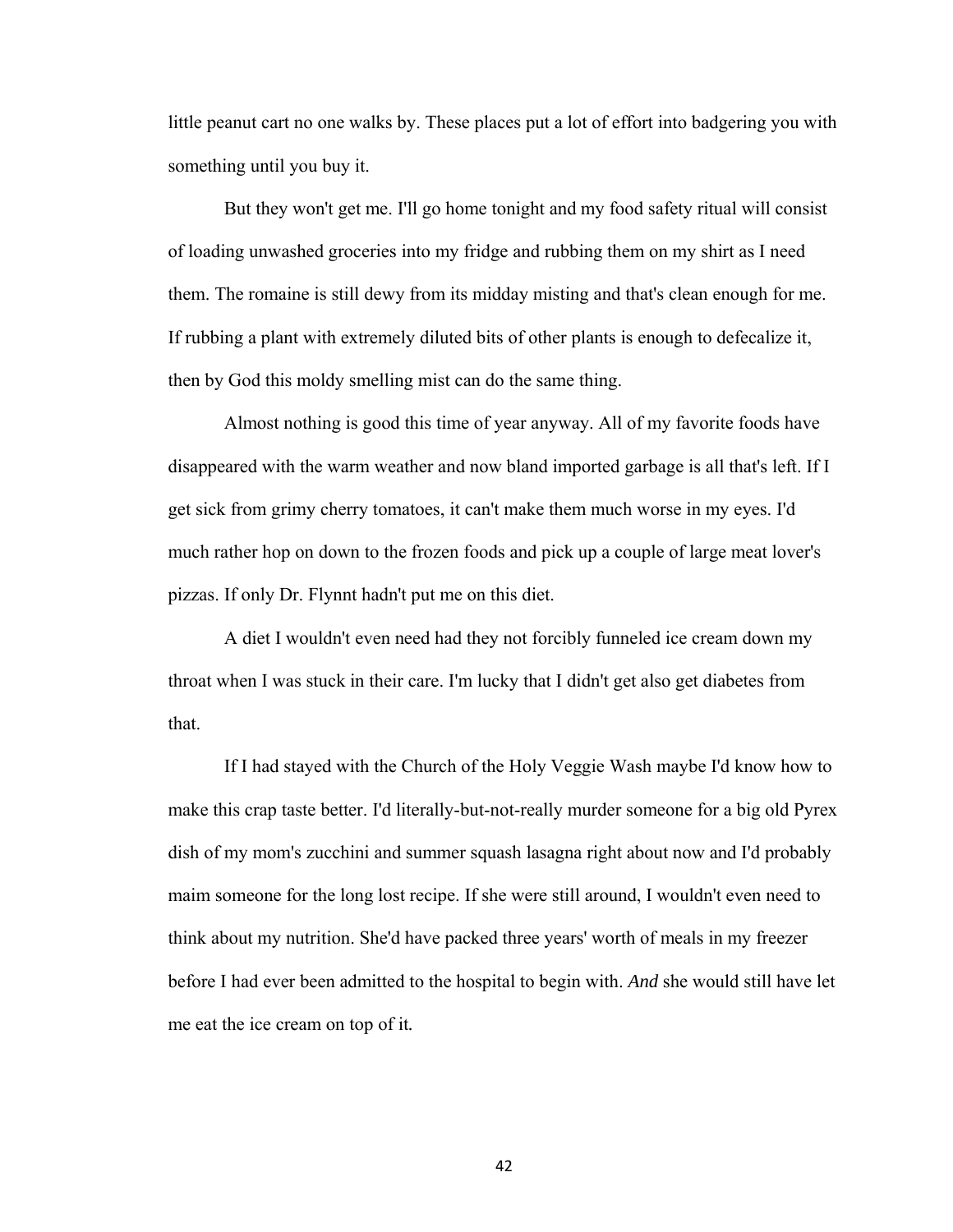If she were here, I'd could still be lounging around at home instead of running errands on the coldest day of the year. With a quilt tucked around me, I'd lie on the couch and watch *Full House* reruns all day. Kayla says it's a key part of staying home when you're feeling under the weather. Liz could settle down atop the back of the sofa and groom herself between commercial breaks. I'd drift in and out of consciousness to the wet clicking of tongue against fur and the cracks of bitten toes.

Ma would toddle in between the kitchen and living room several times an hour with trays of snacks and soups or burning hot mugs of cream-less chai tea. I've heard that dairy makes colds worse, but Ma would apply that logic to any illness. If you broke your arm, no dairy. If you had a stomach bug, no dairy. If you had a head cold, *no dairy.* She had specific dietary plans for any occasion and we were expected to follow them. Especially priest/Doctor Mom's "home sick" diets.

If nothing at home suited her standards, she would head out and find something else's Even as an adult woman, I'm certain she would ask a neighbor to look after me while I was gone. Growing up, there was a nice elderly couple across the road, and she'd always ask them to watch my brother and me when we were sick. She could be taking a five minute walk down the street, but she always needed someone to watch us. And then she'd come home with four or five full meals and hope we'd be tempted by at least one of her offerings. She didn't mind wasting the rest as long as we were willing to eat one.

From my spot on the couch I'd try to convince her to stop shoving food down my throat. It would take an episode or two, but eventually she'd abandon the kitchen altogether and commiserate with me on the couch. She'd let me have my blue day and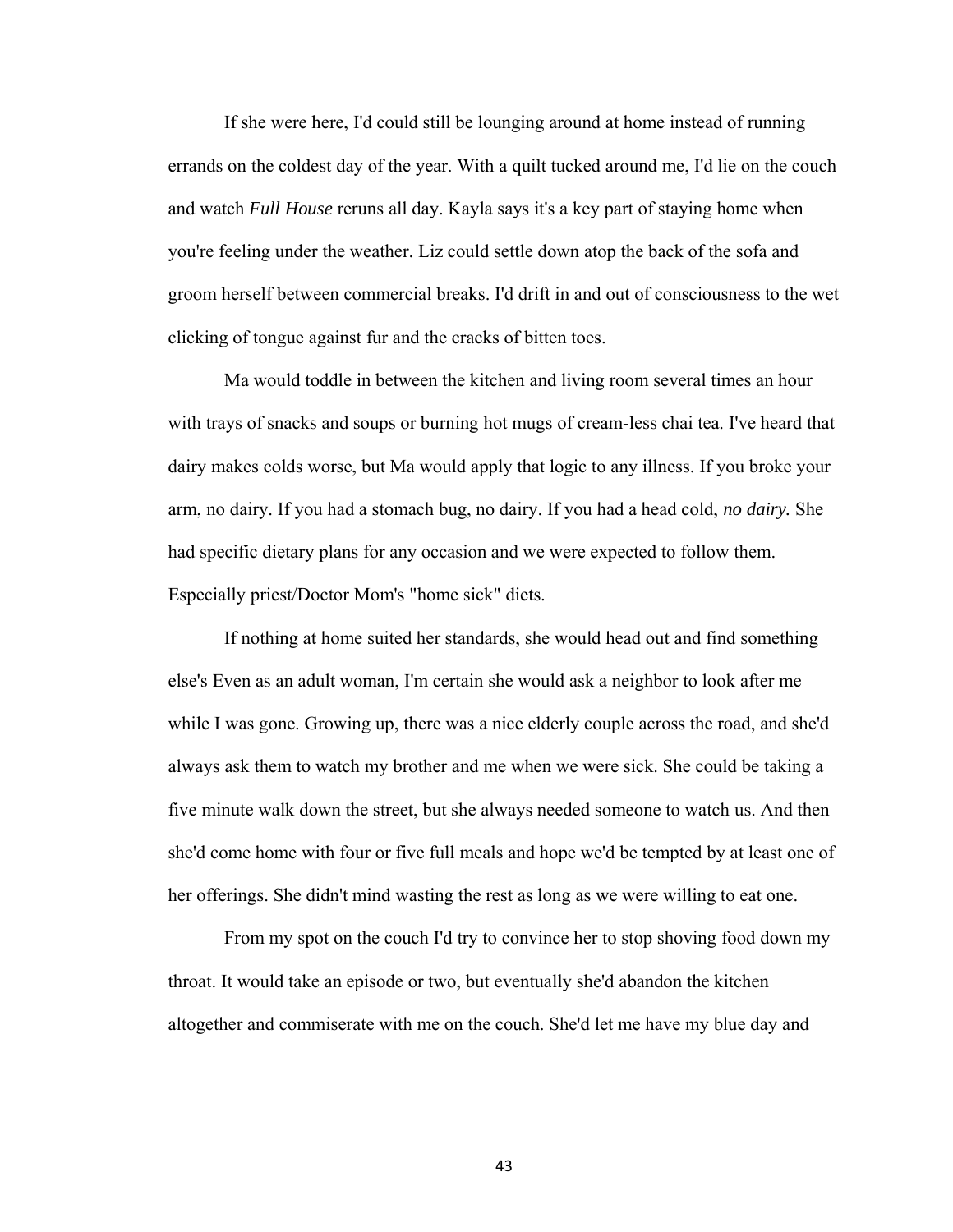give me one of those corny inspirational speeches. Every now and again she'd pepper in a few of her favorite phrases and clichés:

"Tomorrow will be better, sweetheart."

"You have the power to make your day great. You just have to make the choice to focus on the positives."

"Even Einstein had his off days."

"You're so good and you don't even know it yet."

There's maybe a two percent chance that she'd keep it at that, but, since this is my daydream, I'd like to keep the embarrassing mom conversation as short as possible.

If I still had hair, she'd stroke it while she rambled. When I got sick as a kid, and she had to stay home with me, she'd complain about her boss while she did this. He doesn't know the difference between an Angora and a Lionhead or he gave a blacklisted customer or sometimes she'd just complain that the breakroom smelled after he microwaved his lunch. I can practically feel the warmth of her hand gliding off my scalp just thinking about her rants. The sensation of having each and every strand haunts me like a phantom limb. It would be awfully weird if she tried to rub my bald head like that. She'd probably end up scalping me with the friction.

The couch and my mother and my cat and the spicy smell of that chai tea slip away until I'm back to the present. My companions have turned to Brussels sprouts before my eyes and the scent of cinnamon and pepper becomes that nasty mildew-y mist. I am alone. Ma is not here to wash my veggies, rub my head and take care of me. It is up to me to make sure that I buy enough food to keep Liz and me from starving for the next week.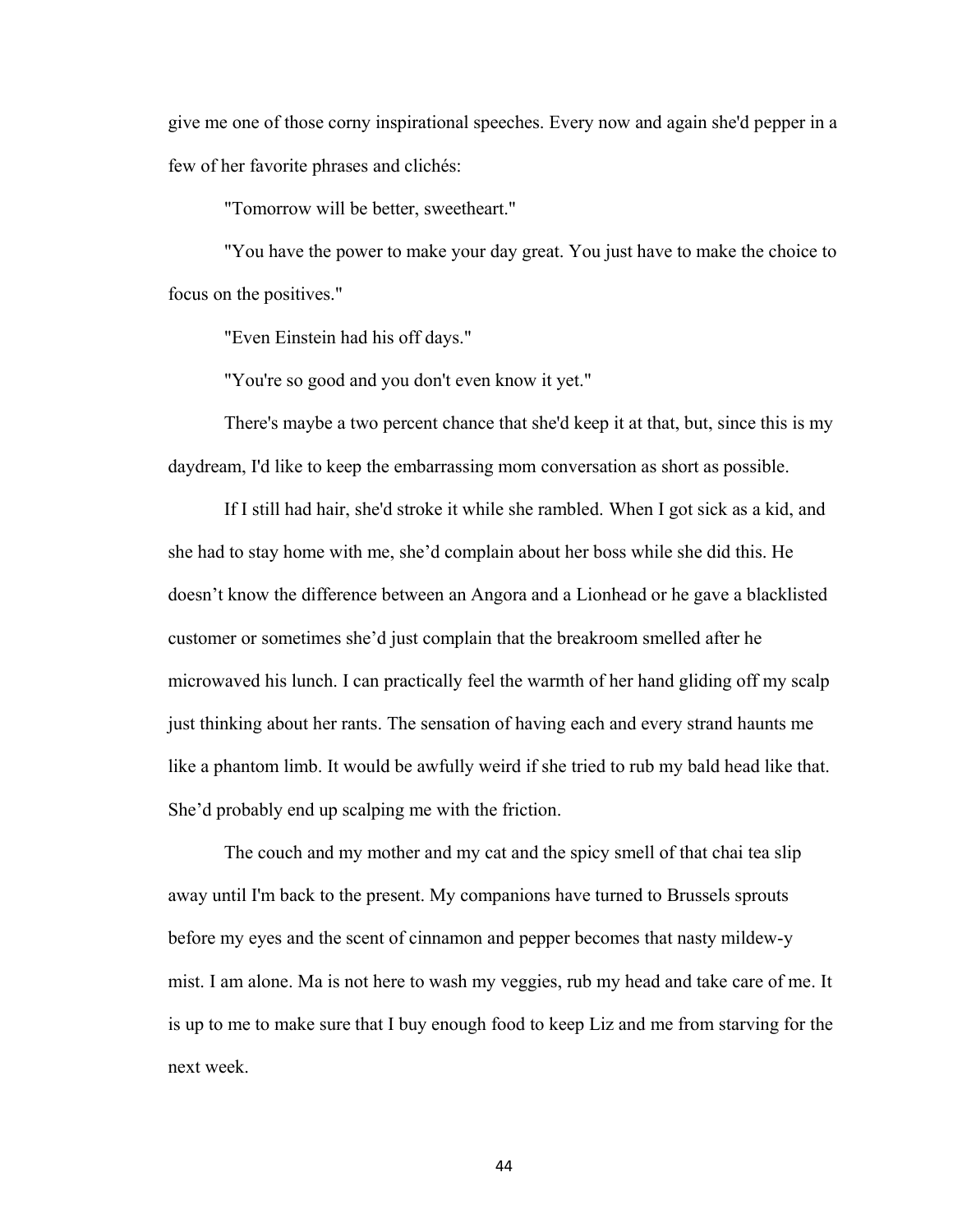I move my cart down the length of the store to observe the slabs of plastic wrapped meats that will undoubtedly leak all over my fridge tonight. Though I'll never be as great of a mother as Ma was, I do take pride in caring for my own little one. Liz deserves far better than hard nuggets of corn product or strange, goopy seafood in a can. She's a growing girl and she needs only the purest of proteins ground up and blended together with freshly ground bone and vitamins. That pink slime is the key to maintaining a long companionship with my feline friend, and I don't know what I would do if I couldn't hear her precious motorboat purr at the end of each and every day. She eats far better than I do these days.

I put three packages of bone-in chicken thighs next to the sweet potatoes and one pack of cubed stew beef by the milk. After years of accidentally using one of her ingredients and feeling bad about it, I thought it would be reasonable to start separating my food from Liz's. All of my stuff gets stowed in the baby seat and Liz's wide variety of nutrients, alongside any new toys and litter, take up the rest.

I can't wait to have the opportunity to stand in a mile long line for five hours with all of the people who decided to blow off Christmas dinner shopping until the last minute. Not that I'd fare much better at the front of one of these lines. The poor employees are probably already flustered enough with this crowd, and I don't want to have to explain to them why these sweet potatoes should be put in a different bag than that one. Being such a dedicated cat mom is hard, socially awkward work sometimes.

I know it'll pay off when I get home, though. Liz will hear the car door slam and rustling plastic, non-environmentally-friendly bags as I struggle to find my key and sashay her way over in that lazy walk. She'll stand by the entrance and stretch while I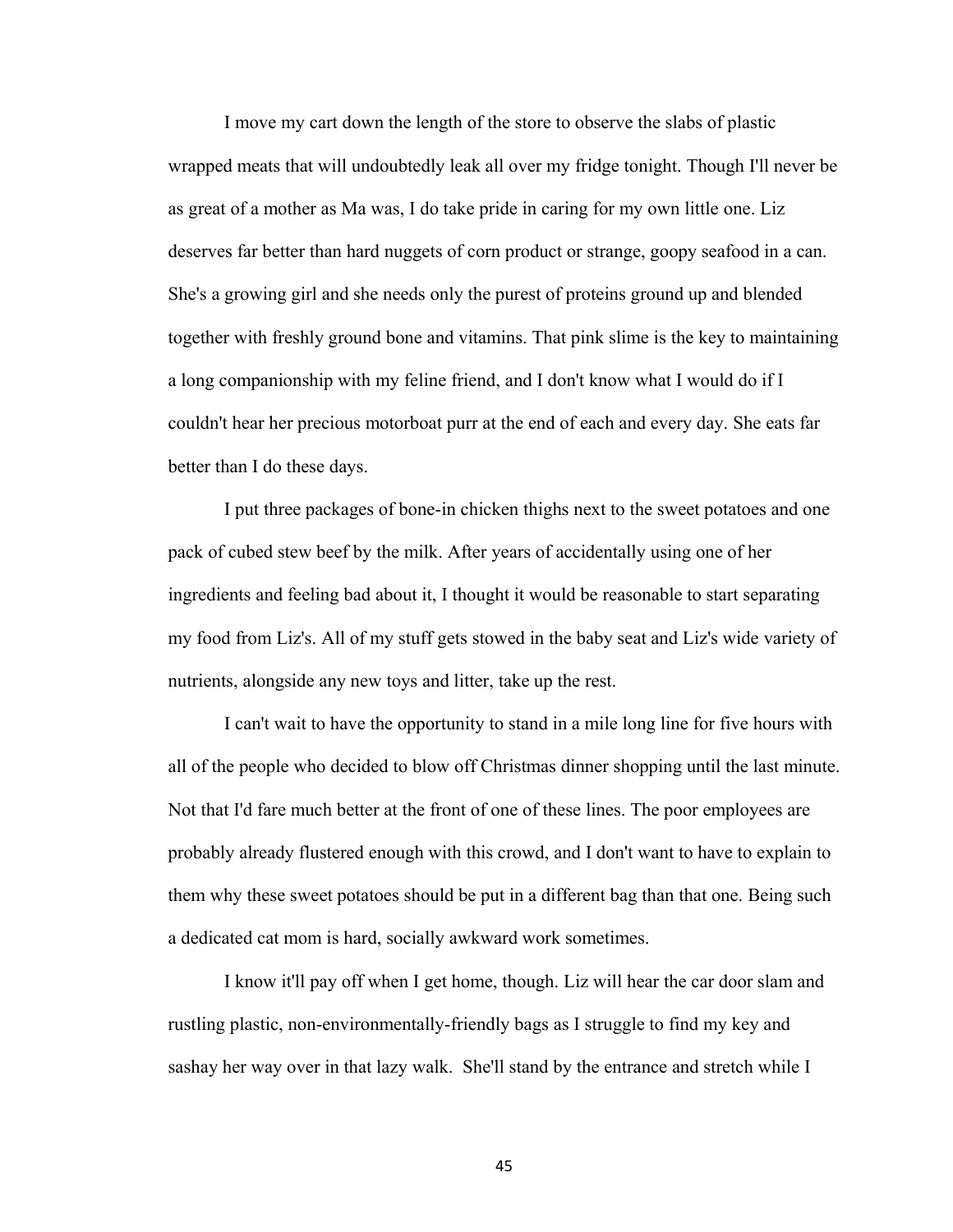work hard to get the groceries in as fast as possible to keep my heat from escaping. And then, as I'm loading my filthy, unwashed, heathen veggies into the fridge, she'll flop down next to me and watch me put everything away. If she's feeling particularly helpful, she'll paw at bags I might have accidentally left something in, but, normally, she just likes to watch.

Once I've put away all of the foods that need to be refrigerated, a blur of grey will wind around my feet, the motorboat purr echoes across the barren kitchen as my little boat navigates the great blue sea of tiles. She'll stick by my heels and follow me into my room and we'll both settle down for a nap beneath my quilts. I'll turn on the living room television and raise the volume until I can hear the reruns from my bed. Best of all, I'll wake up several times throughout the night to the little idiot kneading my scalp like some sort of tiny masseuse. If masseuses had sharp, painful claws.

Even though it hurts, I appreciate her love.

I'll scratch her head back and make up some sort of baby talk on the fly. Unlike Ma, I don't have lines of text memorized and prepared for any moment and, though exhausted, my brain isn't capable of the same type of sappy, corny crap. My corny baby talk is on a level far beyond that. But I'll try to talk normally to Liz anyway to pay her back for everything she gives to me. That is, in a way other than taking hours out my day to prepare her special diet or getting up at dawn because she's hungry. Those moments are rightfully hers, the baby talk is the privilege.

She'll push her paw against my shoulder and stare while I whine about all of the things that I didn't like about today. She's not judging when she does it, but she's not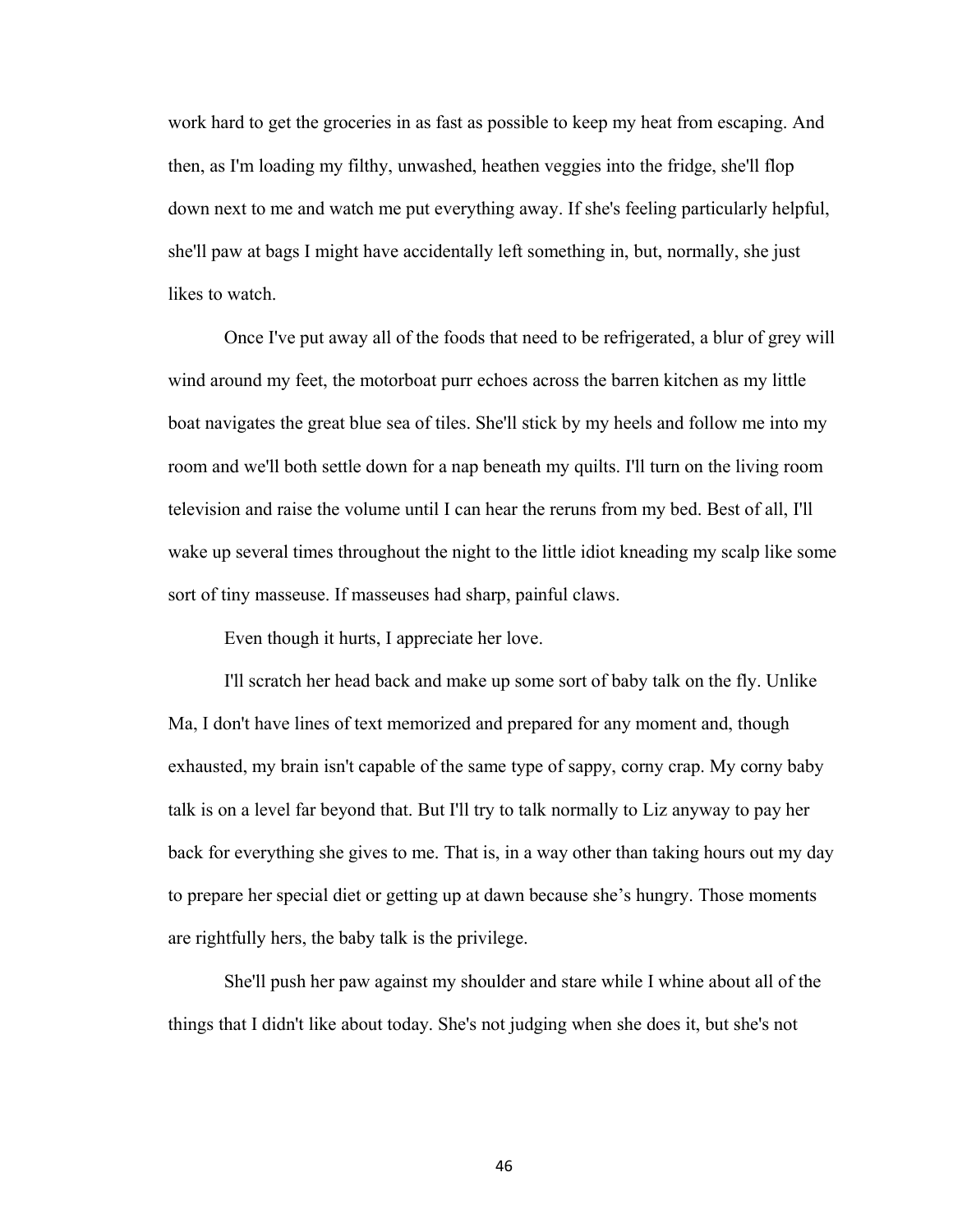really helping me any, either. There's something wrong about the situation. Something that my mother could help me fix in a heartbeat.

Nothing really gets solved.

I'll get to let off steam for a bit and feel better for the time being, but the bad day is bottled up and put back on the shelf with all of my other bad days in the end. Any day now something could come along and reopen all of the bottles, or the shelf will become so occupied that it tips over. And then I'll have no one to help me clean up the mess it leaves behind. Liz doesn't even have opposable thumbs so that's well beyond her scope of influence.

I'm just not like Ma. I don't immediately know the answers to solving my big girl problems, and I don't know how to make myself feel better. It's one thing to depend on someone else and trust that they'll always be there to handle it when things go wrong. It's another thing entirely to try and trust yourself to make it through. And right now, I don't know if I can keep making it through each and every day when I wake up and go to bed feeling blue. All of the stress is on me now and there's more than one person and a slightly overweight cat can bear. Even with an army of cats to help support my load, it would be too much.

Liz is basically flopped over by my feet while I try to keep the world from falling on us. I appreciate her staying in light of the imminent threat of being crushed.

When I was young, Mom could balance finances and budget time even with a thousand things weighing on her shoulders. Some mornings I could hear her getting ready for work at two in the morning, but I'd always fall back asleep before I could watch her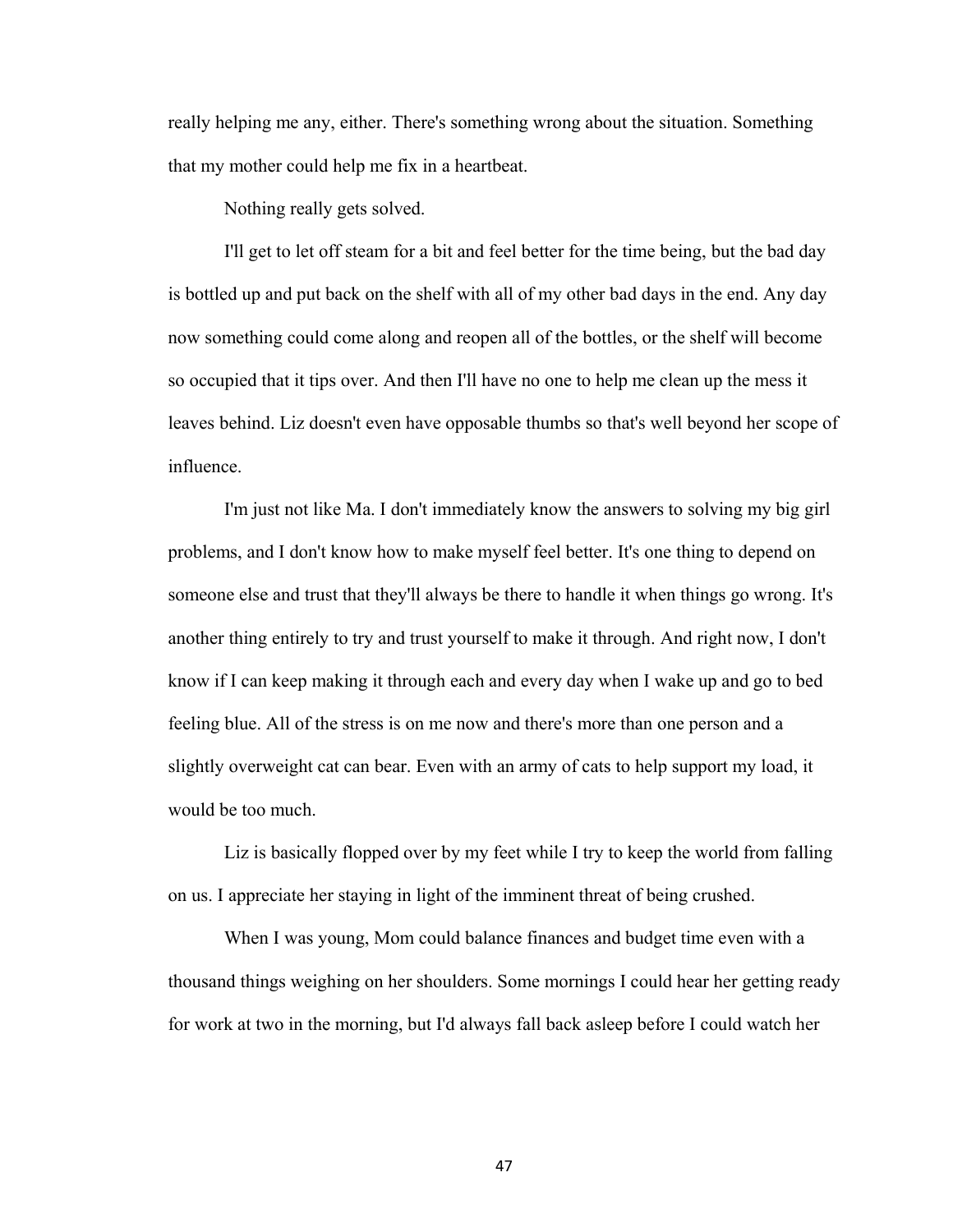leave. Two hours before school started, she'd come home in her fast food uniform and stupid visor and get my brother and me ready for school at the speed of light.

"C'mon, guys, it's time to get up," she'd whisper as she pulled us out of bed. Though she looked to be out of breath, her voice was steady and slow. She'd grab a brush and rake the living hell out of my scalp until my bedhead was calmed into something more presentable. If I took too long to brush my teeth, she'd swoop in and "help" by jabbing between my gums. Each time the hard plastic scraped against one side, she'd switch directions until no surface was left unbruised.

"You're going to be late," she'd warn, even though school wasn't even close to starting. She kept herself deliberately calm, as if there was absolutely no rush. But if she thought we were straggling, Ma would dash out the door with a child under each arm like a madwoman. She'd buckle us in and then drop us off early every morning. One kiss each and a shared goodbye later she'd peel out of the drop off zone and disappear down the street. Looking back, I think this was during one of her, very few, breaks.

When school ended, she picked us up in her cleaning company uniform. She wasn't as rushed then, so she'd take us home and make supper. This was the only time she had to hang out with us, so she tried to make cooking serve two purposes: feeding the family and having fun. Those were the times I'd learn about her magical overpriced veggie cleaner and the dangers of strange men who rub their poop on others' food. Some days she could even help us with a few homework questions before she had to change into yet another fast food uniform and head off to that last job.

Despite that heavy work load, she didn't stress out over taking the day off to take care of one or both of us. Even when we weren't sick so much as we were feeling down.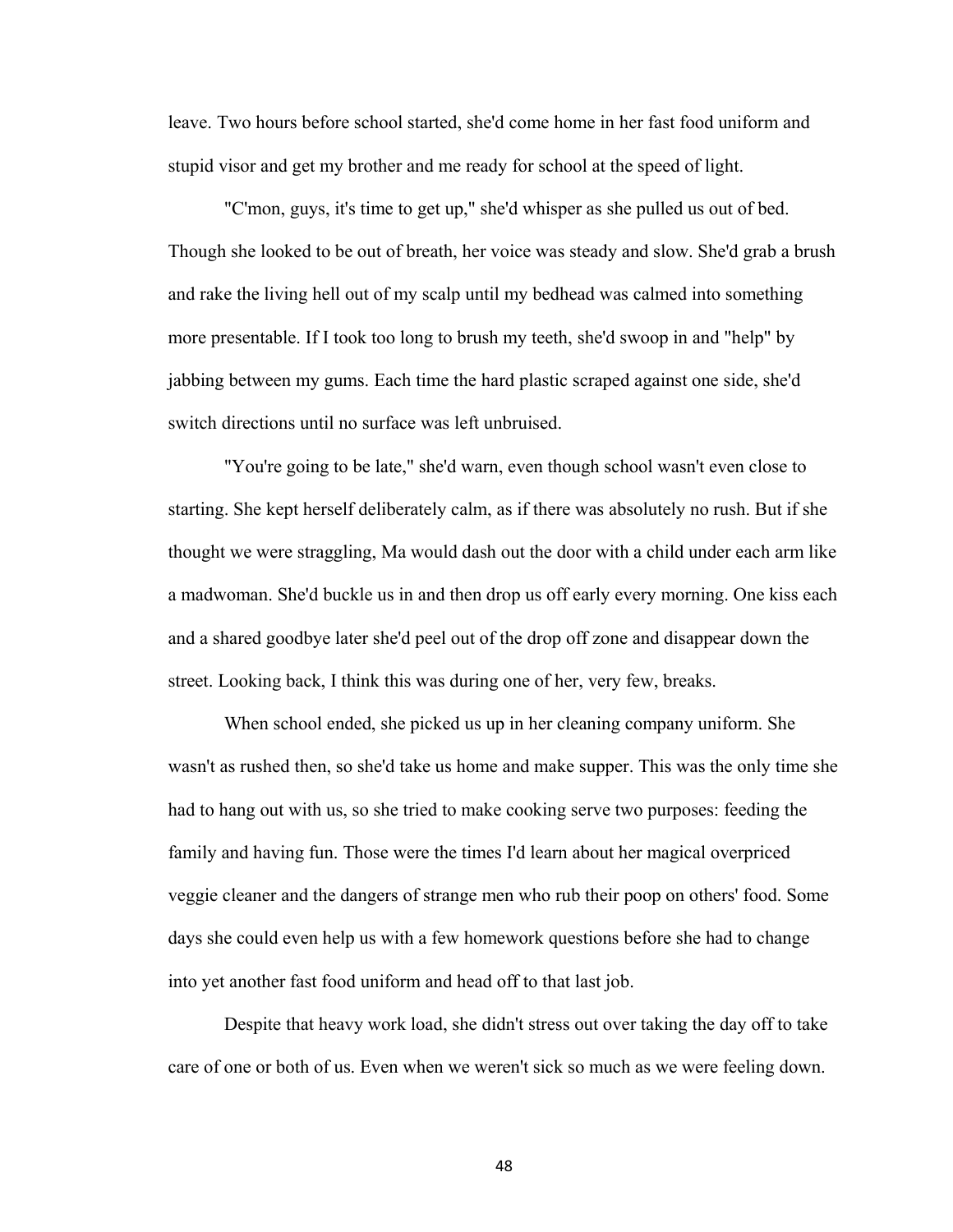She missed out on hours and hours of work just to give us her cheesy little talks and run around town to find something for us to eat. Somehow she could take on all of this and still know what she was doing and where she was going. I trusted her to bear the weight on her own. I knew that she was capable of doing it so I stopped worrying.

What's the difference between her being here and her not being here? How is it so easy to blindly trust someone else with your life but so hard to take it into your own hands? Is because she was so organized and responsible and talented at everything she did? Or because she took such great care of herself in the limited downtime she had?

I don't know.

I take my cart and drag it back through the aisles, doing one last sweep for anything I might have forgotten.

Milk. Check.

Meat. Check.

Sweet potatoes. Check.

That damned bottle of produce cleaner follows me through every section. I try to ignore the shelves of it stacked beside the most commonly purchased groceries.

Cherry tomatoes. Check.

But the employees place them at eye level, so it's not really something you can avoid.

Celery. Check.

Lettuce. Check

I knock one of the bottles into my cart. The five dollars can't be that bad if Ma bought several of them a month. It must be at least relatively effective, too, or else she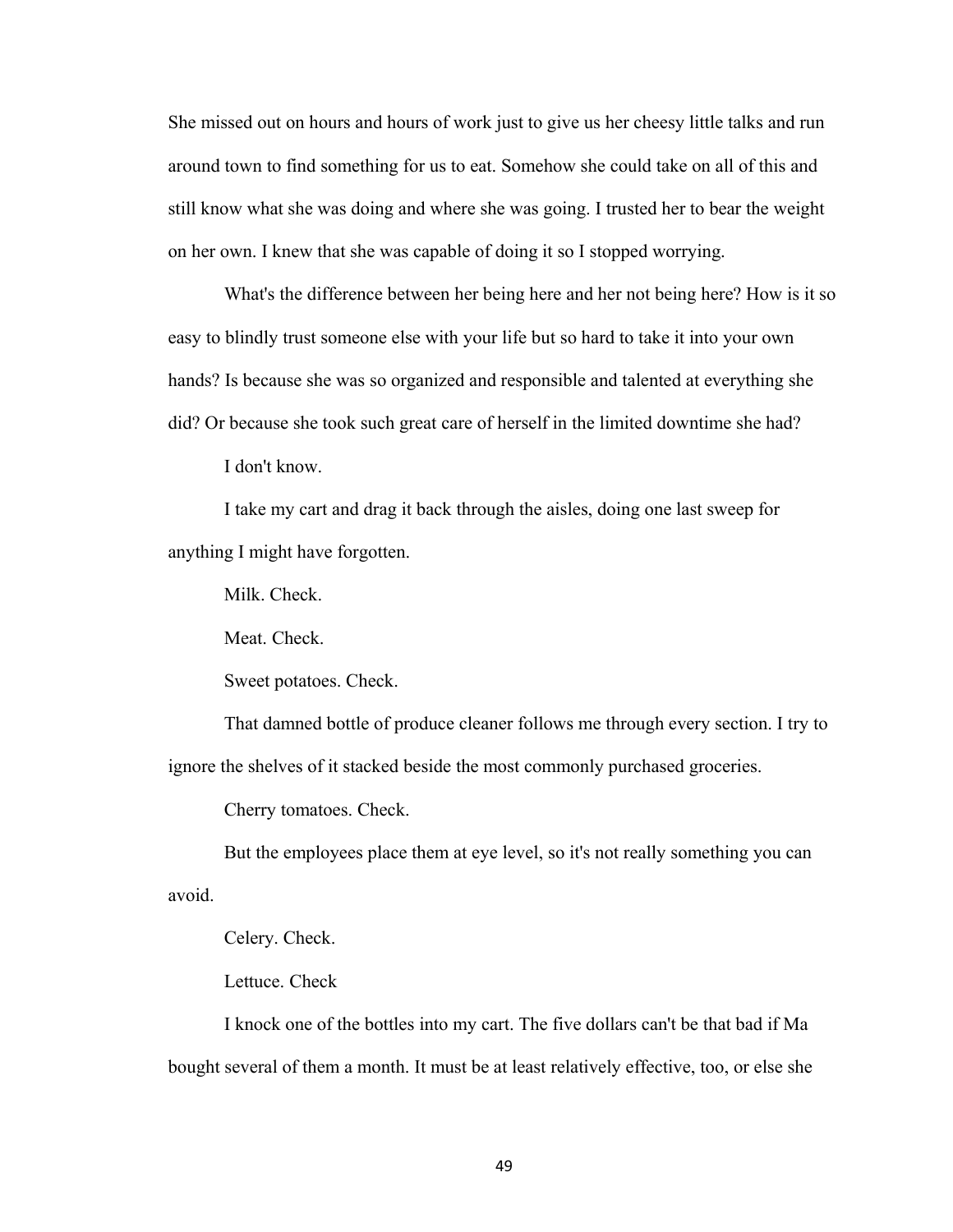wouldn't have ever bought it. I'll buy it for Ma's sake and use it. That way it'll be like she's still looking out for me. I'd better make sure to clean all of this when I get home. I don't want to buy five dollar bottle of tap water just to use it as a decoration. I have Baberaham for that. Maybe I should take two. I don't know how long these sprays last. Who knows if I'll get through all of Liz's stuff before I run out?

And while I'm at it, I'd better go put back this milk.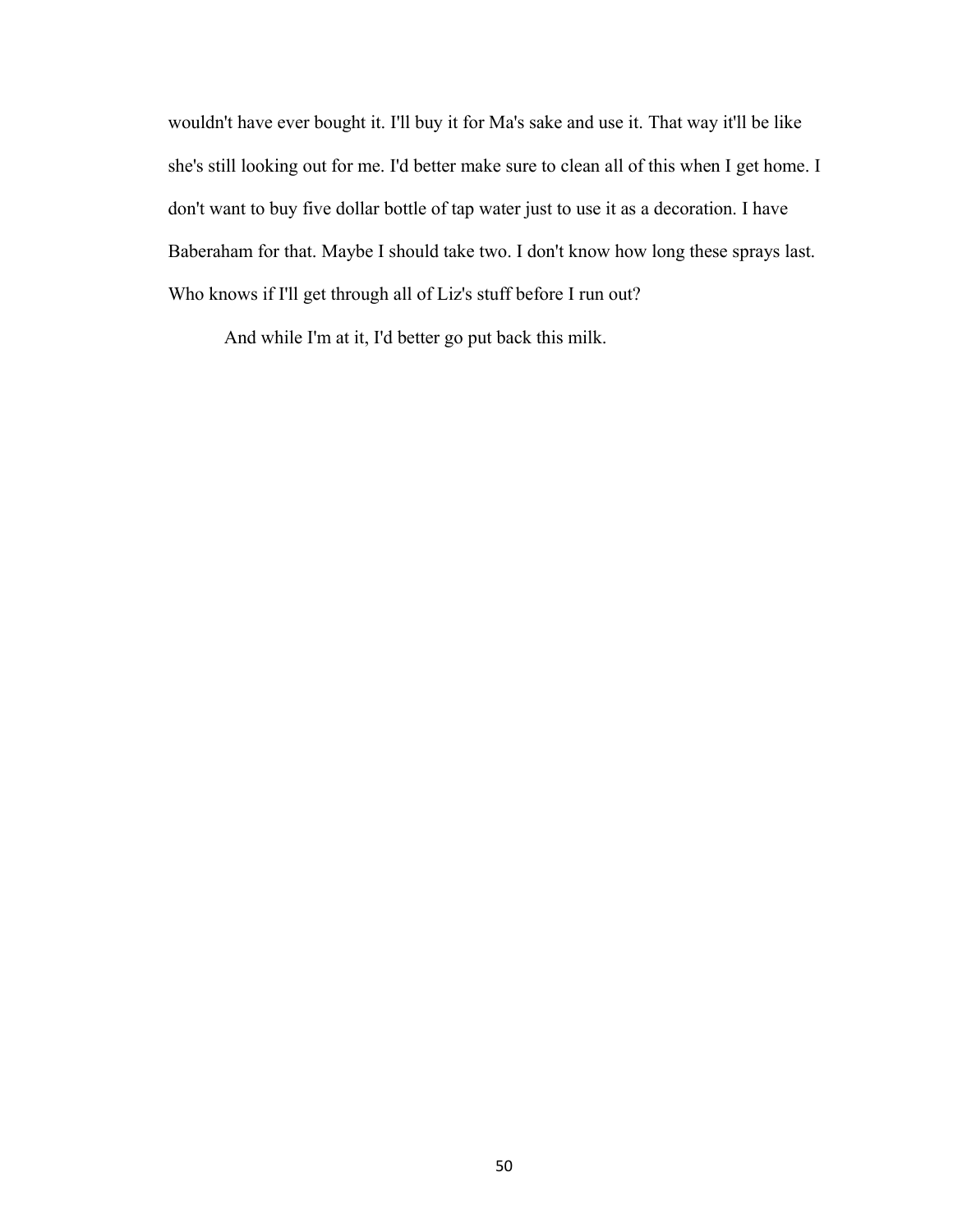## CHAPTER 5

After four hours with a shovel and a wheelbarrow, my garage is finally clean again. Mostly. There's no point in sweeping up the leftover soil. I'll just track more dirt in tomorrow anyway. I creep outside to grab the freshly emptied garbage bins from the curb. I don't have my wig on, but it doesn't look like any of my neighbors are awake yet. Except for me, everyone on the block sleeps in until noon on the weekends. I have to drag them across the grass to stop the plastic wheels from scraping off the pavement and drawing attention, but I manage to get them inside without being spotted. These can cover the worst of the black spots.

Liz arches her back against the doorway, proud of the inconvenience she has caused me. Her paws knead at the concrete flooring, as if to mimic what she's done to those poor sacks. Her fur is slicked into wet spikes from her recent, very thorough, bath. Hopefully she can't get underneath the tarp and cause any further damage. I don't need paw prints being tracked throughout the house, and I don't need to deal with a crying cat trying to break out of the tub again.

I delicately raise the shovel to rest on my shoulder, pleasantly surprised by how easy it's become. Everything is starting to seem lighter, and raising my arms no longer pulls at the muscle. Perhaps in another month it'll be even easier. The doc will say I'm fully healed, and then I won't have to do so many stupid, bird-like stretches at odd hours of the night just to stop my arm from locking up. I've been waiting a long time for things start going back to normal.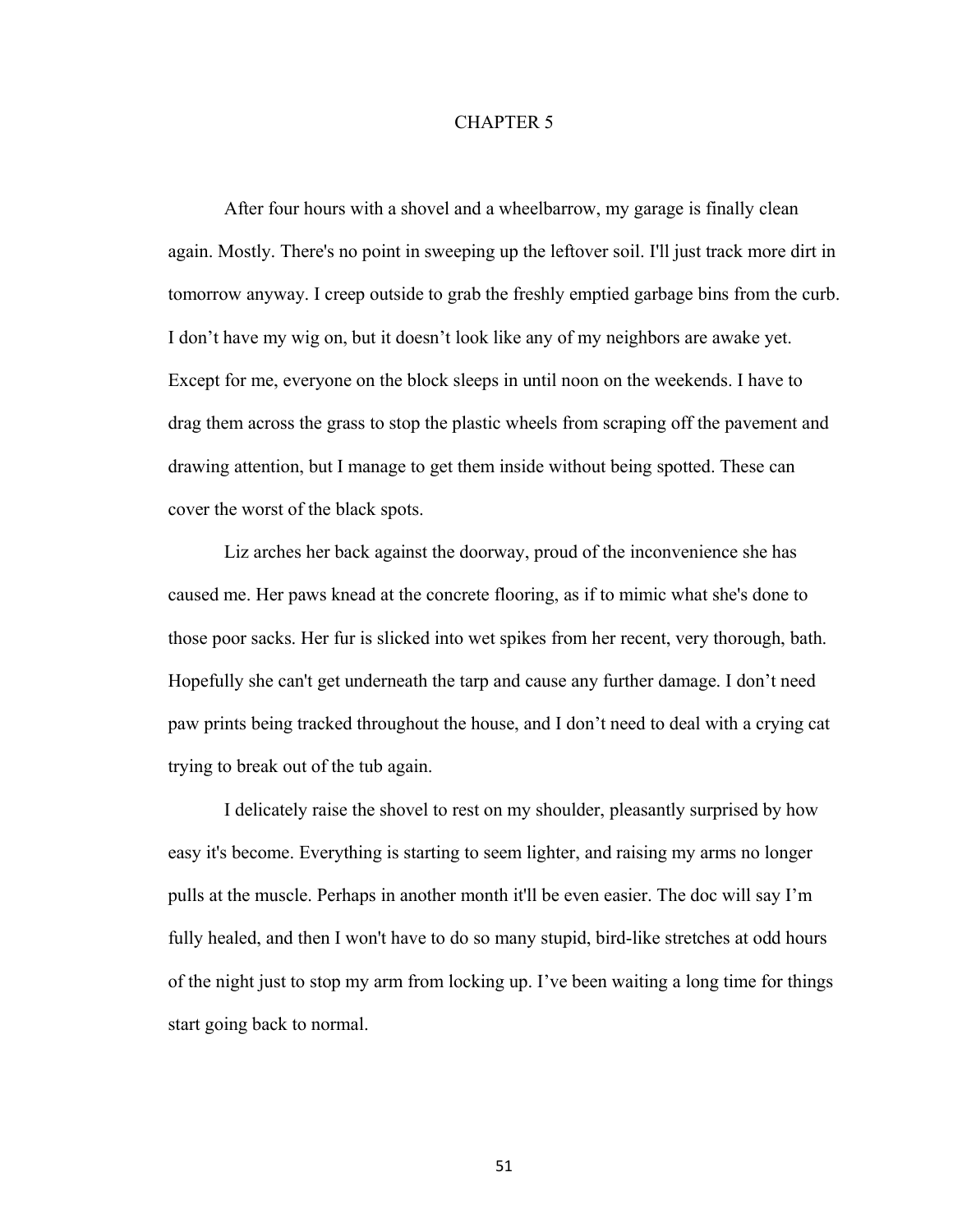I scratch Liz on the noggin as I pass by. No matter how much trouble she causes, I'll never be able to punish her properly. That one's spoiled to the core the way she ought to be. She's practically my child. Liz bops her head against my hand, basking in the attention. I have to fight to get it back so I can continue preparations. As I leave the garage, she follows close behind.

The saplings, willow, oak, and maple, are lined up against the back wall of my home office. It's not absolutely identical, but the smell they give off reminds me of that glorious, wooden first-day-of-school smell. The translucent green radiating from the branches isn't a bad sight, either. Still, there's something wrong about the sight. The best one of them all is missing.

I still can't believe that none of the nearby home goods stores are selling any elms. Especially considering the time of year. Hopefully, it's only because planting event organizers have already bought them all up, though I was fairly late to the party last year and there were still trees of every variety on sale then. It just wouldn't be right to celebrate without a good variety and elms are crucial to beautifying a town. They're gorgeous when they're fully grown and, after being nearly plagued out of existence, they really need some love. These saplings are still beautiful, but not what I'd hoped for. On the plus side, Liz hasn't taken to the trees like she has the soil. Not a single pulpy, salivacoated leaf in sight, no unsolicited poos around the base, and no scratch marks up and down the trunk.

"It's an Arbor Day miracle, Charlie Brown." The fur ball weaving between my legs doesn't respond, though that's not unusual. I call her by so many names, I'm not sure if she even knows who she is anymore. Creaking noises erupt from my knees as I bend to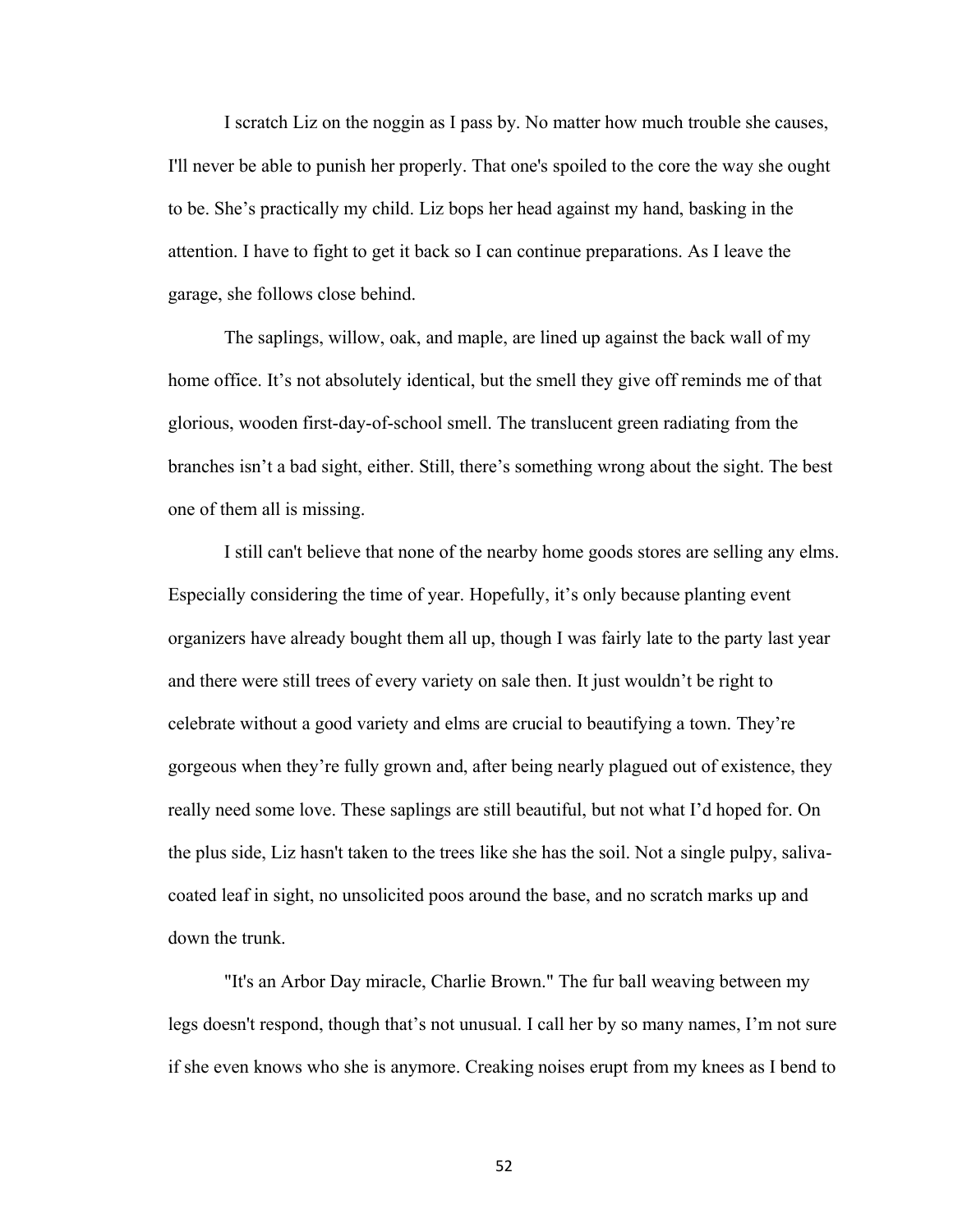scoop the little devil up. There's a few hours left until the tree planting project begins, so I'd better get some work done in the meantime.

Pushing several branches out of the way, I sit down at my desk, set Liz in my lap, and crack my knuckles. Arbor Day is incredibly underappreciated and I won't stand for it any longer. Starting tomorrow, I'll make sure all of my students leave with an understanding of this very important holiday. This year I've managed to arrange my syllabus to allow for a day to conduct a special "unit" on it. I just wish my mind had been clear enough to also come up with activities when I decided to plan for it.

If it weren't for the Internet, and the stockpile of *Family Circle* magazines that keep getting accidentally delivered to my house, I'd be doomed. I never thought I'd be thankful for "Mr. E. Jenkins" refusing to correct his mailing address.

I grab the thick backlog of magazines and start sorting them by month. Predictably, none are dedicated to this precious holiday. There are, however, a few treerelated projects hidden in the copies released for spring and fall. I'd prefer if I didn't have to resort to one of these Halloween "spooky tree" activities, though. I can bend some of the suggestions to fit my needs, but Halloween is too far out of theme for me to try and pull it back. It'd just end up like that woman who used a penis shaped pan to make a lighthouse cake. Kind of cool, but pretty tacky.

All of the unimportant copies get tossed back into their spot, making sure the corners of the bottom magazine line up with dust outline. I'm not sure why but I can't tip them into the bin and be done with it. Maybe old man Jenkins will be back for them one day. Unless that happens, they'll most likely be there until the day I die. Or the day the pile gets so big I suffocate in it. Which is more or less the same thing. Since I,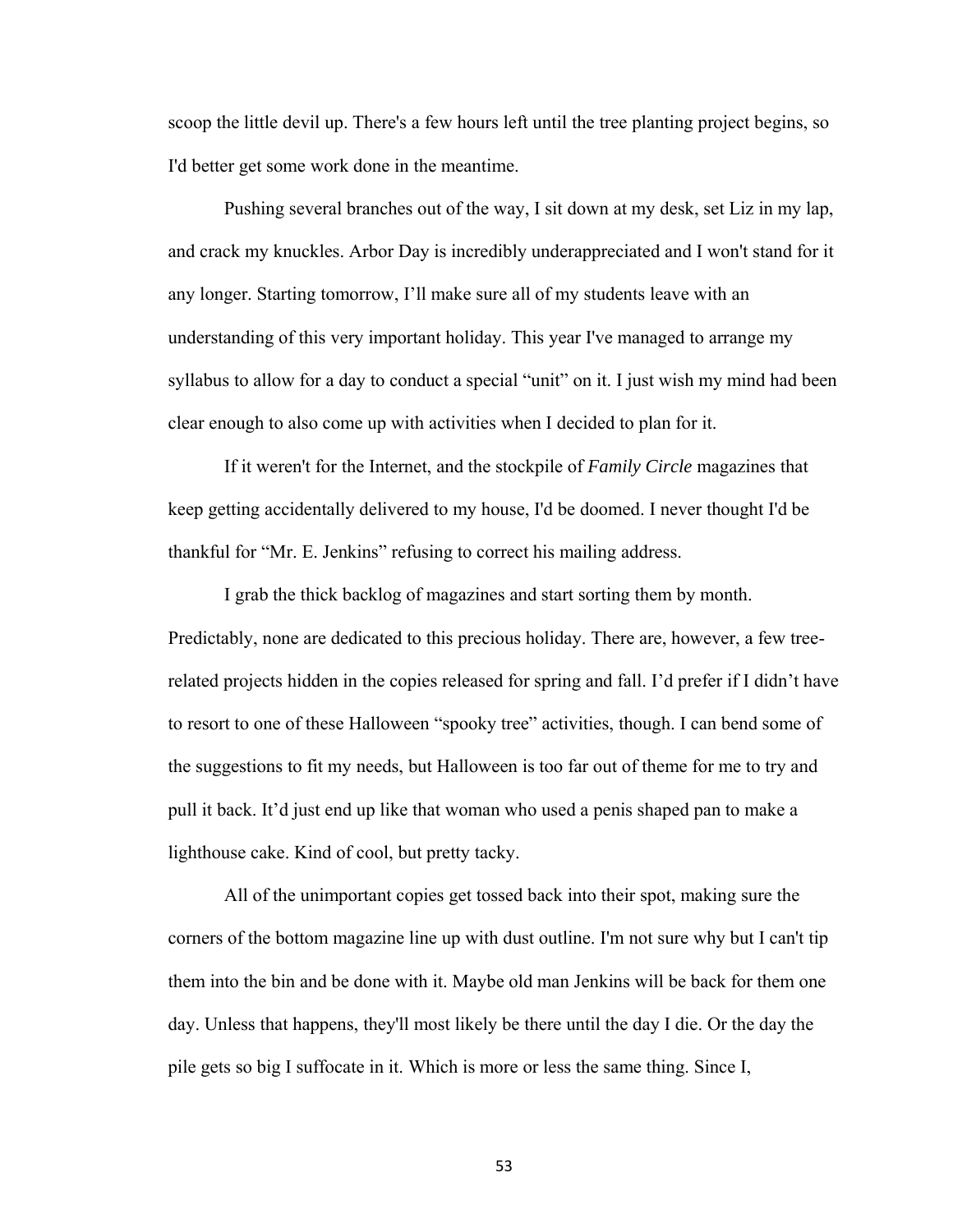unfortunately, haven't seen any odd old men who enjoy tacky crafts, I think it's going to be the death path. Which is a shame because I could teach Jenkins where to find better projects.

These "useful" copies aren't as good as I had hoped. Each page is like an excited soccer mom, the type with a sweater tied around her shoulders, running full blast at you shouting, "Isn't this so cute and original? Suzy made this Indian necklace out of food dye and macaroni!! No one's ever done that before!" Yeah. No one except every single elementary school since the colonization of America.

Several soccer moms later, I find *an* idea. I don't like it too much, though. There's something very "kindergarten" about having students slap together construction paper trees with cotton ball leaves. In a pinch, it'll have to do. There's not enough time to keep searching through this garbage for anything better. If I were one of my kids, I'd just be happy to have the class off. It's too close to the end of the year to pay attention to a real lesson anyway, and giving them something that won't end up on a quiz will help tide them over. I'll sweeten the deal and let them watch *Ferngully* just in case the crafts are a little too simple. I'm pretty sure kids still like *Ferngully*.

The Internet may still be able to save the kids from liquid-glue-wrinkled trees, however. Pinterest, here I come. Images reach out from the screen, luring me in with a range of spring green to emerald. So many projects specifically related to Arbor Day, proving once and for all that I'm not the only one who follows this holiday. I'm certain that this is the only place to look for projects related to these important underappreciated events. Though the final product is always touched up in Photoshop, they're much more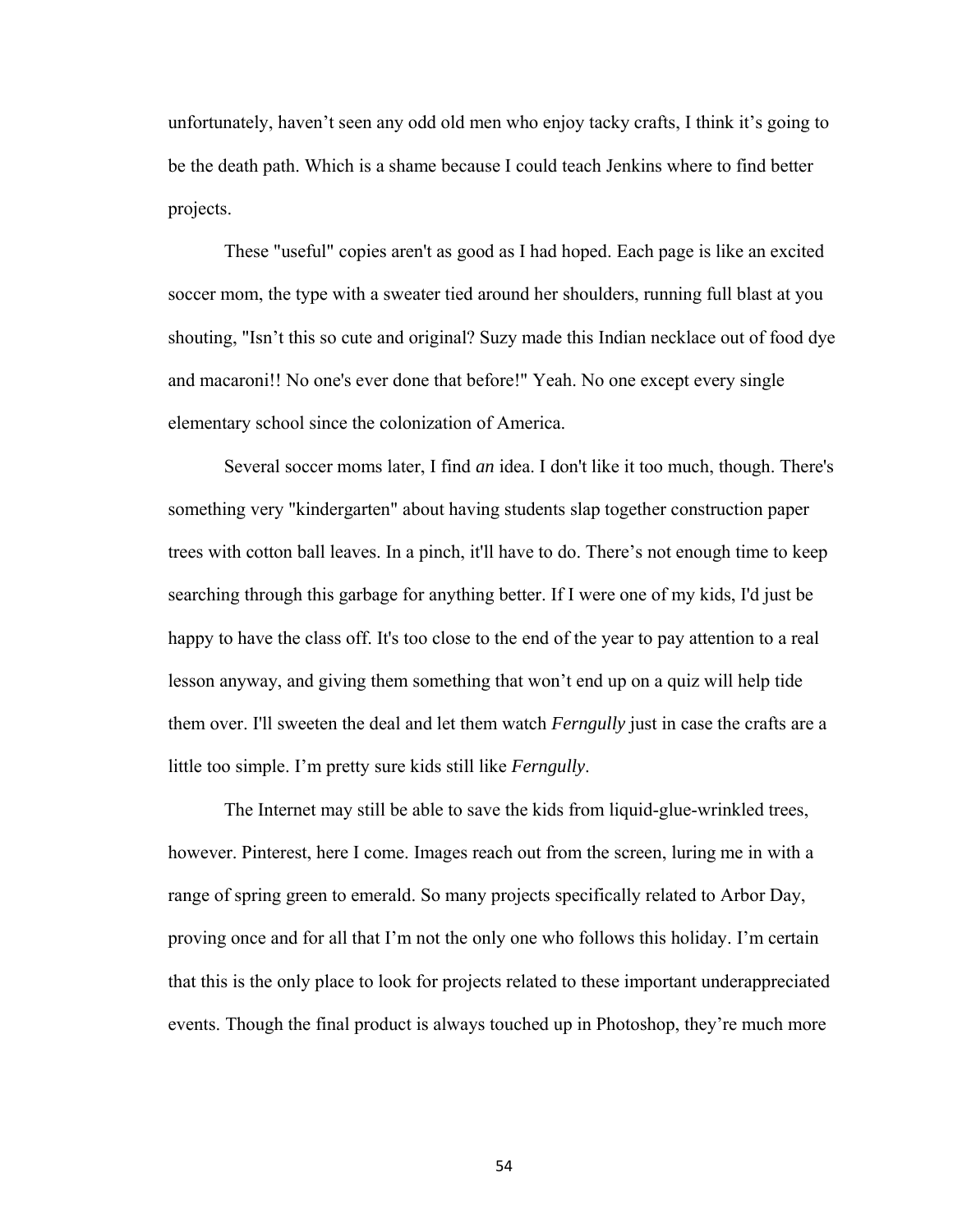quality than anything you'll find in a magazine. I scroll down the page, eager to find at least one decent project.

*Themed cupcakes*. Can't exactly bake at school and I'm not about to spend all night mixing batter after spending all day planting trees just so my class can decorate a few baked goods. It'd probably make a big mess, too. I learned three years ago never to trust students with piping bags. The ceiling of my old classroom still has squiggly yellow stains coating the tile and my paycheck is still getting docked for the repairs. One more frosting incident and I'll be living outside Starbucks with that strange banana costumed man.

*Homemade leaf jigsaw puzzle*. Absolutely not. Even if I got permission to use the wood shop, I don't want to watch little fingers go flying everywhere and have parents file lawsuits. Besides, I'll never be able to convince anybody that it's even tangentially connected to history. I really don't want Eastridge breathing down my neck for not staying in my lane. Again. I could probably assign it for extra credit, though, and then all liabilities would be shifted from my shoulders.

*Toilet roll tree*. For Christ's sake. That's even uglier than the construction paper tree. The toilet roll doesn't even serve a purpose since it's just covering up a standard paper trunk. And it still uses cotton balls for leaves, so it's just a convoluted version of the other project. Who the hell comes up with these things? If I donated the gauze from my drain care kit, they could probably create a fully functioning city.

*Leaf identification worksheet*. Finally something I can work with. It's reaching a bit out of my subject area, but it's technically related to Arbor Day and it'll keep the kids busy while they watch their movie. I reach for the tray of printer paper and pluck out a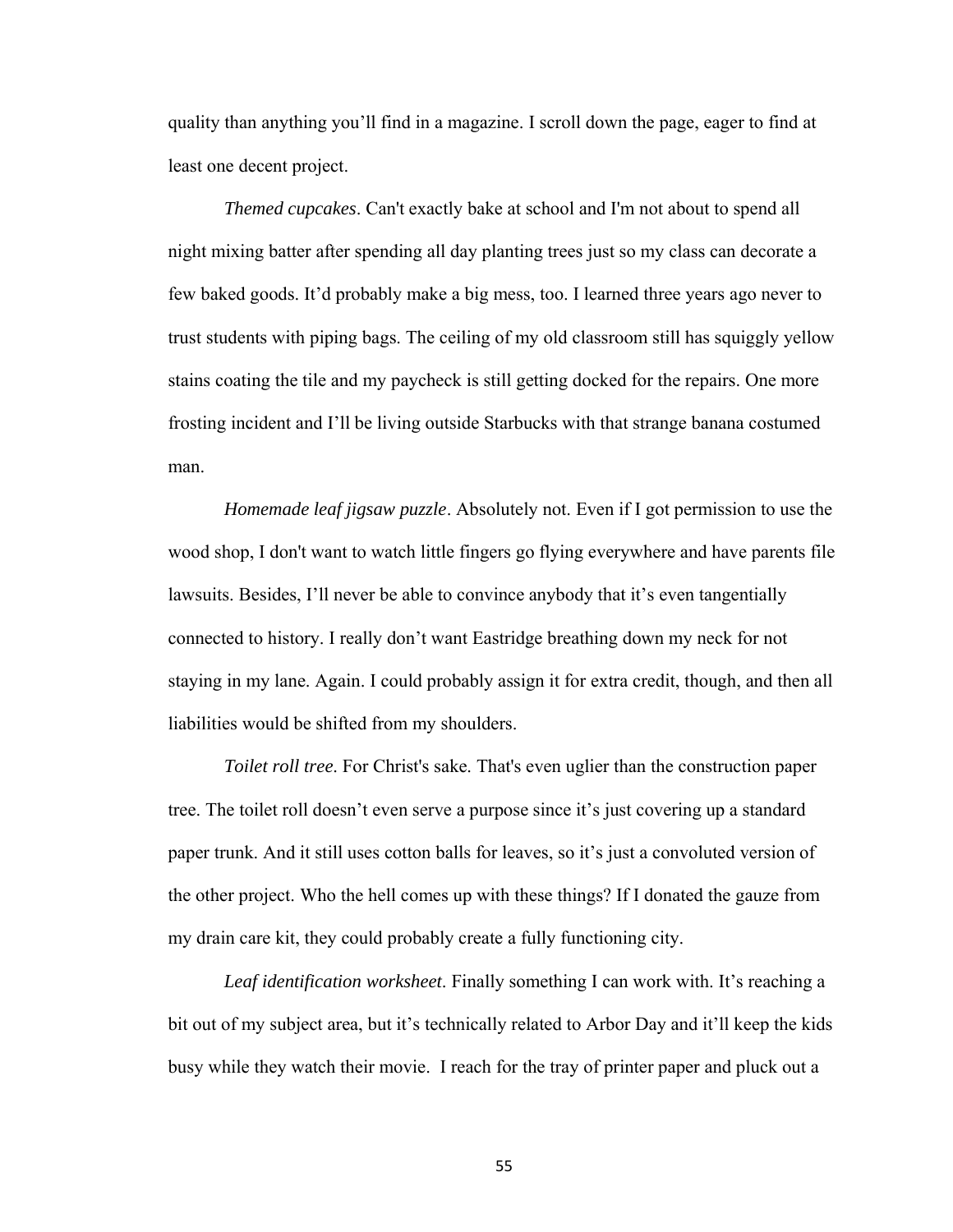fresh white sheet. If I keep the leaves as outlines, it'll be easier to make and I can turn this into a coloring exercise!

I briefly consider using my own photocopier to clone my wonky drawings, but, after Principal Eastridge refused to let the class plant trees on school grounds, I'd like to waste the school's money instead. Public schools never seem to care about the things that are actually important. He could have at least authorized a field trip to attend someone else's pre-planned event. Every single time someone tries to convince Eastridge to okay community events, he refuse. It doesn't matter who is asking or what they want, anyone below his pay grade is irrelevant to him.

Which is why my kids are going to be stuck watching cheesy environmentalist animated films, making cotton-and-paper trees, and naming crappy drawings of leaves. At least I can actually help on my own time. These trees are just waiting to be placed into the ground where they can grow big and filter toxins from this filthy city.

I push aside a bowl of properly washed apricots to look at the clock. There's still quite a bit of time, but I'd rather start packing and get there early. I've already prepared this week's cat food, cleaned the garage, planned activities for my class, and set up dinner in the crock pot. It's not like I have anything else to do at home.

My wig is still a little damp from its last wash, but the tape should still adhere to it. I grab my usual three strips and tighten the living daylights out of it. Maybe by the time my arm is feeling better, my hair will be long enough for one of those short cuts celebrities get just before a public meltdown. I'll be so happy when I finally get out of Sinead O'Connor territory.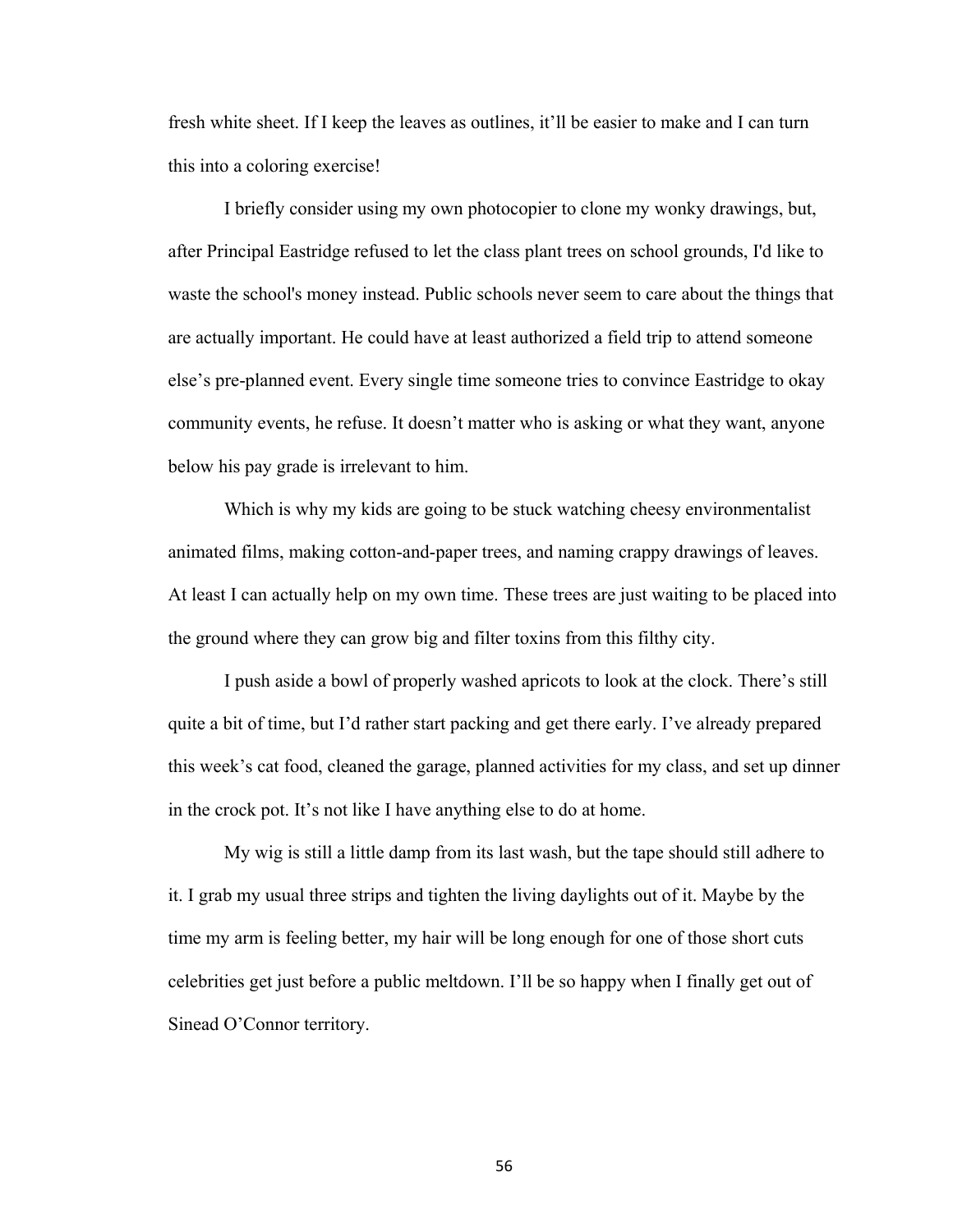The young trunk presses into my palms as I haul it over my shoulder. It's much heavier than the shovel. I place my hands beneath the roots for support and waddle down the hall like the world's least fit caber toss contestant. Branches and leaves bounce against my back with each strained step toward the door.

A few months ago this would have been impossible. If I somehow managed to avoid splitting my stitches, the shooting pain would have made me drop the tree instantly. Its weight would crash down on my foot and leave yet another limb unusable.

Recovery made me feel like a child at first. For the first month after surgery I couldn't hold my own drinking glass. My mother or brother would stop by at random and set something on the coffee table for me. I never told them I couldn't lift it and they eventually went back to their own homes.

One Saturday morning, after stewing in front of the television and binge watching cartoons, I constructed a genius plan. Or what my pain medication addled brain thought was a good plan. I daisy chained straws together to try and sip my tea from the couch. The tube sprung several leaks before even a drop could reach me, and I never bothered to try that again. Scooby-Doo is a liar.

When I could finally get back to drinking like a normal human being, I thought I'd try organizing all of my lesson plans for the school year. I hobbled over toward my desk to collect the stack I had prepared beforehand, turned back toward the living room and immediately dropped them. After that disastrous cleanup, I refused to pick up groups of more than twenty pages. At least I managed to get the organization done eventually, though.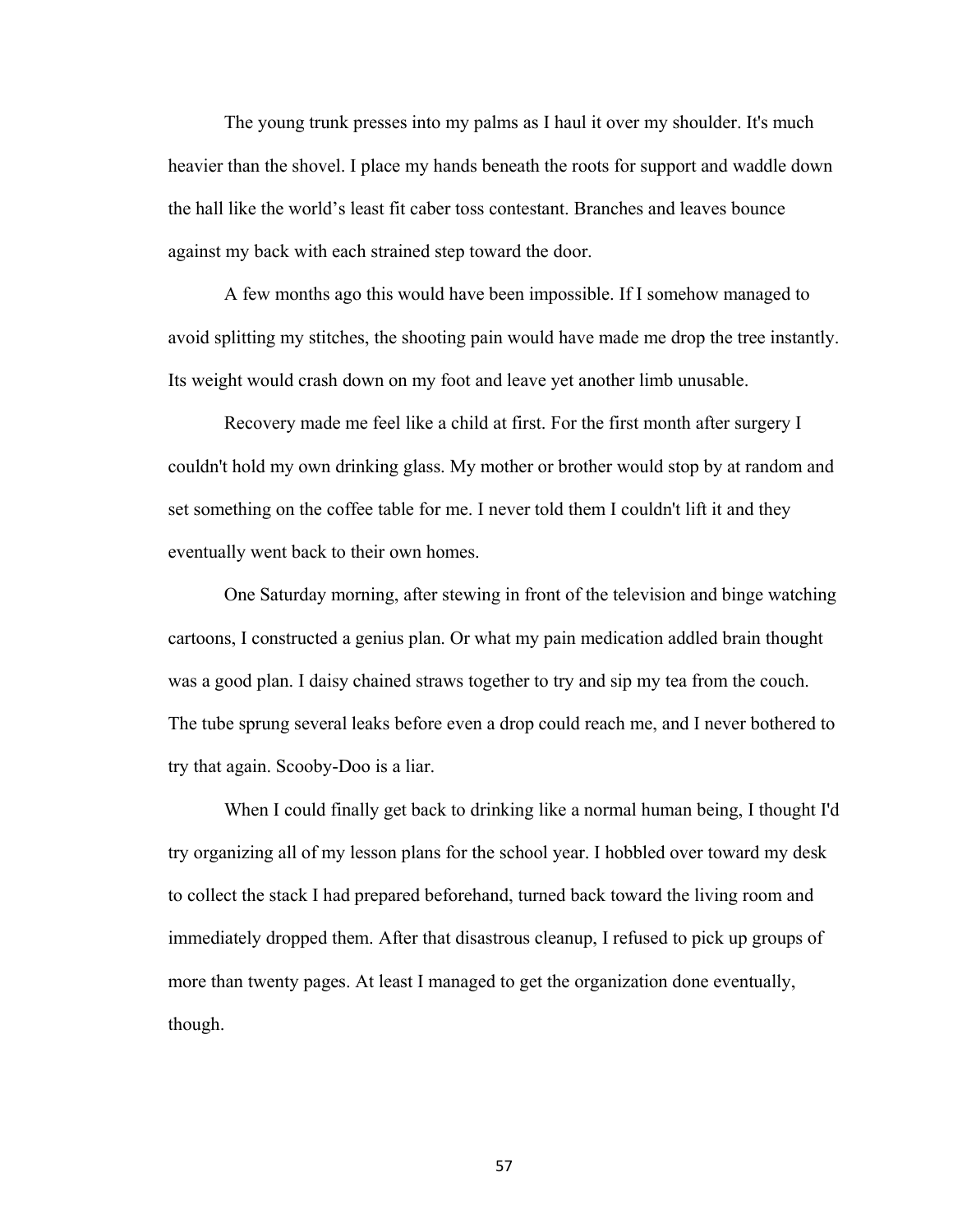Out of everything, getting groceries was the worst. When I was at the store *and*  when I finally got home. Employees stared blankly at me every time I asked for help getting my groceries to the car. It wasn't overtly angry or frustrated or anything. Just empty. Like Star Market had hired a tribe of knuckle-dragging Neanderthals instead of bored high school kids. Dead, half-lidded eyes and a slightly downturned mouth are never signs of great customer service. That expression said everything that I didn't want to hear. I couldn't bear to look back at them knowing that I'd be scrutinized so heavily.

It was a look that made me feel like a granny. Not a cool one, either. The type that somehow always smells like fresh urine and can't stop talking about the time she went to a sock hop. I was someone to be humored and begrudgingly dealt with. They were inconvenienced by my feeble arms and unwilling to help since it would conflict with their busy schedule of sitting around twiddling their thumbs. My request was so beneath them that they couldn't even manage a normal expression or polite small talk. No "how's the weather" or "how 'bout them Sox?" for the weak old lady. They'd mutter something under their breath in response, but it certainly wasn't anything friendly. Then they'd silently follow me out of the store, do what I had asked them to do and then leave just as silently as they came.

But they still helped. Bags after bag of canned soup dumped into the back of my truck. Thirty pound bags of dry cat food, an absolute embarrassment to be seen with, lifted like they were full of packing peanuts. I wouldn't be surprised if they thought I was some sort of bum judging by the types of groceries I used to buy. The employee and I never made eye contact during these transactions, but I'm fairly certain their expression never got any brighter.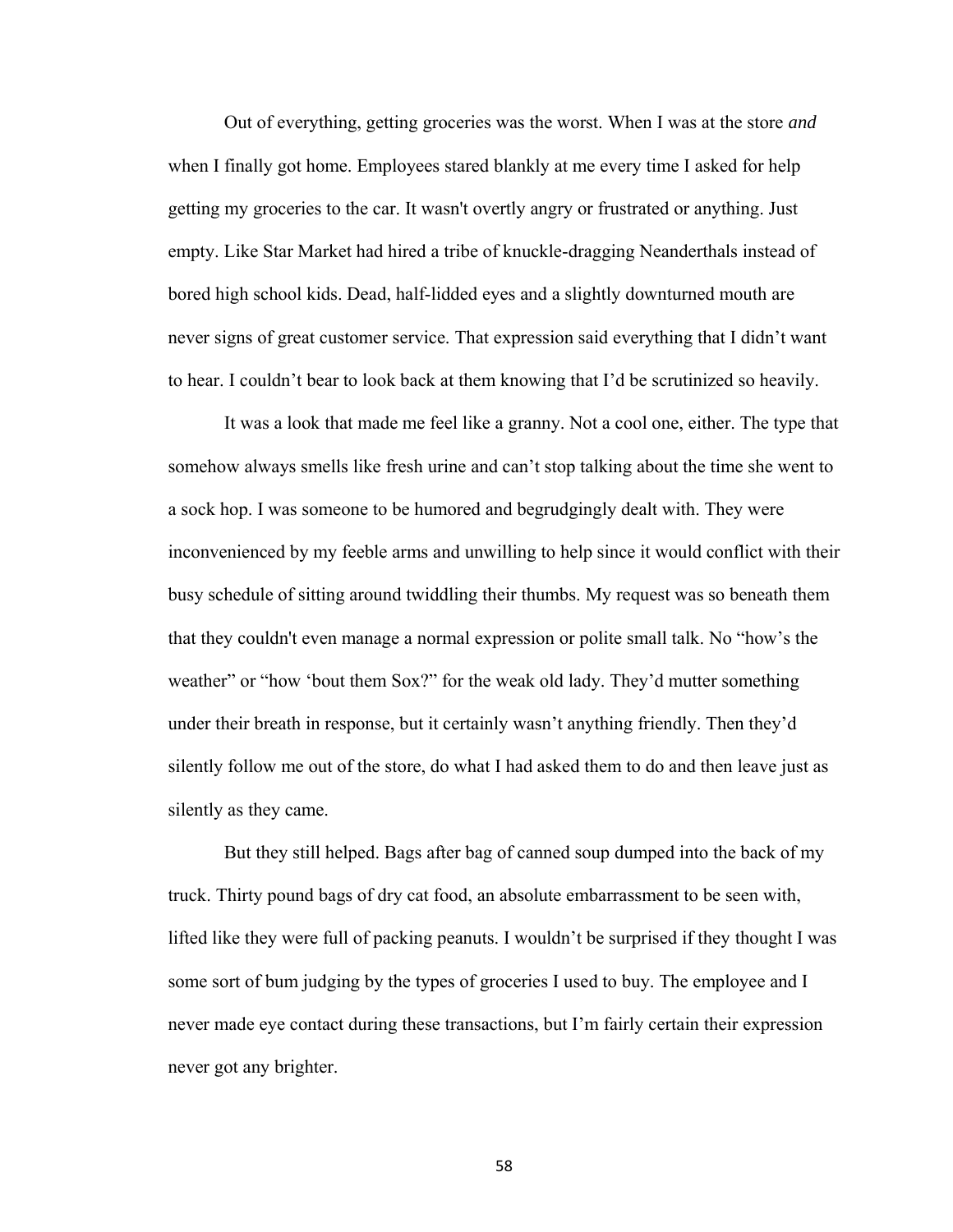I'd get home and have to take the cans out of the bed two or three at a time and put them on top of the counter. Then I'd head out and try to lift Liz's practically-animalabuse food. Most of the time I couldn't even raise the bag an inch off the ground. When that failed, I'd try to drag it in and then, when *that* failed, I just left it there. Bringing a measuring cup to it twice a day was much easier. And if I didn't feel like going out twice, I'd bring out my mug and she'd get one big meal.

That was the saddest period of my life. We ate like shit, I felt like shit, and the store employees treated me like shit. I'd take a million leaky daisy chained straws over the grocery debacle. At least that didn't strain my arms and nobody could see my embarrassment but Liz, whose cheeky kitty smirk ended with a whole three minute shunning.

Eventually I was able to drag it, though. And then I started lifting the bag higher and higher. And then I finally had the energy to go back to hand-making Liz's food and didn't need to bother. And now I can lift entire baby trees all by myself.

I'm not even sure if I could do that before this whole mess. Maybe things are starting to look up for this old girl.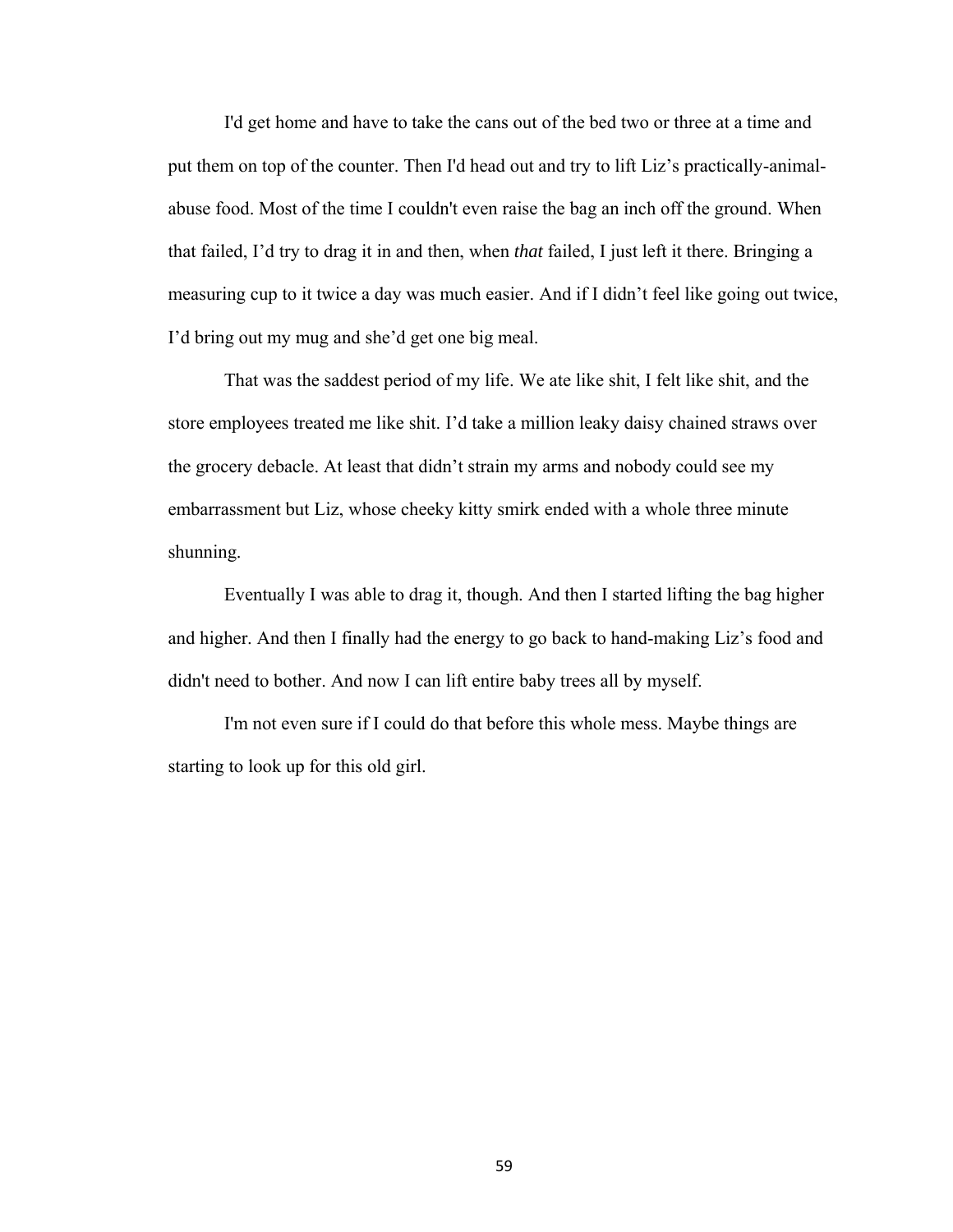## CHAPTER 6

Greasy like the floor of underneath a burger joint's fry station. There's no other way to put it. A spring of pomade erupts I run my fingers down a few strands. I spent thirteen dollars just to look like Aunt Sheila had a baby with Animal the Muppet. The homeless baby oil addict look is most likely against dress code and, after the Arbor Day debacle, pissing off Eastridge again is the last thing I want to do. Looks like it is back to the drawing board.

With a little effort, I manage to create the perfect balance of hot and cold water. At some point I should replace the faucet handles. The pliers are starting to leak a nasty red sludge onto the faux marble and I feel slightly trashier each day as a result. I dip my head into the stream and slap around the counter, searching for my shampoo bottle. At least this time I didn't bonk my head off of the faucet.

Steam carries a fresh breeze of apples and lemons up to my nostrils. For the most part, the lemon drowns out the apple, leaving behind a dish-soapy aroma. It makes me feel a bit like Gram. Back when she used to use the kitchen sink hose to release excess dye from the depths of her cotton ball head. I used to make fun of her for trying to cover those greys, for pretending that they weren't there to begin with. I guess this disaster is a healthy dose of karma thirty years late. Except instead of plastering yellow foam to my head, I'm trying to make the most of the wisps of candy floss I've got left.

There's not much dry space left on the hand towel, but I try my best to sop up as much water as I can. I don't have the time or patience to let my hair air dry, and I have to limit any heat treatments unless I want to singe it all off. Blow drying the devil out of a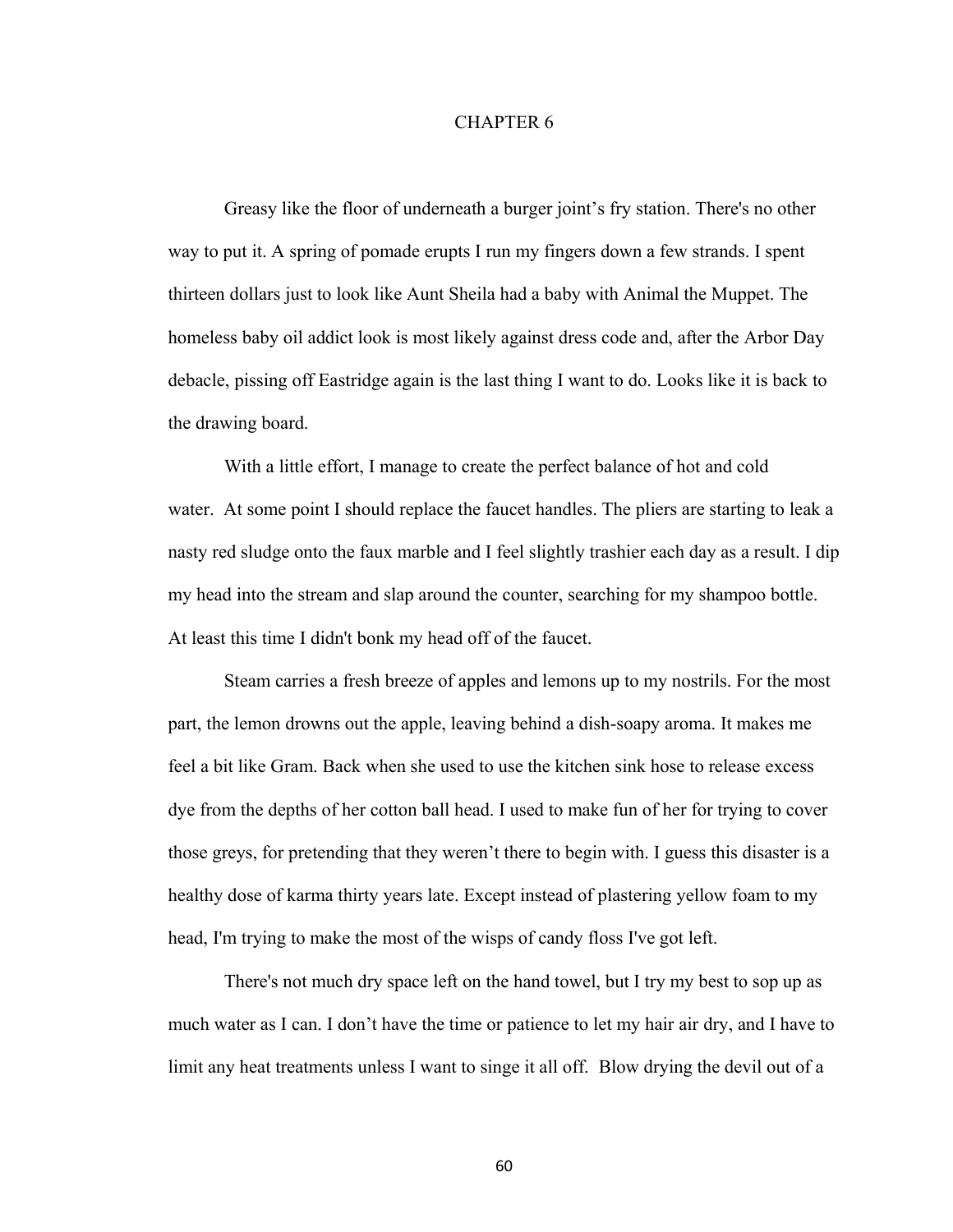haystack can only lead to a fire, and I'd much rather have dry, thin hay than soot. I can't afford to put it through this torture much longer.

*WHIRRRRRRRRR*. Oops. I'd better turn that down before it blows my house over. The ancient buttons are crusted with God knows what, but slamming them against the corner of the sink always does the trick.

*Whirrrrrr*. Much better. On this setting, I can probably get two more blow dries before going up in flames. I don't know what the snowflake button does, but it seems promising enough, so I might as well press that, too.

Oh. Well. Maybe I should have tried that to begin with. Strands weave around my hand, buffeted backward by the unreasonably strong wind. They still reek of Gram's favorite dish soap. Trapped in the lightly heated vortex, it dances around me like the ghost of a Macy's perfume aisle. I'm not sure whether this is Gram laughing at my misfortune or trying to help me get through baby's first hair styling. The second would be nice. She always had a good grasp on her hair products.

This pomade is the priciest thing I've bought in a while, and I've already used half the container. Not that it's a lot of product to begin with. When I ordered this off of the internet, I expected something a little bigger than a pot of Carmex. There's so little left inside, I won't have enough for the rest of the week regardless of whether or not I figure out how to use it today. What could be going wrong? I might as well just give up now, get one last hour of sleep, and cram that goddamn wig back on my head before work. It's not like it'd be the first time this happened.

I can't help but look at the styling products piled up in the garbage from the past month of misadventures. Extra hold hairspray that made my hair look like plastic draped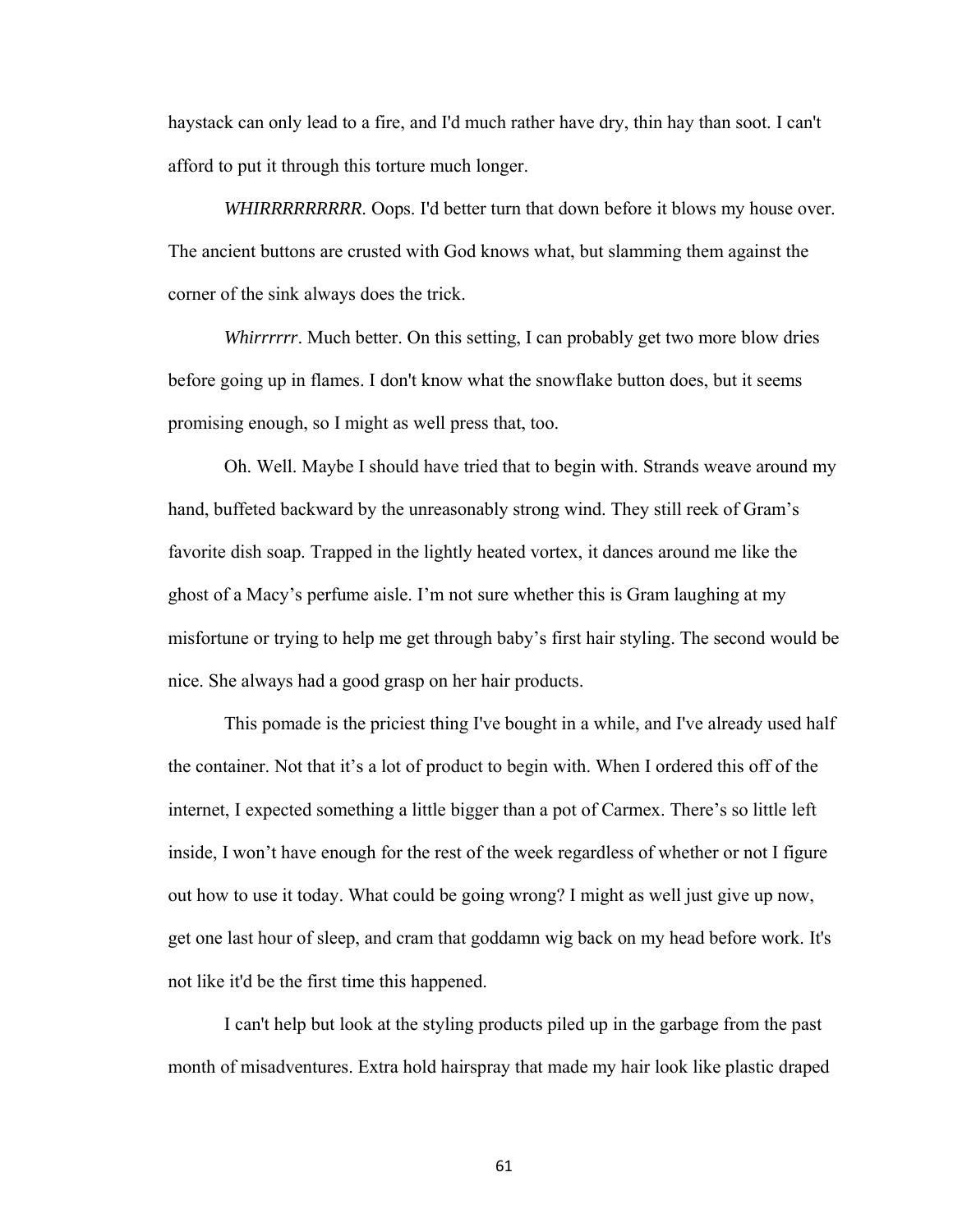in cobwebs, texturizing paste built for hipsters who like the unwashed look, and a trial sized bottle of artificial hair fibers sit on the top of the stack. Somewhere beneath a rat's nest of used tissues there's the mousse. Bought to accentuate those tight curls that I couldn't even achieve. I burnt my scalp here and there trying.

I'm certain that one cost me a few follicles in addition to the price tag.

"You get one more try before getting tossed like all the others," I chide, shaking my finger at the packaging. God I miss my hairdresser. I twist the cover off and lower the tip of my middle finger into the pot.

I just need a little. My hand trembles as I lower it.

A little. So far so good.

*A little, I said!* Too late. The pad is coated in a dime-sized circle of goo, and a chunk is wedged underneath the corner of my nail. That's twice as much as my hair can hold. It is okay, though, I can still save it. It's not like I've put it in yet. I'll just wipe some of it on the side. *Some of it*.

Phew. I bet Gram never had to put this much effort into her hair dye.

This time. I think I'll work from back to front. That way any extra greasiness is tucked away as much as it can be. The most important thing is making this hairstyle look intentional, even if unfashionable. I'm an old broad, I've earned the right to make dodgy style choices without being questioned.

With my goo-free hand I rip a reference photo off the mirror. Jamie Lee Curtis taunts me with her professionally primped hair as she flutters between the cans of hairspray and mousse. I really wanted that one to work out. Damn celebrities and their stylists and makeup artists and fitness instructors.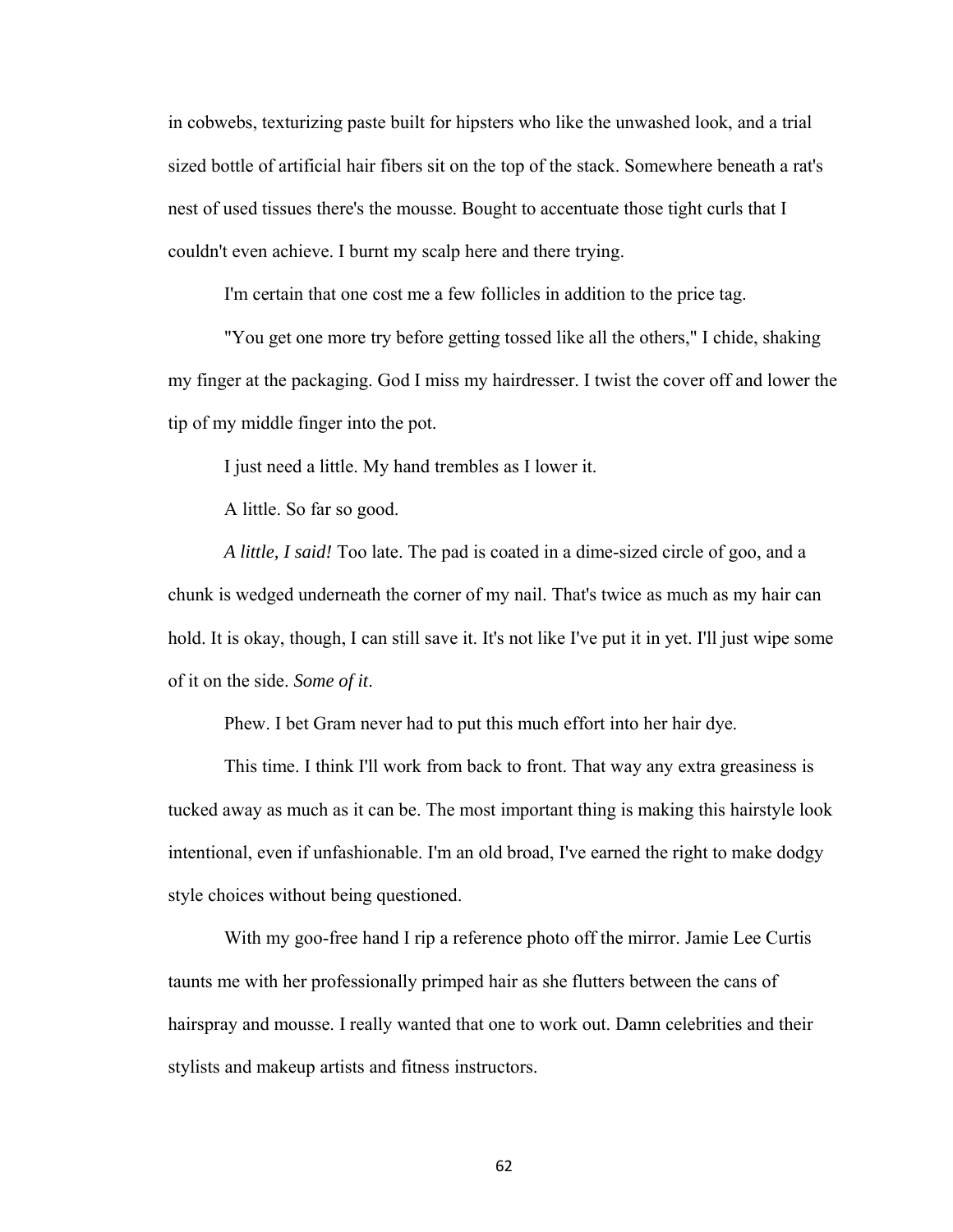I scan the perimeter of the mirror for my next reference, but the only thing I see is my own reflection. Eugh. Maybe I should have worked on my skin while the hair was out of commission. Were those dark circles always there? They sag from my lower lid like two giant blood blisters, threatening to spurt down my cheeks at a moment's notice. I jab at the purple bags, trying to press them back into line with the rest of my skin. No luck.

Was I always this pale? I know the sun and I haven't exactly been friends since radiation, but this is some *Flowers in the Attic* shit. Good lord. The dark circles only make my skin look worse in contrast. Without these precious few inches of hair, I'd probably make a good Uncle Fester impersonator. It's amazing that I've never gotten a nasty comment when I go out every single day looking like this.

Well, it's too late for the skin now. Can't exactly change that at a moment's notice. Hopping down to CVS for makeup I don't even know how to apply at five in the morning is out of the question. I guess I've just got to wing this hairstyle to distract everyone from the face situation.

I can feel my brain struggle to locate hair-related memories. I've got absolutely zip from my adult life, I had long hair in high school, middle school and elementary school. There must be something...

The only thing I can remember are those bobs that were popular when I was young. But that requires hair that reaches at least to the bottom of the ear. Besides, leaving my hair down only makes it look shorter. I'll have to style it upward, but that's much harder than I thought it would be. All updos are waiting to come crashing down, either from gravity or product. After that last round of pomade, I know less is more. These thin, downy tufts turn from fabulous to floppy in an instant.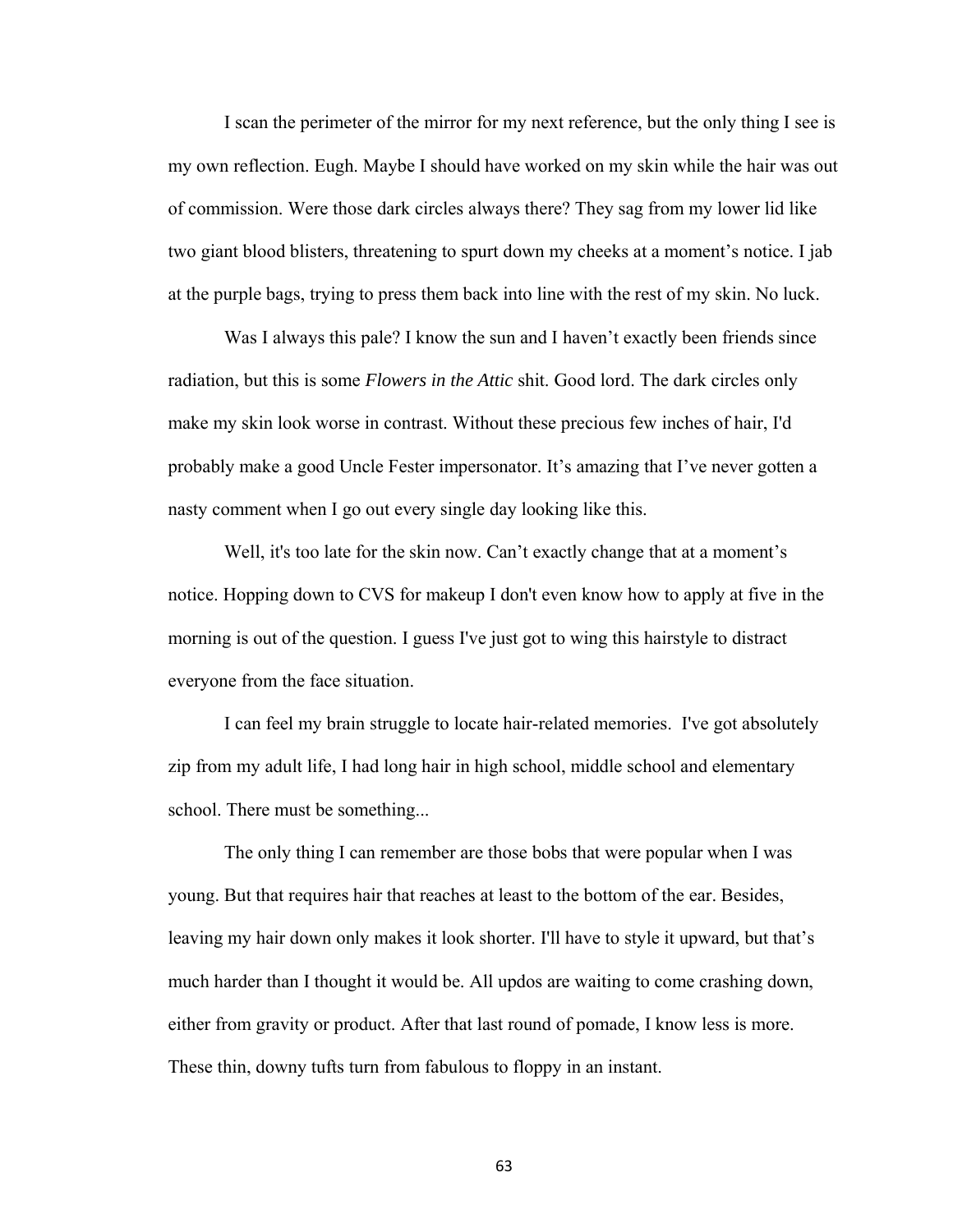This half-of-a-dime amount of product might still be too much. Maybe. I'm not the keratin whisperer Gram was. This feeling is terrifying. It's like sitting in front of a blank canvas with a brush and trying to figure out where to make the first stroke. Who knows what the final form will be and whether or not you're taking the right steps to get there?

I run the length of my fingers across each other, stretching the pomade as thin as I can get it. Lemon punches me in the face again and I prepare myself to channel Grandma Hinckley. Better hair or bust. Scalp rubs against my hands as I slide them up from my neck. Goo lightly coats each strand, lending support to the delicate roots.

I wonder what my class will say, assuming I get this right, when I walk into the room like this. Such a drastic change in appearance over one weekend. Could I convince them that this was my own choice? Would they finally put the pieces together and figure out what had happened? Would they think of me as being weak?

On the first day of classes, I managed to dupe them. I acted as if nothing had changed and they believed my ruse. Could I do that again? I'm better than I was then, but this is so much harder.

Trembling hands move to smooth out flyaways on the top of my head. I glance over at the wig stand screwed into the towel shelf. It's a beautiful wig. Itchy, battered and obnoxiously warm, but beautiful. It's got that low maintenance, brushed and lightly hair sprayed look that I used to love. It looks like me. In elementary school, in middle school, in high school. That was what I was.

Mirror me stares at it, too. Her hair coiffed into a boyish shape. It reminds me a bit of a loaf of homemade bread, with a single bump smoothed over the top. It's not the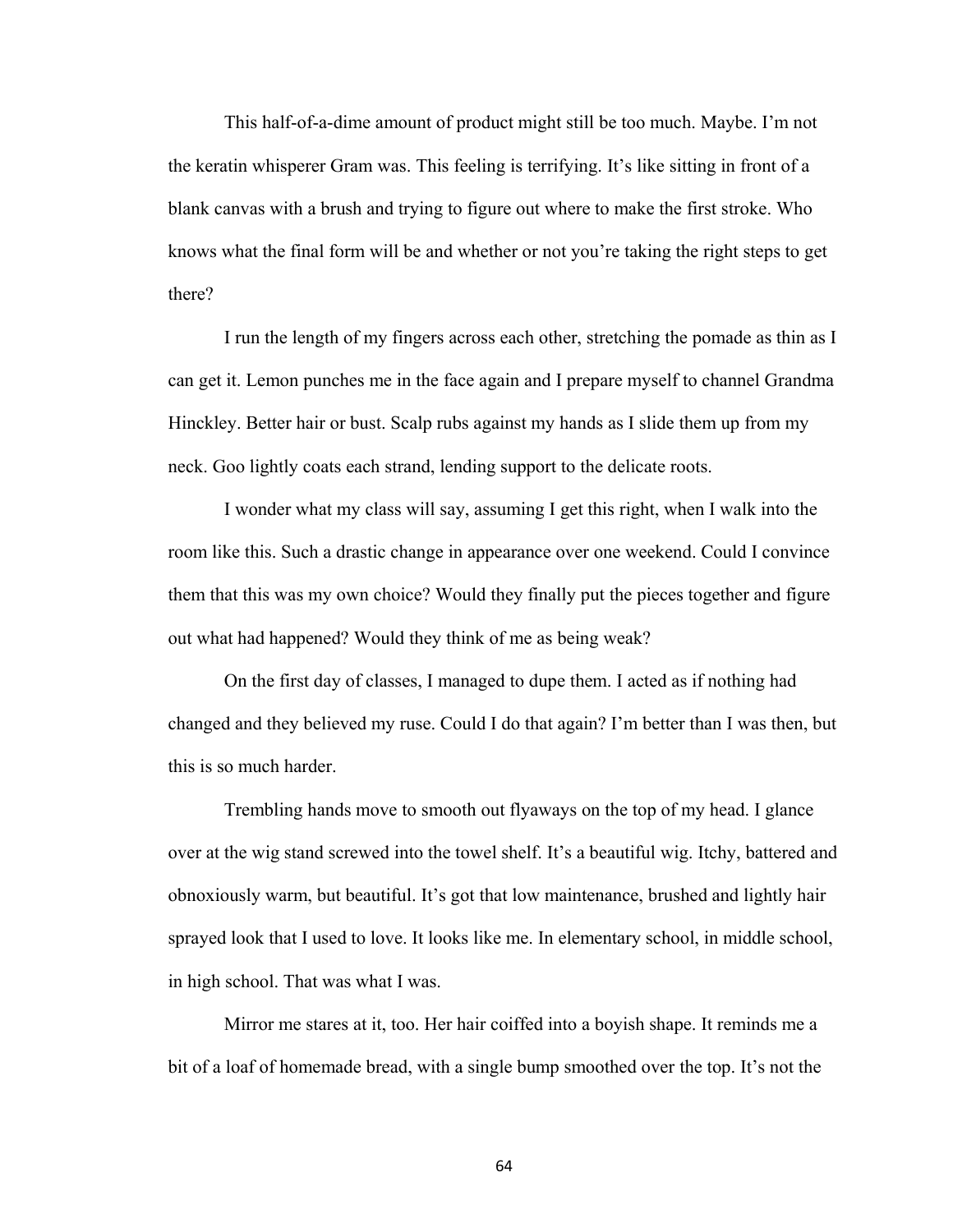same as the wig, but it's not terrible. Every time I take my eyes off of her, she turns back to the shelf and stares. I can't see her eyes when she does it, but I know the emotion behind them. She wishes that hair was hers, but it's not. This loaf is.

She could put the wig on and pretend she doesn't know what's underneath, but it won't change anything. The lace front won't melt away and let the hair melt into her follicles. She's delusional. It's the same as Gram concealing her greys with religious weekly treatments by the kitchen sink. She needs to stop pretending. If Grandma Hinckley could learn to embrace her eternal cotton ball head, then this woman should be able to handle her bread head until it finishes growing out.

I remember the day Gram put down the dye. She was a delightful raisin of a woman by that point. With a bottle poised in one hand and a mirror in the other, she looked at herself. The folds of skin, wrinkled eyes and deep smile lines. Liver spots dotted along her cheeks like freckles from so many years basking in the sun. She was every bit as stunning as she had always been, but she had grown old. All those hours she spent dumping bottle after bottle of chemicals on her head were wasted. No matter how young she made her hair look, she couldn't hide the way that time had changed her.

I had been sitting on the floor, elbow-deep into a box of Cheerios when she realized. Her hands shook and her eyes flashed rapidly like a strobe light of emotion. First they were wide and afraid. She'd been doing this for so many years, it was so normal and comfortable to her. Then they watered. Like an owl, she opened her eyes as wide as she could to stop any tears from squeezing out. She didn't like how she looked.

After switching between these two emotions four or five times, she returned to normal. The saran wrap she had intended to cover her head in ended up wrapped around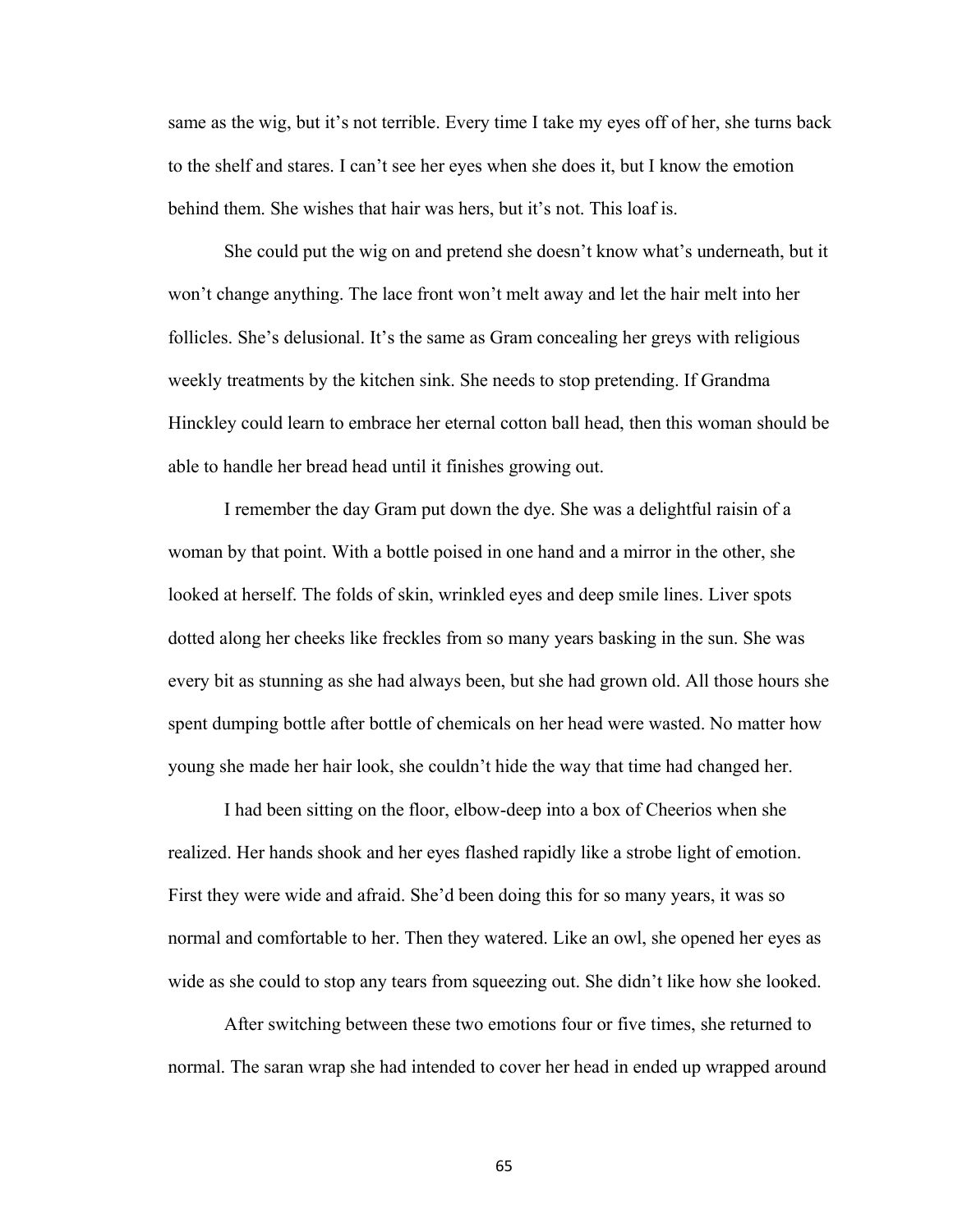the unused dye and she chucked it into the trash bin beneath the cupboard. All of a sudden it was as if nothing had happened. She was the same grandma she had always been. She used the extra time to help me make cereal bars.

I could learn to be a bread head, I think. I smooth my hands across the top of my head, relishing in the lack of grease. Plenty of other staff members have been sporting this look anyway. They're all much older than me, but nonetheless they're rocking the look. Maybe that one crotchety secretary will stop giving me the stink eye now that we're twins. We could be part of an exclusive clique with matching knitted sweaters and trade beauty secrets over a game of cribbage on the weekends.

My kids would absolutely love that. Especially if I could convince her to look the other way when they were tardy. It'd be like the time I befriended that lunch lady and they got dibs on the least soggy slices of pizza. Of course, Gertie probably doesn't have a secret bread head society and definitely wouldn't do me, or anyone else, any favors. But it would make a great joke response for any questions.

I look back at the wig one last time. It would be so easy to go back to wearing it. I've never had any real issues with it. The past few months have gone by without a hitch, and that elastic has done so much for me. But I just can't wear it anymore. Wearing it used to make me feel complete. It wasn't exactly what I wanted, but it was a great replacement for a piece I was missing. Life was like playing Monopoly with a penny because you've lost the thimble. But there's nothing special about it anymore. Putting it back on wouldn't make me feel any better, it would just prolong a life I don't want to live anymore.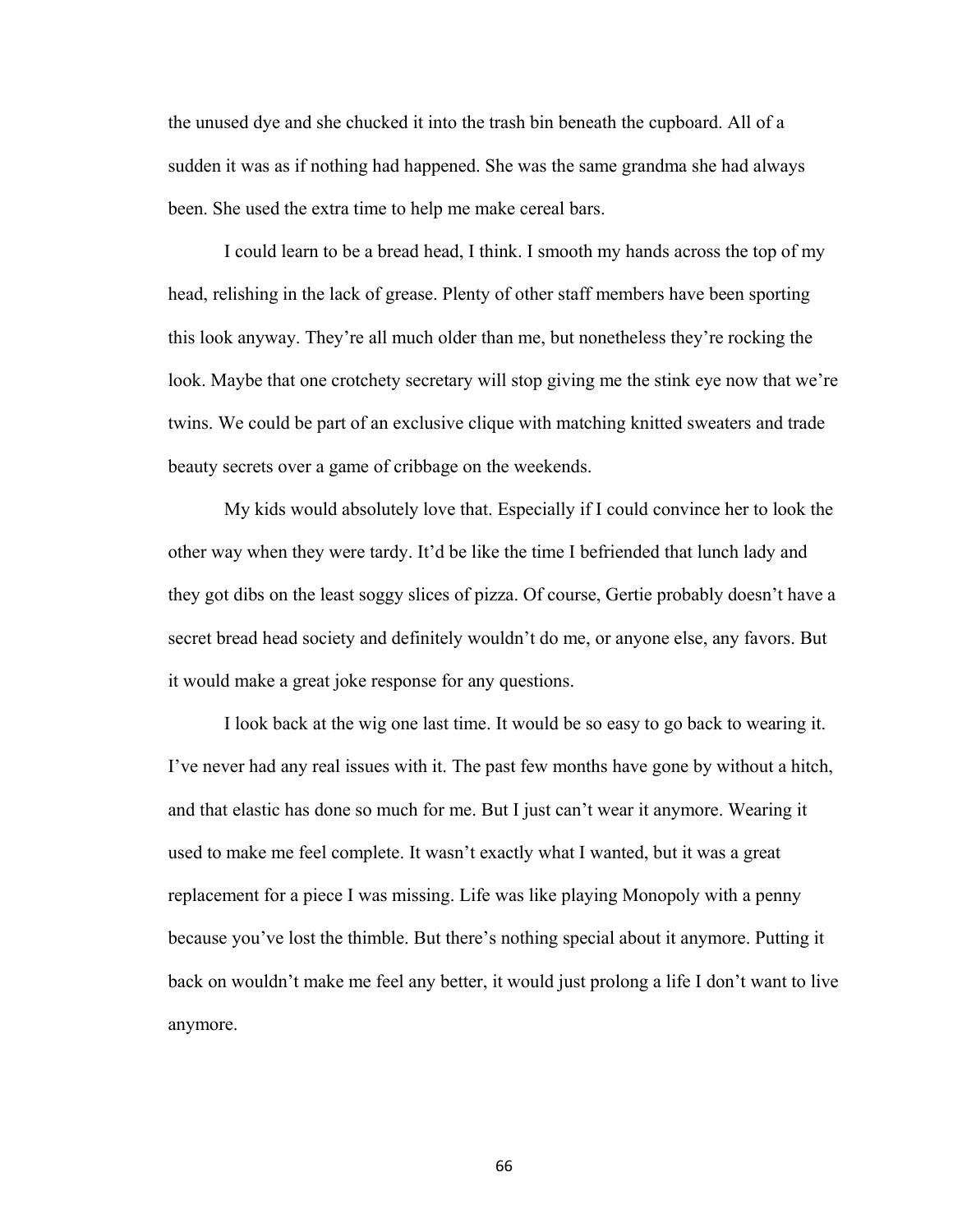I reach out toward it and pat down the flyaways poking out from the crown. The corners of my mouth pull downward and out toward my cheeks. This doesn't have any value for me, but it feels as though I'm losing something by leaving it behind. This weight in my chest grows the more that I look at it,

I turn around on my heel and dash out of the bathroom. There's no way I can change my mind now. It's time to take the big leap.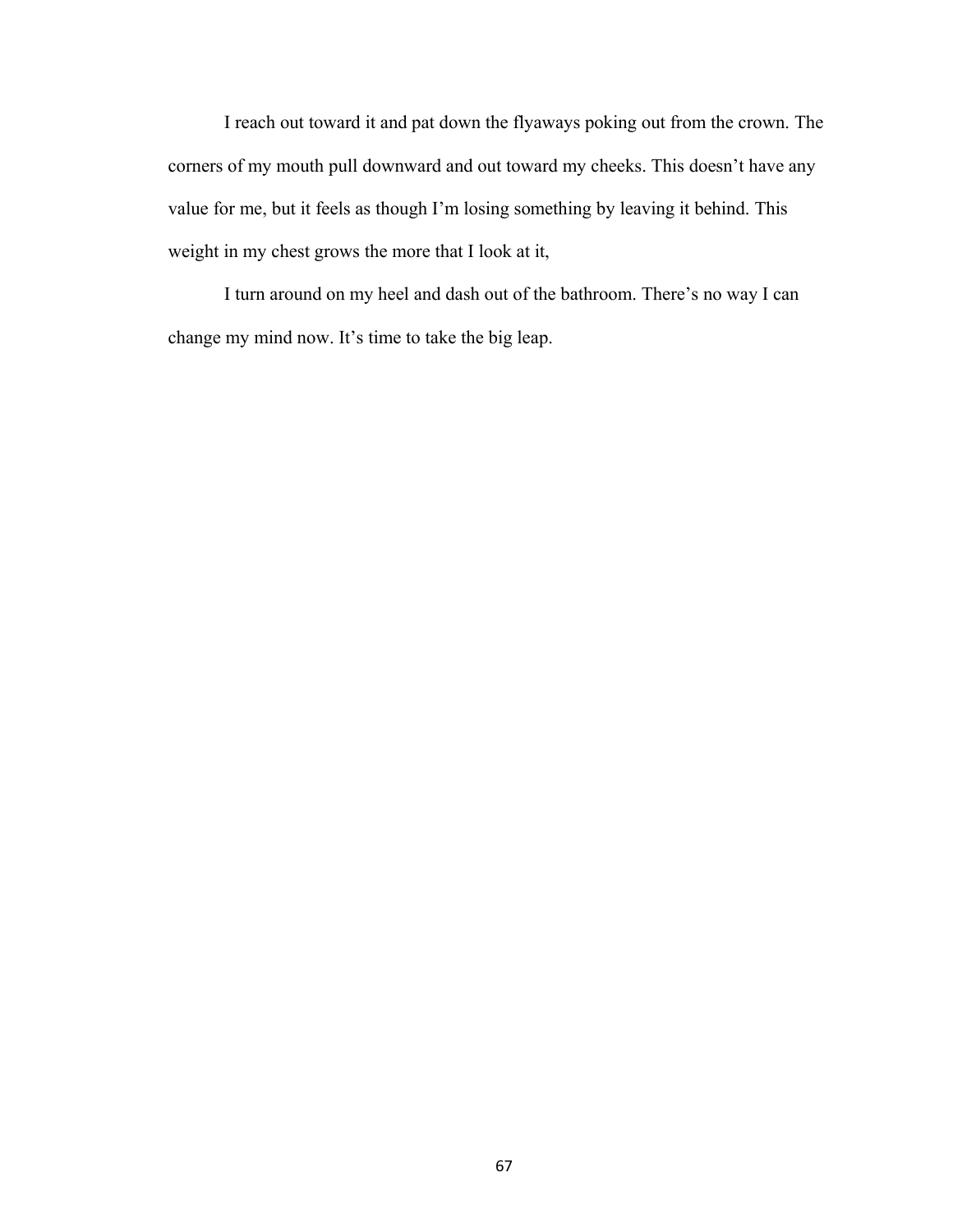## CHAPTER 7

That two-inch gap unleashed the floodgates. My headrest is pelted by strands of hair blown back by the strong breeze whistling through the car. The rhythmic tapping seems to bring life into this old rust bucket. That and the ray of sun shooting through the windshield. Despite the air circulation, my cheeks tingle from the dry heat spanned across them. What a beautiful day for some goodbyes.

The back roads are finally usable again now that the spring mud has dried up and the scent of decayed leaves is buried beneath all of these invasive flowers. The light purples and deep blues are my only companions on this long path for the time being. The longer I drive like this, the more I become paranoid that I'm stuck inside some weird loop in space and time. There are no changes in this road, just the same straight path.

I used to think the year was moving by at a snail's pace, but now it's coming far too soon. My odd stretch of land seems to have transported me back in time, bringing back memories of my first day back. When I came back to my class a different person. Today is the last day I'll get to hang out with these kids. Next year I'll get to start over new, but there's so much that I'm going to miss.

Who's going to alphabetize the composition notebooks for extra credit when Kayla is gone? Who will I rely on to answer questions when the rest of the class doesn't want to participate? Will next year's class be able to beat the cornbread record during the Oregon Trail unit? I can't handle the change.

I swipe some hair away from my eyes and head down toward my four way stop. I have to be at least five or six cars from the stop sign. There must be some sort of traffic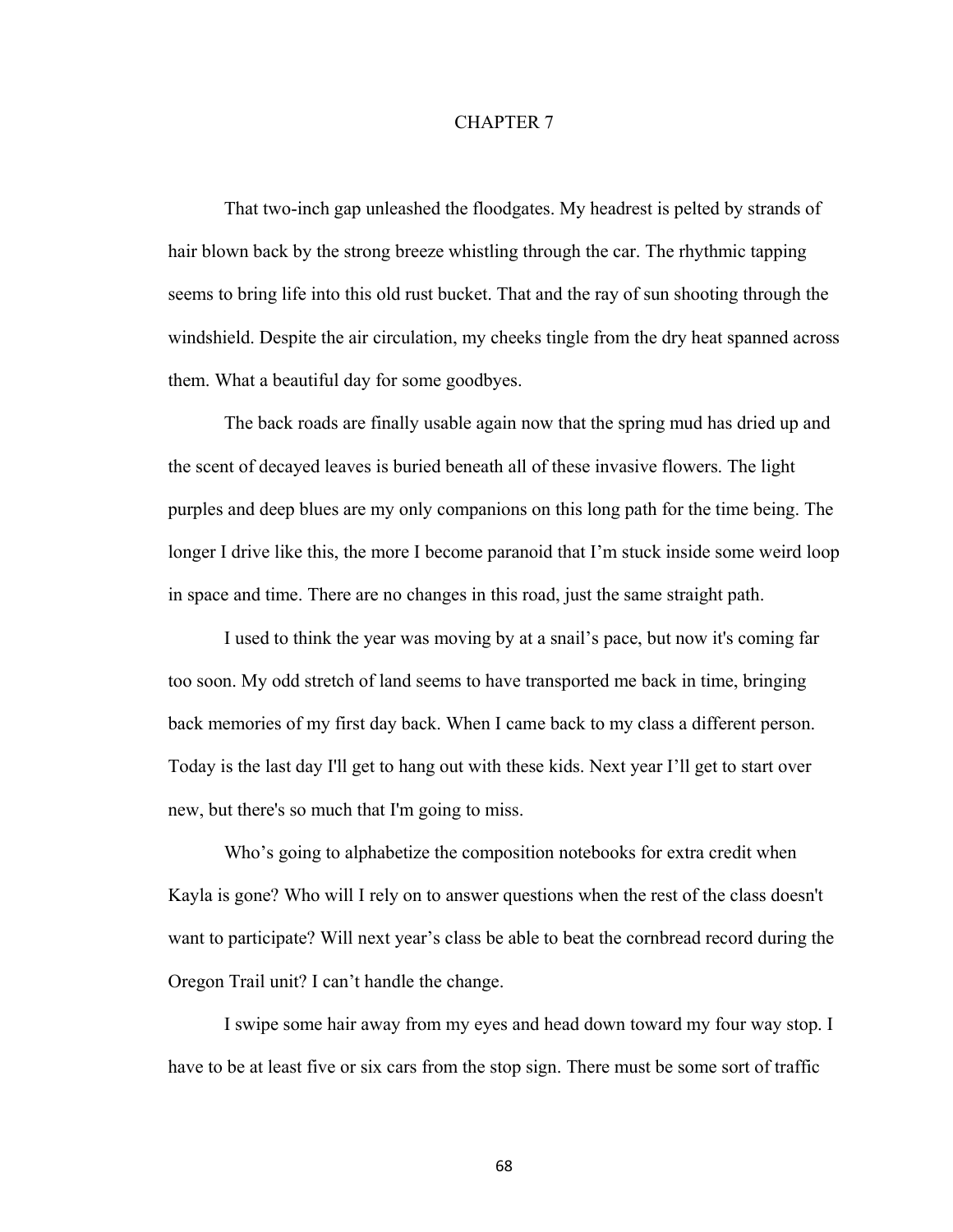jam on the main roads to cause this much buildup. It's a car crash, knowing this area. And the traffic intruding on my peaceful drive is bound to cause another on these narrow roads.

My hair flutters back down as the wind slows, tickling the sun-kissed skin of my shoulders. That ugly radiation burn has faded into beige, hidden beneath by my gardener's tan. The sun-like glow of my fluorescent yellow dress bounces off of that skin. It makes me feel as if I've finally grasped onto that classic Ms. Frizzle style. Even the windblown hairdo looks like it belongs for once.

It may have taken me an entire school year to get the look down, but it's better late than never. At least my kids can finally see me before they're gone forever. And if I can keep it up, then I can start next year on the right foot, too. I don't want to be an empty husk of a person for these kids any more. I'm ready to go back to being that lively teacher who engaged with her students and made every lesson an adventure.

Every morning for the past month or two, I've stumbled into the bathroom and taken a good look at myself. For a while, I left the lights off. The end table lamp from the hallway lit up the room just enough for me to see a shadow of myself. I could see changes without having to stare at the worst aspects of myself. When I noticed major improvements, I started turning the bathroom light on. Each and every time I enter that bathroom, I look a little better than the day before.

First, the color started to come back into my skin. That type of blotchy pink you see in a newborn baby after it's cried. Like the first splatters of acrylic on canvas, it didn't quite look right. But over time the color has spread out and became blended with a range of other healthy tones. It might be the nicest I've ever looked.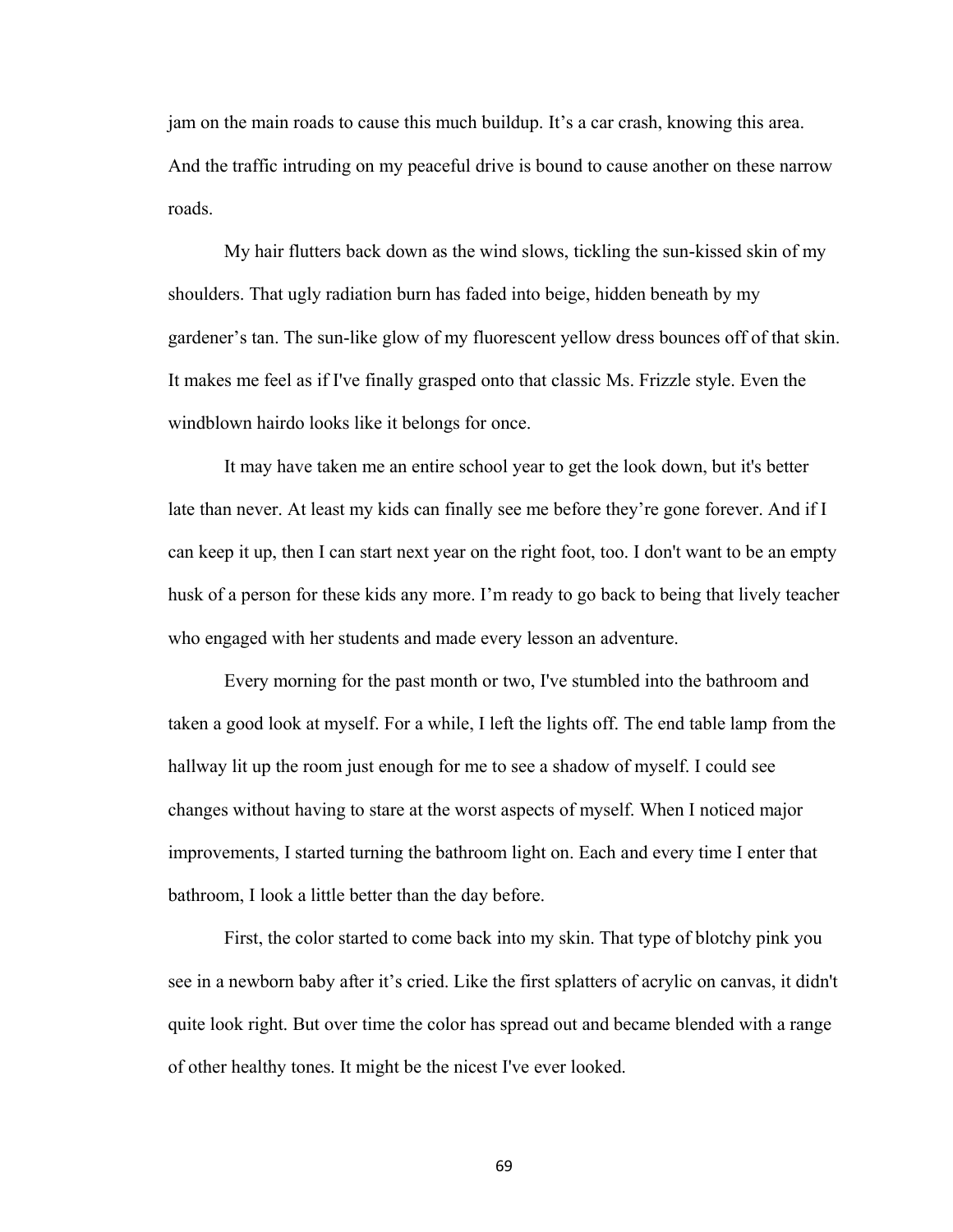Once I reached the pink stage, my eye bags started to deflate. That tiny sliver of purple along my cheekbones just vanished his morning, eliminating the last trace of their existence.

Even my hair has filled out in these last few weeks. Shaking my head, I can feel the change in weight. It's unbelievable how quickly all of this turned around. Almost a year of no progress and then suddenly *shabam!* 

The woman in the mirror stopped stealing glances at that wig, grimacing at the expensive garbage and pining for cosmetics. She didn't have to redo her hair five hundred times just so that it would become passable. Her morning routine is down to just twenty minutes and I get to see less of her each day. Maybe all that extra sleep is what fixed the eye bags.

The yellow SUV in front of me creeps forward in line, crowding the people in front of us. He can't see me from here, but I can definitely make out two middle fingers waving around in the air. What kind of idiot pulls a double bird on back road traffic? Even in this state it's, at most, a one bird job. Someone really ought to teach these yahoos how to use their rude gestures efficiently.

Inappropriate road rage is probably the one good part about being stuck in the back of traffic. You can see what's going on with everyone else, but nobody can see you laugh at it. Nobody can turn around and laugh at what you're doing, either. This minor scuffle will never be as good as the 1988 Christmas road trip, but it's still pretty funny.

I roll into my place behind the SUV and roll my window halfway down. That hair hat may be gone, but I'll always sweat like a pig under this godforsaken sun. The roots of my natural hair are just as gummed up as the lace front ever was. Once I've paid off all of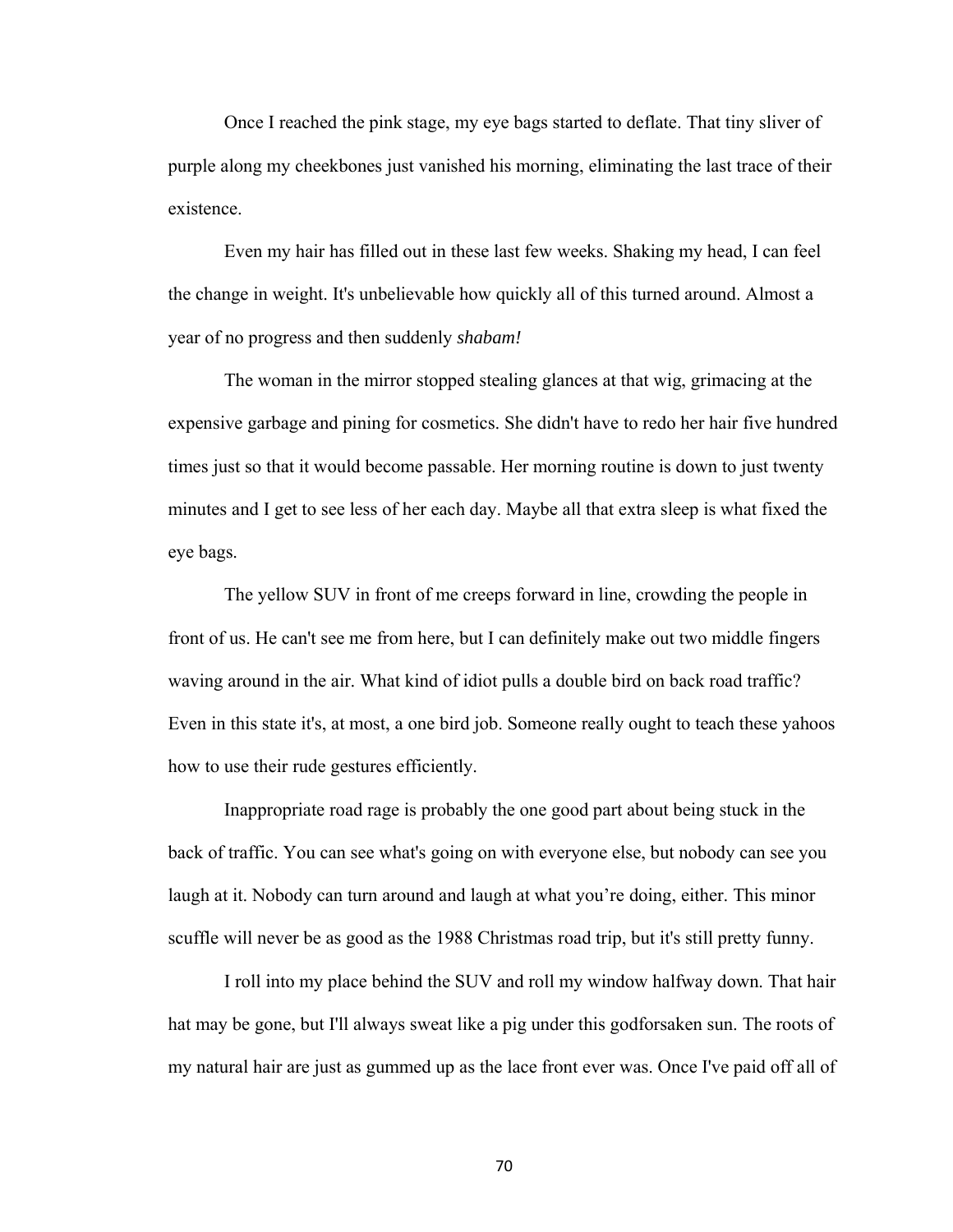those medical bills, that air conditioner is first in line for repairs. Sweat pools connecting your armpits to the floor are even less professional than strolling into class like a week old corpse that just busted out of its casket.

The wind flow carries in the sounds and smells of the city, both good and bad. Off toward the main road I can hear several horns honking and at least one "fahk you." On the other side, past that field, a group of insects compose the odd music of summer by scraping their legs together.

Once the traffic clears, that window is going straight back up to the two inch gap. Every now and again it's nice to take in the world, but this part of town should be observed only in moderation. I'm fine with watching the city from a distance, for the time being. Besides, inhaling this many gasoline fumes can't be good for my brain cells.

The line in front of me creeps forward again, until I'm at the front of the four way stop. The old woman to my left plows through the intersection at the first opportunity. She takes no time to look at any of the other drivers. Meanwhile the guy across from me looks nervously between us, clearly unsure who's going next. The drivers in this state are all unique but somehow equally bad.

After looking around, he settles his gaze on me. Not on my hair, or on my oncecrispy shoulder, or even on my slightly-less-wonky chest, but directly at me. I'm just another driver on the road, like the speed demon old woman or the asshole in the SUV, who I'll forget about by the end of the day.

The moving van on my right honks impatiently, and the man flinches at the noise. The idiot doesn't move, though. The van honks three more times in quick succession to try to catch his attention. I slide my arm out the window and wave the poor kid forward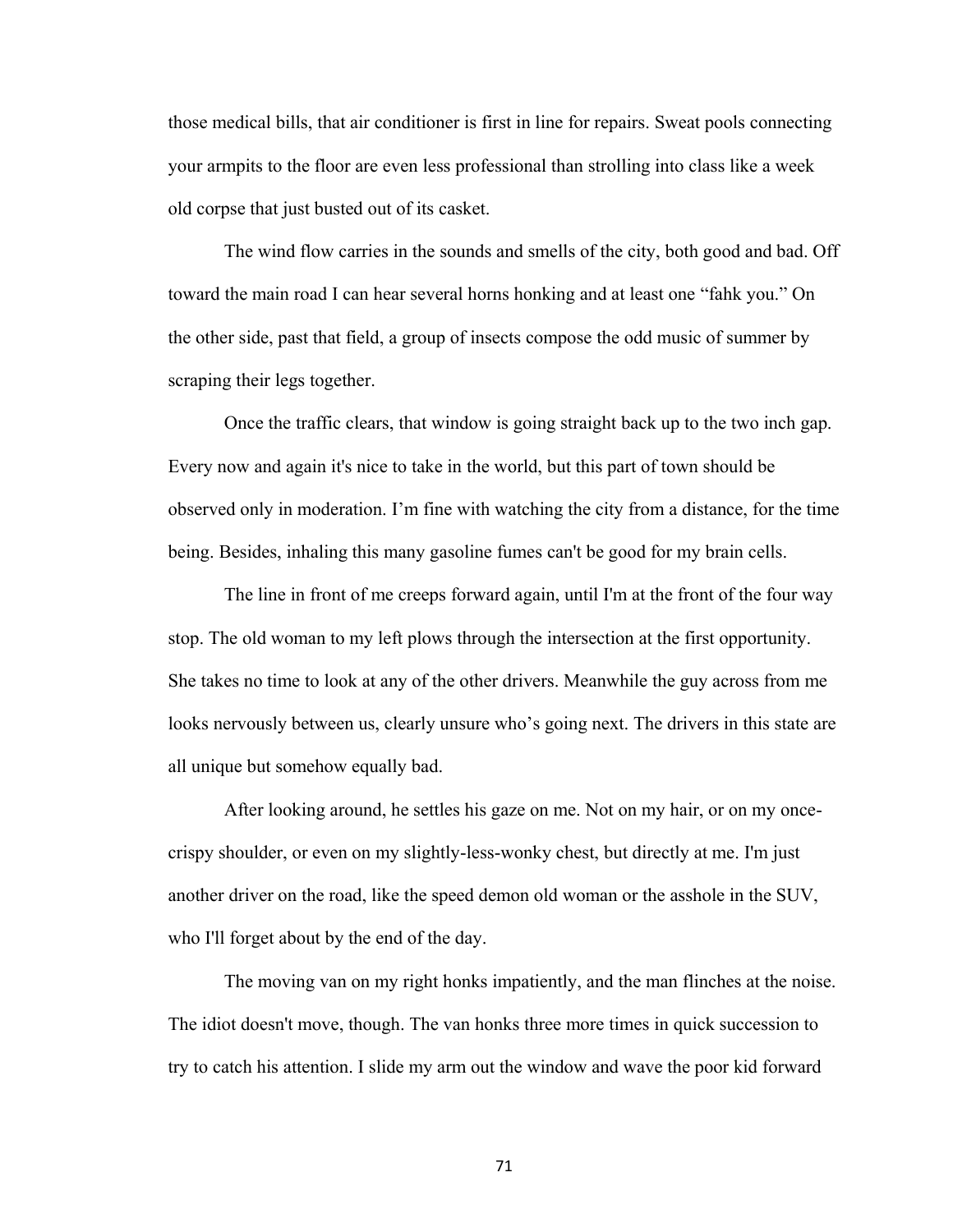before I get stuck here all day. After a moment of hesitation, his car lurches forward and barrels through the intersection like the old woman before him.

I finally look to my right to see chunks of that familiar greasy hair flap in the breeze like flat strips of plastic taped onto a box fan. Of course it would be Derek. He's hunched over at the steering wheel like some sort of cartoon villain, waiting to scare the daylights out of some innocent civilian. Technically it's his turn to go, but if everyone else can drive like a moron today then so can I.

I peel out in front of him, arm still hanging out of the window, and flip him off. Just with the one hand. Unlike some people, I know how many fingers is appropriate for a given job. It's childish, but seeing his face in the millisecond before he slapped his hand onto the center of the wheel made it worth it. Maybe he'll try harder to outsmart me at next week's swap meet. He seems like he needs a little motivation lately. Even after getting this far away, I can hear his angry beeping echo off of traffic. It's beginning to feel more like applause than anger at this point.

I can just picture him turning up at the swap meet. He'll probably show up with two of those big moving vans and a thick stack of cash, strolling through rows of vendors with that weird pimp walk of his. Up and down the aisles he'll search for me, trying to show off what he's got. I can picture him turning every corner with money held an arm's length ahead of him, just to make sure that I can see it. By the time he finds me, I'll have already bought everything I wanted. The time he wastes searching for me means someone else might be able to pick out his toys before he even starts looking. At the end of the day, he'll have brought his two big vans and won't have filled either of them. Now that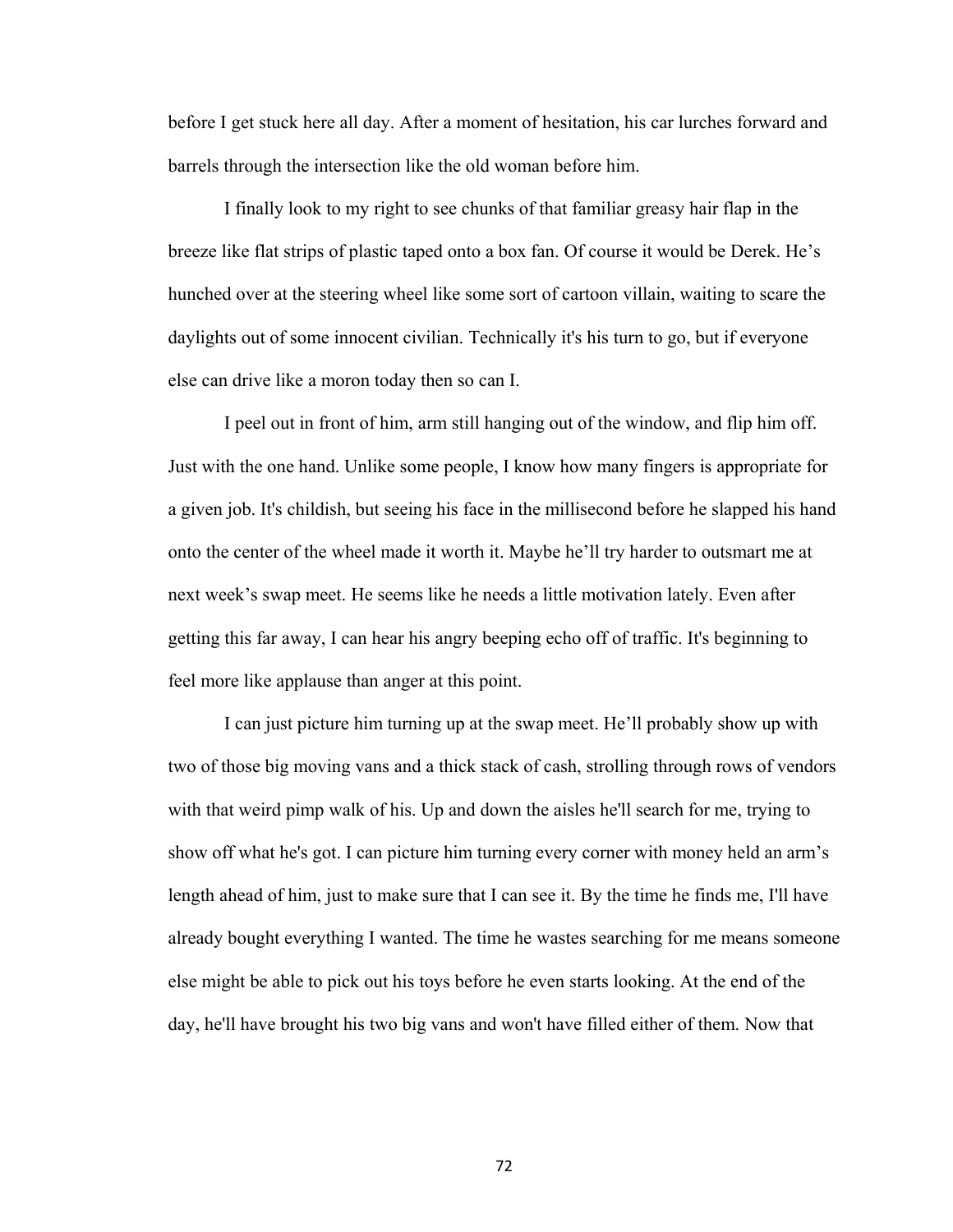I'm settling back into my normal life without unwanted distractions, taunting the man has become even more rewarding.

I merge back into the traffic on the main road and my dismal workplace peeks out over the tops of the cars. It's slightly better than last year, though. Going against Eastridge's rules was definitely worth it. The translucent glow of those leaves has been wonderful to see outside my classroom window. It'll be even better once the upturned earth around the roots settles down and grass coats the top. There's a good chance groundskeeping will let them become diseased like all of the others, but if that happens then I'll just have to keep planting more with each class until the day I retire.

Even when my class has gone on to bigger and better schools, I'll be able to look outside my window and remember one of the few good moments we had together at the end of their time here. I can watch the trees grow and think about how my know-it-alls and my chatterers must be growing, too. Those trees will be so much better than any scrapbook or yearbook could ever hope to be.

The school comes closer into sight and I run through all of my plans for our last day together, looking into the rearview mirror to see that I've remembered all of my supplies. This is my final chance to hang out with so many people before I have to spend the entire summer stuck between a very needy cat and an over competitive antique collector. My end of the year party needs to be better than anyone else's. It needs to be so good that kids from other classes borrow bathroom passes just to come and hang out with my kids. As I roll up into the parking lot and pull into my registration-sticker-concealing spot, I'm certain I have everything. My eyes finally stop scrutinizing the back seat of the car and I look at myself in the mirror.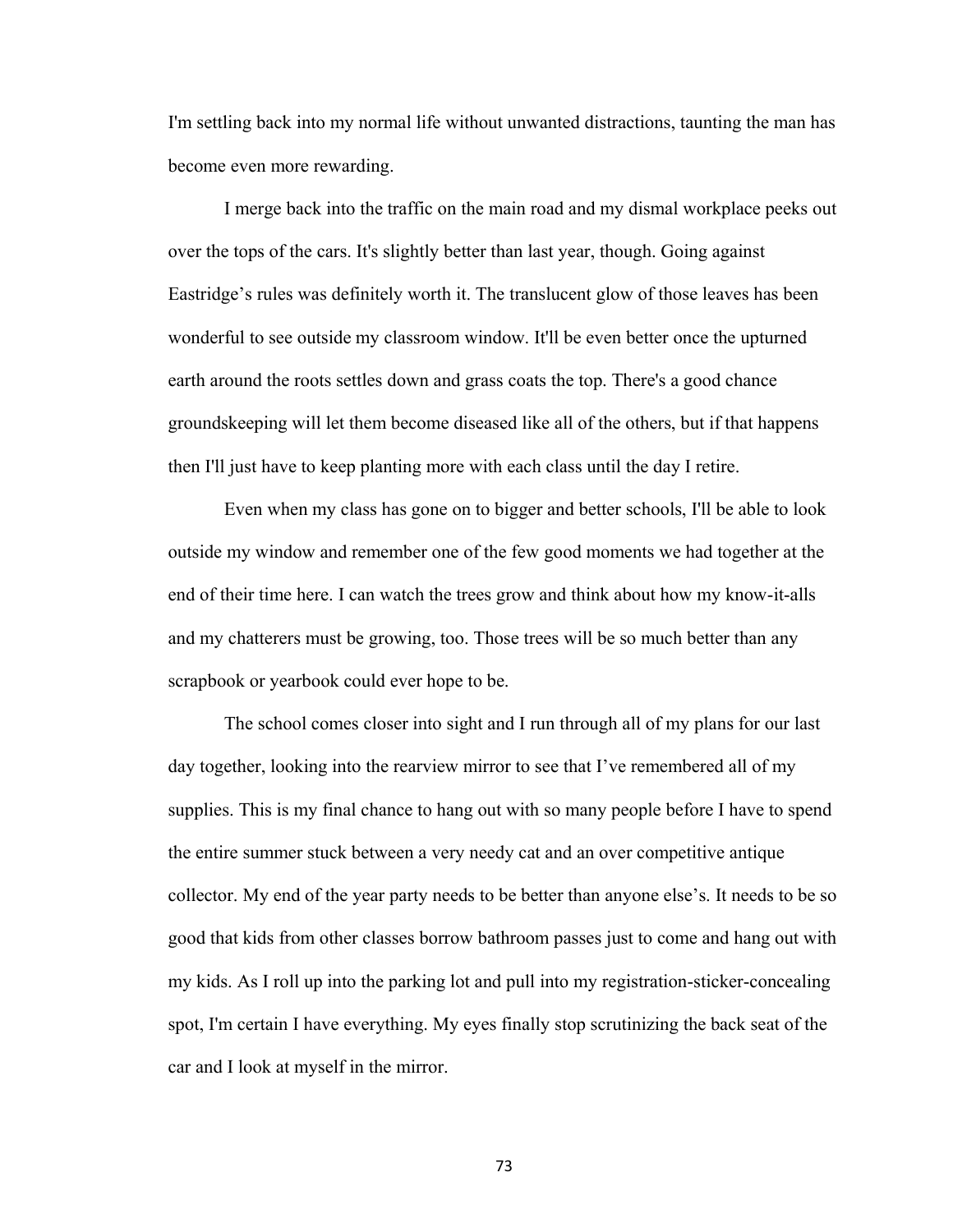This woman in the car is so much better than the woman in my bathroom. She's a little sweaty, but there's a glow emanating from her. She looks confident and accomplished, and with the sweat, a little like someone who's just finished their first marathon run. She's crossed the finish line as a completely different woman than when she started the race. But she's not broken or tired. She's stronger and happier having overcome the challenge. She taught herself that she's more capable than she thought she was and, after this, there will never be an obstacle too big to overcome.

I will be able to get through this day and these goodbyes. I'll look at each of my kids with the energy that I should have been radiating this entire year. I will show them, in this one day, how much I care about them, how much I'll miss them and how confident I am that each will be able to do more with their lives than they can even imagine at this point in time. And after I hand them over to their parents, and spend some time worrying over what my next group will be like during the summer, I'll be able to take on another group. And that group will only ever get to see this new me. I've taken the scraps of my past self and forged them into a better woman.